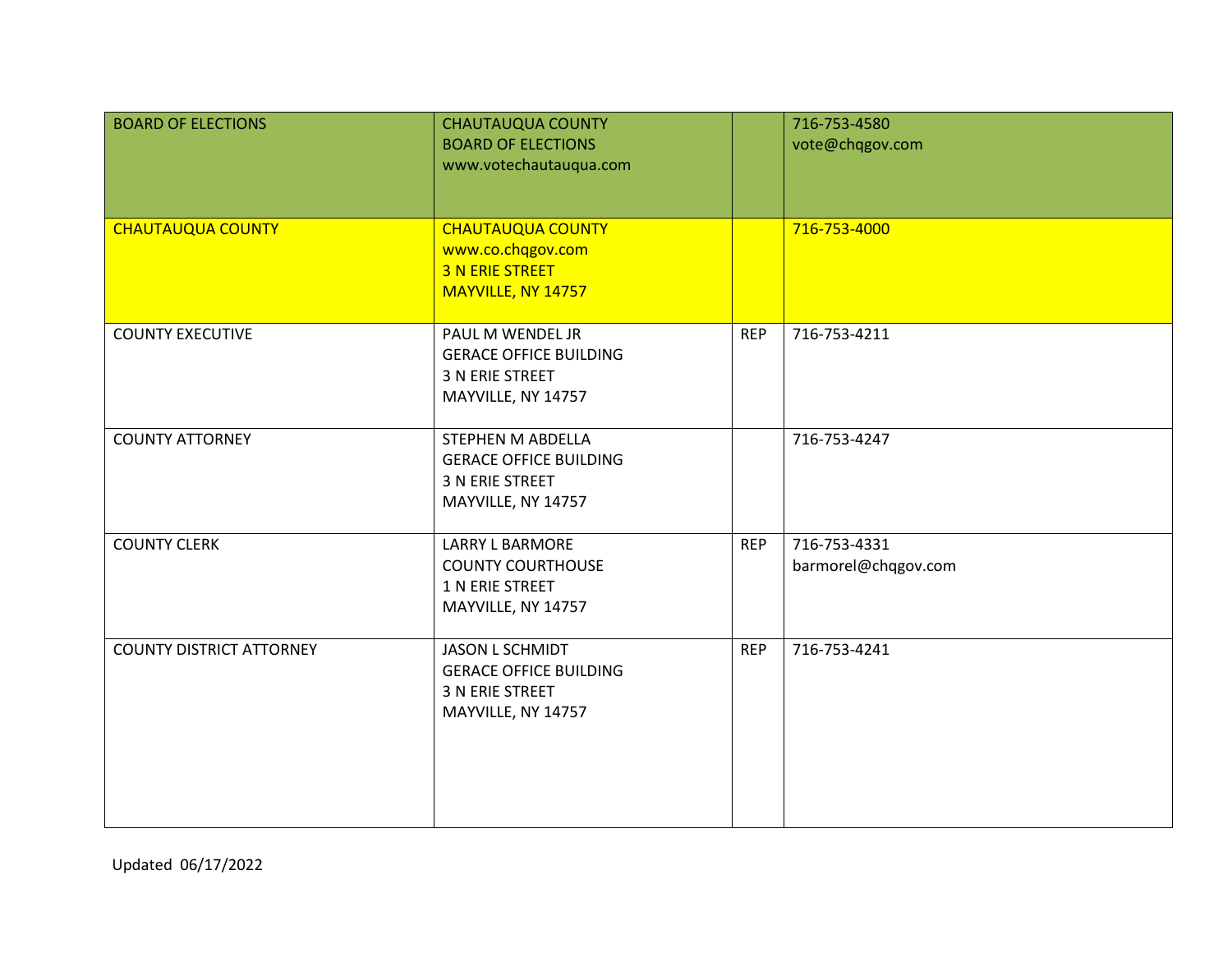| <b>COUNTY PUBLIC DEFENDER</b> | <b>NATHANIEL L BARONE II</b><br><b>HALL CLOTHIER BUILDING</b><br>7 N ERIE STREET<br>MAYVILLE, NY 14757                     |            | 716-753-4376                         |
|-------------------------------|----------------------------------------------------------------------------------------------------------------------------|------------|--------------------------------------|
| <b>COUNTY SHERIFF</b>         | <b>JAMES B QUATTRONE</b><br><b>COUNTY JAIL</b><br><b>15 E CHAUTAUQUA STREET</b><br><b>PO BOX 128</b><br>MAYVILLE, NY 14757 | <b>REP</b> | 716-753-4900<br>quattrone@Sheriff.us |
| STATE SUPREME COURT JUSTICE   | LYNN W KEANE<br><b>COUNTY COURTHOUSE</b><br><b>PO BOX 292</b><br>MAYVILLE, NY 14757                                        | <b>DEM</b> | 716-753-4266                         |
| <b>COUNTY COURT JUDGE</b>     | DAVID W FOLEY<br><b>COUNTY COURTHOUSE</b><br>MAYVILLE, NY 14757                                                            | <b>REP</b> | 716-753-4188<br>foleyd@chqgov.com    |
| <b>FAMILY COURT JUDGE</b>     | JEFFREY A PIAZZA<br>CHAUTAUQUA COUNTY FAMILY COURT<br>2 ACADEMY STREET, SUITE 5<br>MAYVILLE, NY 14757                      | <b>REP</b> | 716-753-4351                         |
| <b>FAMILY COURT JUDGE</b>     | MICHAEL J SULLIVAN<br>CHAUTAUQUA COUNTY FAMILY COURT<br>2 ACADEMY STREET, SUITE 5<br>MAYVILLE, NY 14757                    | <b>REP</b> | 716-753-4351                         |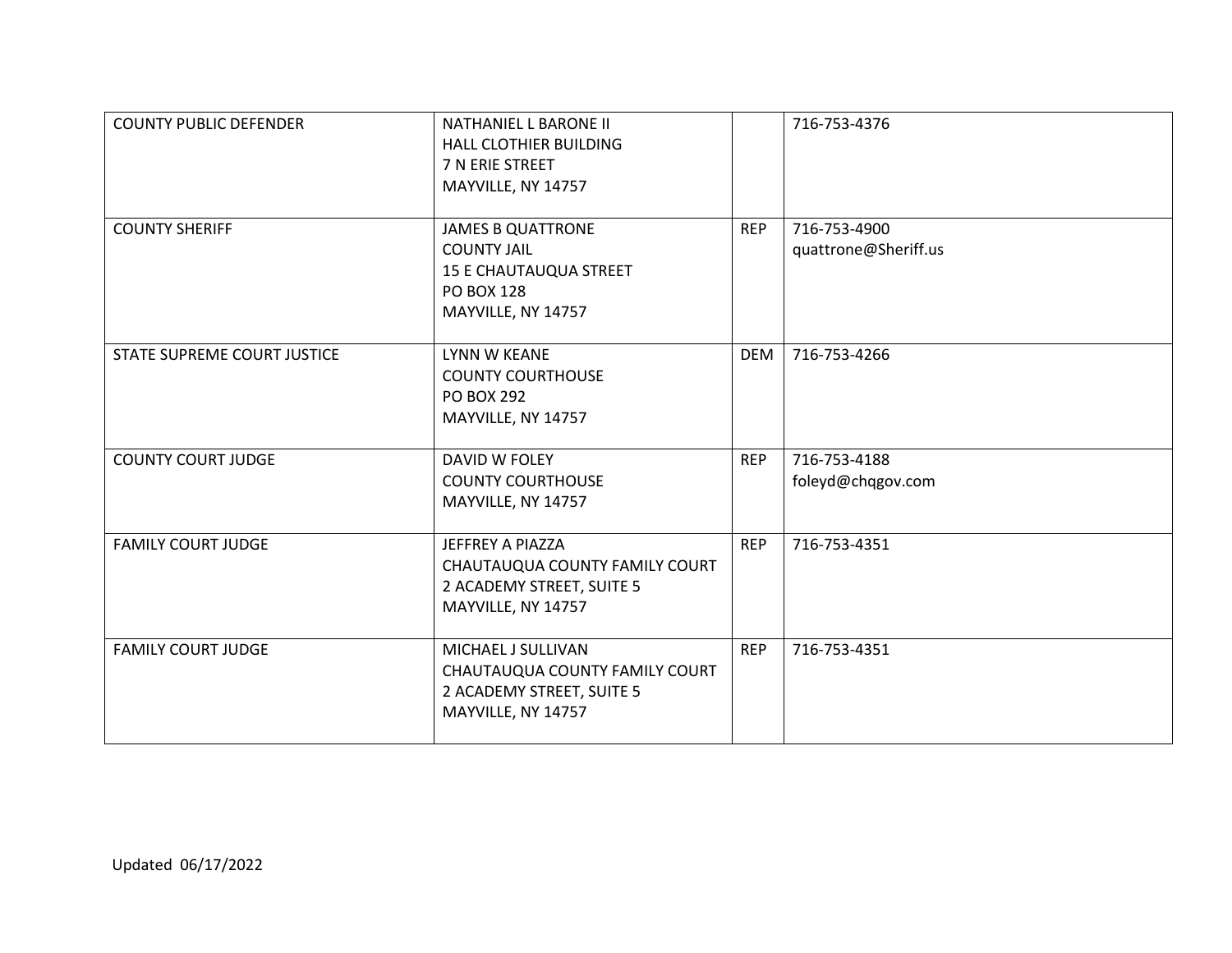| <b>COUNTY SURROGATE COURT JUDGE</b>              | <b>STEPHEN W CASS</b><br><b>GERACE OFFICE BUILDING</b><br>3 N ERIE STREET<br>MAYVILLE, NY 14757                                            | <b>REP</b> | 716-753-4337                                 |
|--------------------------------------------------|--------------------------------------------------------------------------------------------------------------------------------------------|------------|----------------------------------------------|
| <b>COUNTY COMMISSIONER OF JURORS</b><br>(ACTING) | <b>MARY ALICE PETRELLA</b><br><b>GERACE OFFICE BUILDING</b><br>3 N ERIE STREET<br>MAYVILLE, NY 14757                                       |            | 716-753-4410                                 |
| <b>CHAUTAUQUA COUNTY LEGISLATURE</b>             | <b>CHAUTAUQUA COUNTY LEGISLATURE</b><br>www.co.chautauqua.ny.us/396/Legislat<br><b>ure</b><br><b>3 N ERIE STREET</b><br>MAYVILLE, NY 14757 |            | 716-753-4215                                 |
| <b>COUNTY LEGISLATURE CHAIR</b>                  | PIERRE E CHAGNON<br><b>GERACE OFFICE BUILDING</b><br>3 N ERIE STREET<br>MAYVILLE, NY 14757                                                 | <b>REP</b> | 716-499-6332<br>pierrechagnon@windstream.net |
| <b>COUNTY LEGISLATURE CLERK</b>                  | OLIVIA L LEE<br><b>GERACE OFFICE BUILDING</b><br><b>3 N ERIE STREET</b><br>MAYVILLE, NY 14757                                              | <b>REP</b> | 716-753-4215<br>Lee0@chqgov.com              |
| <b>COUNTY LEGISLATOR - DISTRICT 01</b>           | <b>KEVIN J MULDOWNEY</b><br>10 BEACH ROAD<br>DUNKIRK, NY 14048                                                                             | <b>REP</b> | 716-680-2207<br>kevinjmuldowney@gmail.com    |
| <b>COUNTY LEGISLATOR - DISTRICT 02</b>           | <b>ROBERT K BANKOSKI</b><br><b>407 LAKE SHORE DRIVE E</b><br>DUNKIRK, NY 14048                                                             | <b>DEM</b> | 716-366-0141<br>tbankoski@roadrunner.com     |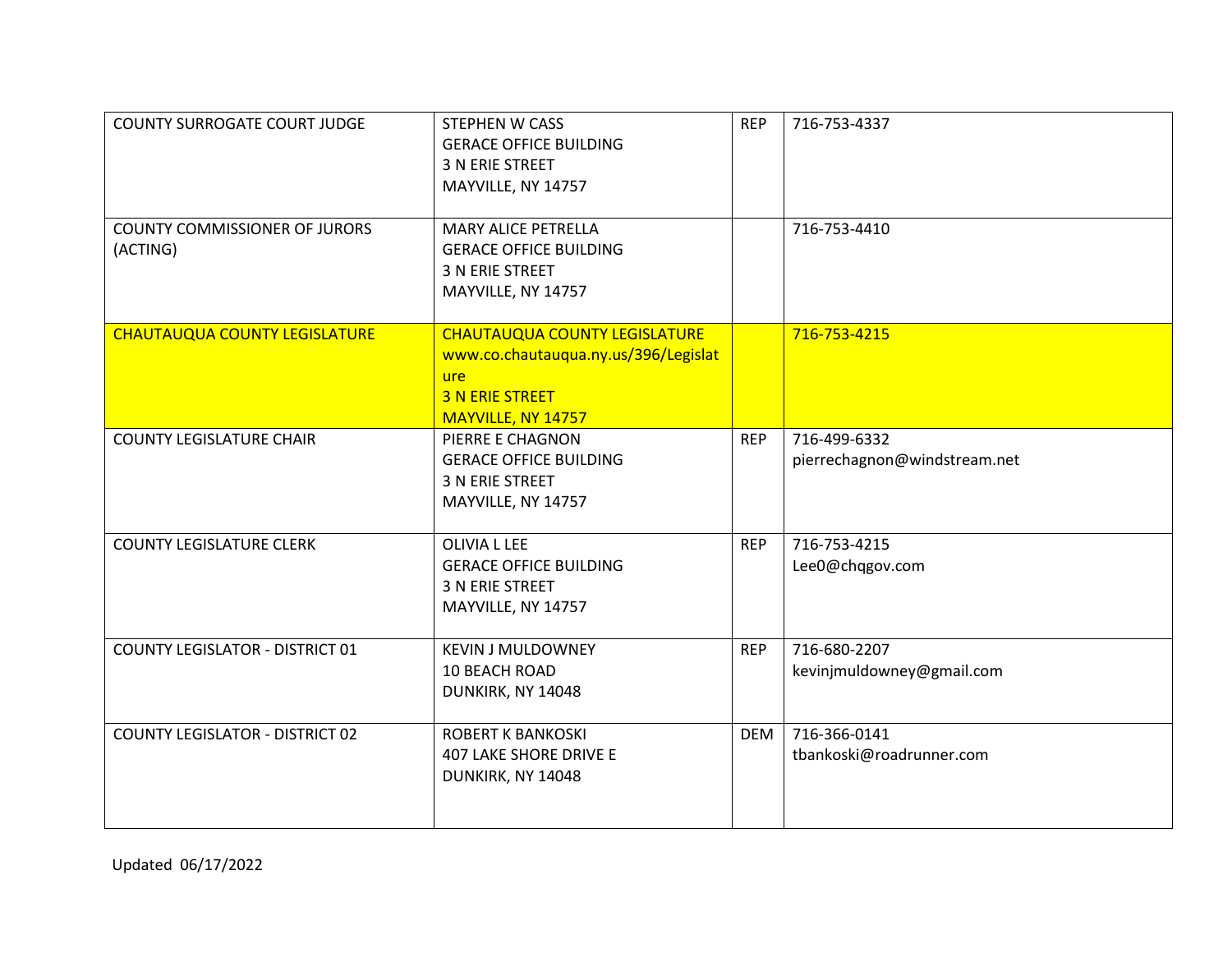| <b>COUNTY LEGISLATOR - DISTRICT 03</b> | <b>ROBERT M SCUDDER</b> | <b>REP</b> | 716-673-1704                 |
|----------------------------------------|-------------------------|------------|------------------------------|
|                                        | 348 W MAIN STREET       |            | fredhdwe@netsync.net         |
|                                        | FREDONIA, NY 14063      |            |                              |
|                                        |                         |            |                              |
| <b>COUNTY LEGISLATOR - DISTRICT 04</b> | <b>SUSAN PARKER</b>     | <b>DEM</b> | 716-244-7701                 |
|                                        | 82 NEWTON ST            |            | Sparkersparker1981@gmail.com |
|                                        | FREDONIA, NY 14063      |            |                              |
|                                        |                         |            |                              |
| <b>COUNTY LEGISLATOR - DISTRICT 05</b> | <b>TERRY A NIEBEL</b>   | <b>REP</b> | 716-672-4609                 |
|                                        | 3199 E MAIN ROAD        |            | niebelrealty@netsync.net     |
|                                        | DUNKIRK, NY 14048       |            |                              |
|                                        |                         |            |                              |
| <b>COUNTY LEGISLATOR - DISTRICT 06</b> | <b>THOMAS R HARMON</b>  | <b>REP</b> | 716-908-7800                 |
|                                        | 72 LAKE AVE EXT         |            | tomh@finalcom.net            |
|                                        | SILVER CREEK, NY 14136  |            |                              |
|                                        |                         |            |                              |
| <b>COUNTY LEGISLATOR - DISTRICT 07</b> | JOHNATHAN R PENHOLLOW   | <b>REP</b> | 716-499-2557                 |
|                                        | 5575 FENNER RD          |            | John9681@windstream.net      |
|                                        | SINCLAIRVILLE, NY 14782 |            |                              |
|                                        |                         |            |                              |
| <b>COUNTY LEGISLATOR - DISTRICT 08</b> | PIERRE E CHAGNON        | <b>REP</b> | 716-499-6332                 |
|                                        | 3714 WESTMAN ROAD       |            | pierrechagnon@windstream.net |
|                                        | BEMUS POINT, NY 14712   |            |                              |
|                                        |                         |            |                              |
| <b>COUNTY LEGISLATOR - DISTRICT 09</b> | <b>BILLY TORRES</b>     | <b>DEM</b> | 716-607-9846                 |
|                                        | 345 FOOTE AVE           |            | b.torresdistrict9@gmail.com  |
|                                        | JAMESTOWN, NY 14701     |            |                              |
|                                        |                         |            |                              |
| <b>COUNTY LEGISLATOR - DISTRICT 10</b> | <b>KENNETH J LAWTON</b> | <b>REP</b> | 716-720-1204                 |
|                                        | <b>30 SUNSET AVE</b>    |            | lawton44718@gmail.com        |
|                                        | LAKEWOOD, NY 14750      |            |                              |
|                                        |                         |            |                              |
|                                        |                         |            |                              |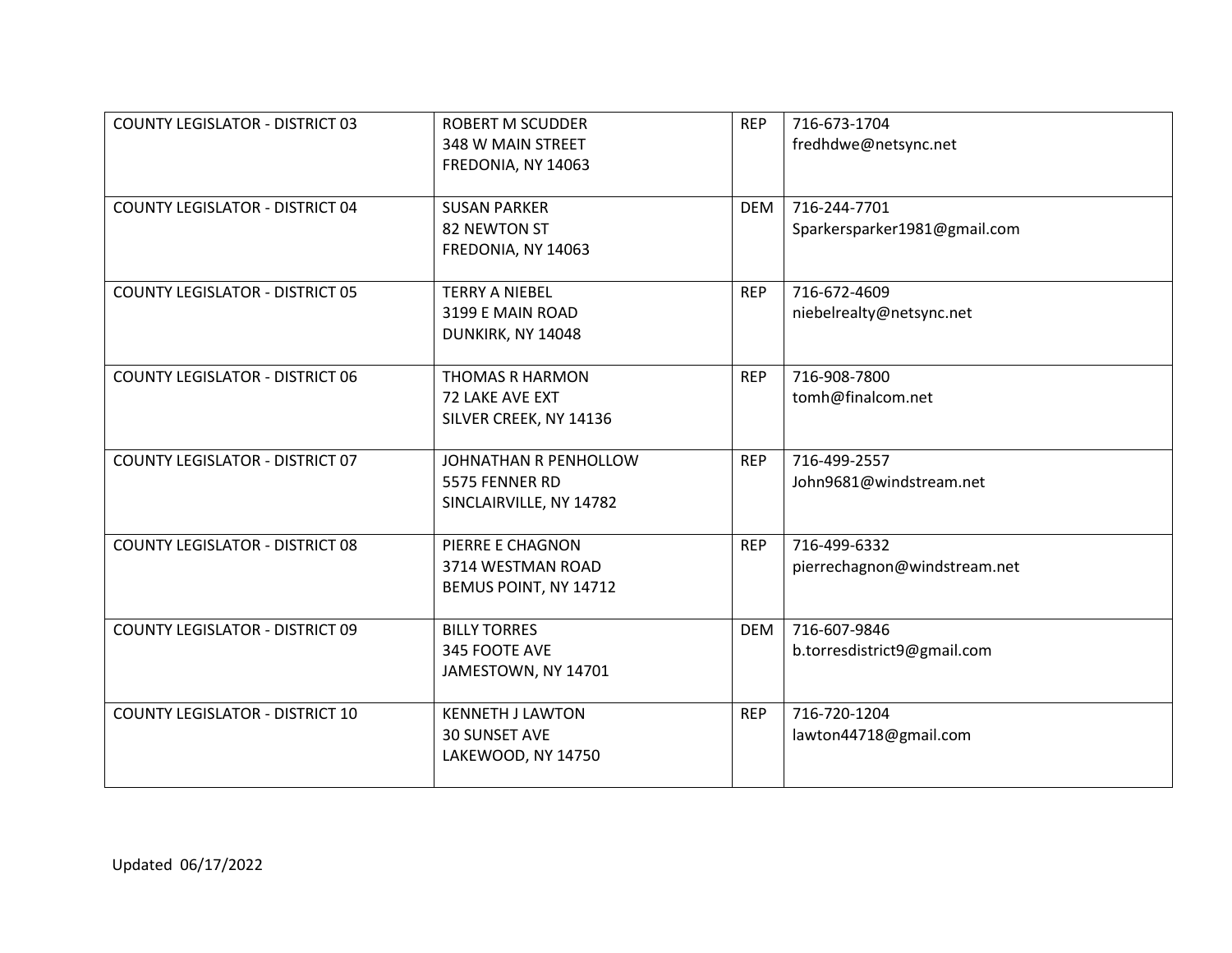| <b>COUNTY LEGISLATOR - DISTRICT 11</b> | <b>DAVID E WILFONG</b><br><b>39 NORTON AVE</b><br>JAMESTOWN, NY 14701         | <b>REP</b> | 716-488-1499<br>Dwilfong716@gmail.com         |
|----------------------------------------|-------------------------------------------------------------------------------|------------|-----------------------------------------------|
| <b>COUNTY LEGISLATOR - DISTRICT 12</b> | <b>ELISABETH T RANKIN</b><br><b>4 ARLINGTON AVENUE</b><br>JAMESTOWN, NY 14701 | <b>REP</b> | 716-397-9194<br>rankincountyleg@gmail.com     |
| <b>COUNTY LEGISLATOR - DISTRICT 13</b> | PAUL D WHITFORD<br><b>58 HARRIS AVENUE</b><br>JAMESTOWN, NY 14701             | <b>DEM</b> | 716-664-5886<br>pauldwhitford@hotmail.com     |
| <b>COUNTY LEGISLATOR - DISTRICT 14</b> | <b>DANIEL W PAVLOCK</b><br>3216 HOOKER ROAD<br>SINCLAIRVILLE, NY 14782        | <b>REP</b> | 716-664-0669<br>legislatorpavlock14@gmail.com |
| <b>COUNTY LEGISLATOR - DISTRICT 15</b> | <b>LISA A VANSTROM</b><br>55 PLUMMER AVENUE<br>JAMESTOWN, NY 14701            | <b>REP</b> | 716-665-7072<br>vanstrom@gmail.com            |
| <b>COUNTY LEGISLATOR - DISTRICT 16</b> | JOHN D DAVIS<br>1214 OAK HILL ROAD<br>FREWSBURG, NY 14738                     | <b>REP</b> | 716-499-2158<br>jkbemdavis@yahoo.com          |
| <b>COUNTY LEGISLATOR - DISTRICT 17</b> | <b>FRANK J GOULD III</b><br>70 HOAG ROAD<br>ASHVILLE, NY 14710                | <b>REP</b> | 716-763-0291<br>fjgould@windstream.net        |
| <b>COUNTY LEGISLATOR - DISTRICT 18</b> | <b>MARTIN J PROCTOR</b><br>PO BOX 100<br>FINDLEY LAKE NY 14736                | <b>REP</b> | 716-581-0363<br>Laker1978@gmail.com           |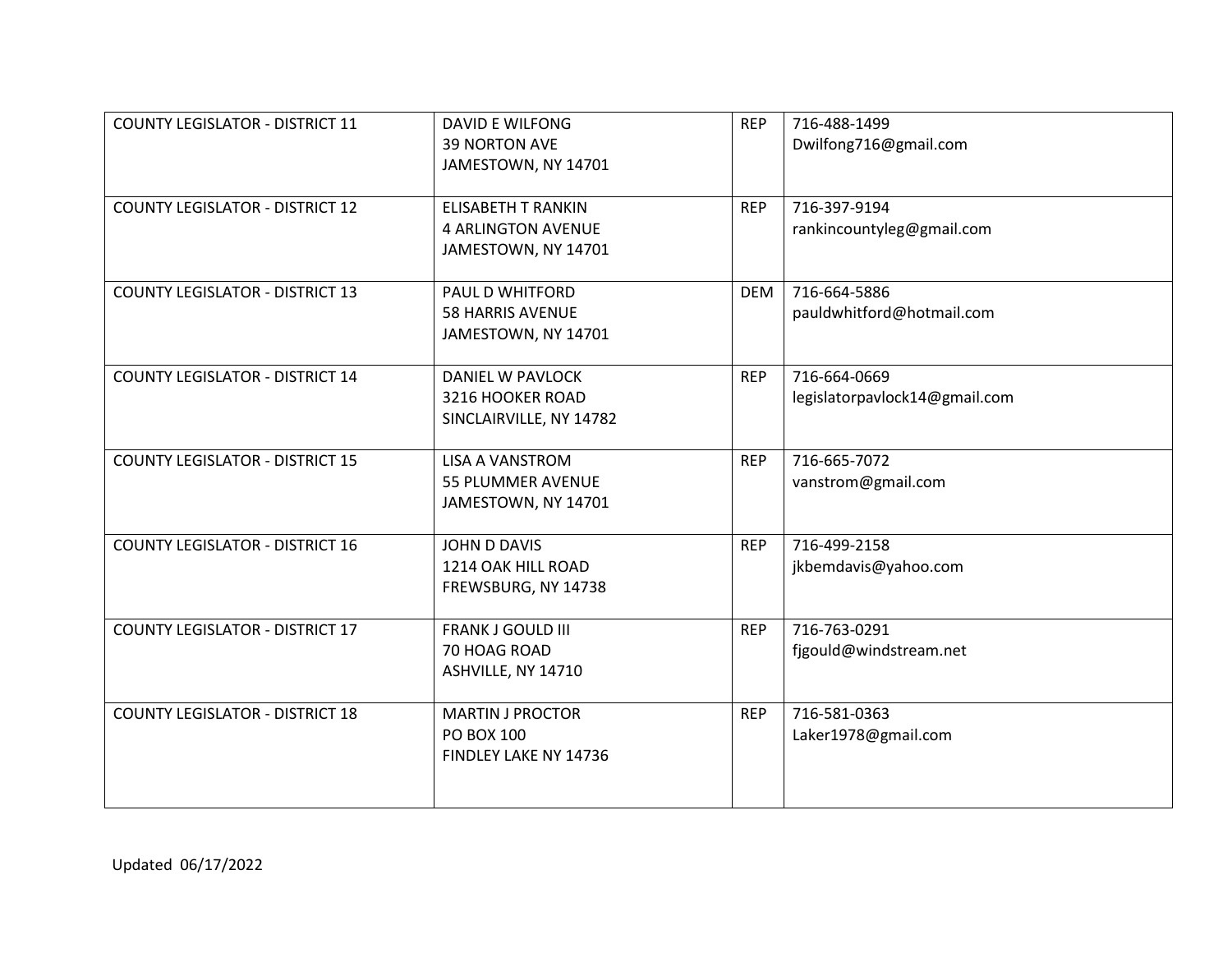| <b>COUNTY LEGISLATOR - DISTRICT 19</b><br><b>FEDERAL ELECTED OFFICES</b> | <b>JOHN W HEMMER</b><br>7539 E ROUTE 20<br>WESTFIELD, NY 14787<br><b>FEDERAL OFFICES</b>   | <b>REP</b> | 716-326-3504<br>jm_hemmer@msn.com        |
|--------------------------------------------------------------------------|--------------------------------------------------------------------------------------------|------------|------------------------------------------|
|                                                                          |                                                                                            |            |                                          |
| <b>US PRESIDENT</b>                                                      | <b>JOE BIDEN</b><br>THE WHITE HOUSE<br>1600 PENNSYLVANIA AVENUE<br>WASHINGTON, DC 20500    | <b>DEM</b> | 202-456-1414<br>www.whitehouse.gov       |
| <b>US VICE PRESIDENT</b>                                                 | <b>KAMALA HARRIS</b><br>THE WHITE HOUSE<br>1600 PENNSYLVANIA AVE<br>WASHINGTON, DC 20500   | <b>DEM</b> | 202-456-1414<br>www.whitehouse.gov       |
| <b>SENIOR US SENATOR</b>                                                 | <b>CHARLES E SCHUMER</b><br>130 SOUTH ELMWOOD AVE #660<br>BUFFALO, NY 14202                | <b>DEM</b> | 202-224-6542<br>www.schumer.senate.gov   |
| <b>JUNIOR US SENATOR</b>                                                 | <b>KIRSTEN GILLIBRAND</b><br>531 DIRKSEN SENATE OFFICE BUILDING<br>WASHINGTON, DC 20510    | <b>DEM</b> | 202-224-4451<br>www.gillbrand.senate.gov |
| <b>US CONGRESS</b>                                                       | <b>VACANCY</b><br>2 E 2ND STREET SUITE 300<br>JAMESTOWN, NY 14701                          |            | 716-708-6369                             |
| <b>NEW YORK STATE ELECTED OFFICES</b>                                    | <b>NEW YORK STATE ELECTED OFFICES</b><br><b>STATE CAPITOL BUILDING</b><br>ALBANY, NY 12224 |            |                                          |

Updated 06/17/2022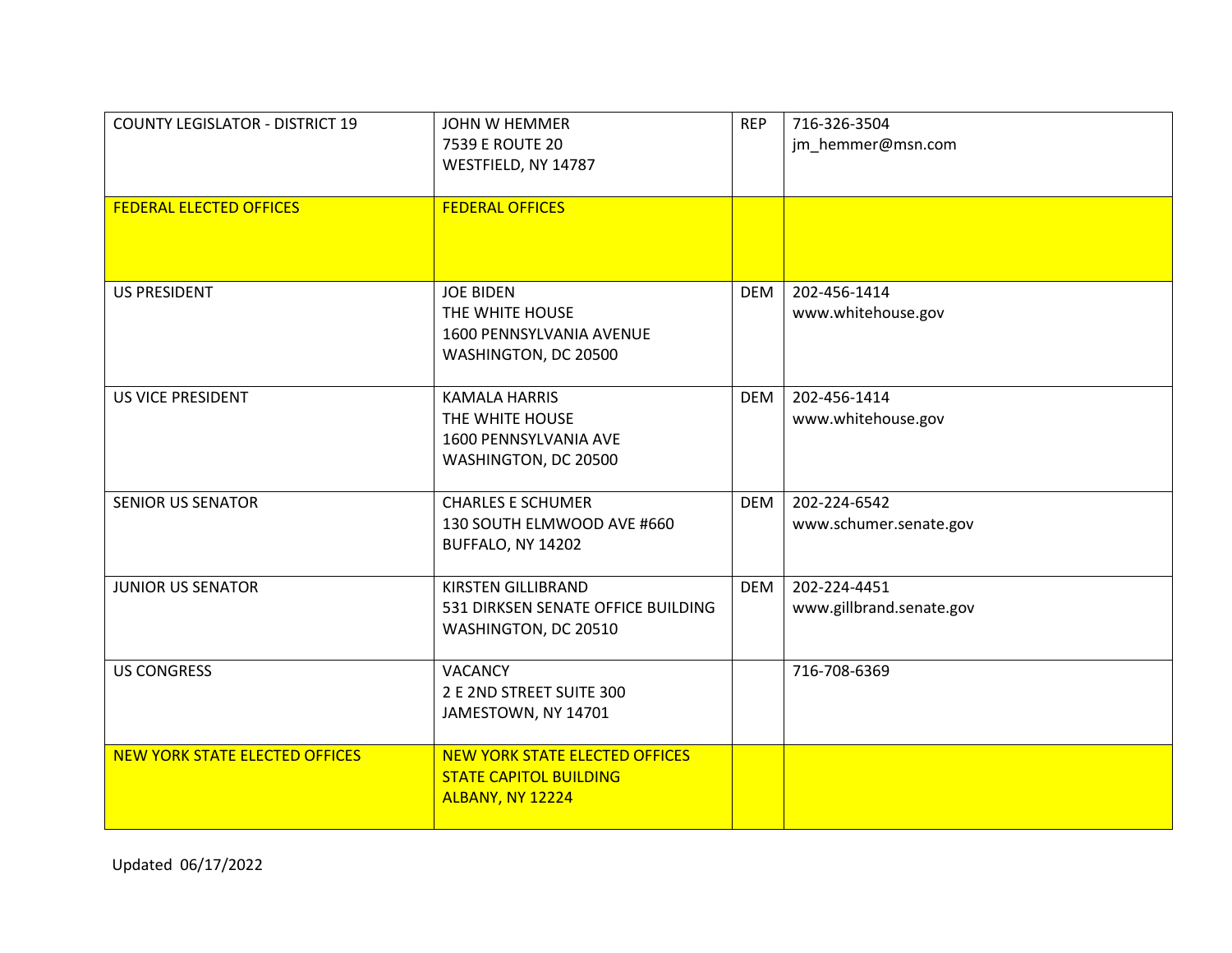| <b>NYS GOVERNOR</b>            | KATHY C HOCHUL<br><b>STATE CAPITOL BUILDING</b><br>ALBANY, NY 12224                              | <b>DEM</b> | 518-474-8390<br>www.ny.gov                                  |
|--------------------------------|--------------------------------------------------------------------------------------------------|------------|-------------------------------------------------------------|
| <b>NYS LIEUTENANT GOVERNOR</b> | <b>ANTONIO DELGADO</b><br><b>STATE CAPITOL BUILDING</b><br>ALBANY, NY 12224                      | <b>DEM</b> | 518-474-8390<br>www.ny.gov                                  |
| <b>NYS COMPTROLLER</b>         | THOMAS P DINAPOLI<br><b>110 STATE STREET</b><br>ALBANY, NY 12236                                 | <b>DEM</b> | 518-474-4044<br>www.osc.state.ny.us                         |
| <b>NYS ATTORNEY GENERAL</b>    | LETITIA A JAMES<br><b>STATE CAPITOL BUILDING</b><br>ALBANY, NY 12224                             | <b>DEM</b> | 518-474-5481                                                |
| NYS 57TH SENATE                | <b>GEORGE M BORRELLO</b><br>2 E 2ND STREET SUITE 302<br>JAMESTOWN, NY 14701                      | <b>REP</b> | 716-664-4603<br>www.nysenate.gov/senators/george-m-borrello |
| NYS 150TH ASSEMBLY             | ANDREW W GOODELL<br>2 E 2ND STREET SUITE 320<br>JAMESTOWN, NY 14701                              | <b>REP</b> | 716-664-7773<br>goodella@assembly.state.ny.us               |
| <b>CITY OF DUNKIRK</b>         | <b>CITY OF DUNKIRK</b><br>www.dunkirktoday.com<br><b>342 CENTRAL AVENUE</b><br>DUNKIRK, NY 14048 |            | 716-366-0452                                                |
| <b>DUNKIRK CITY MAYOR</b>      | <b>WILLIE ROSAS</b><br><b>342 CENTRAL AVENUE</b><br>DUNKIRK, NY 14048                            | <b>DEM</b> | 716-366-9882<br>wrosas@cityofdunkirk.com                    |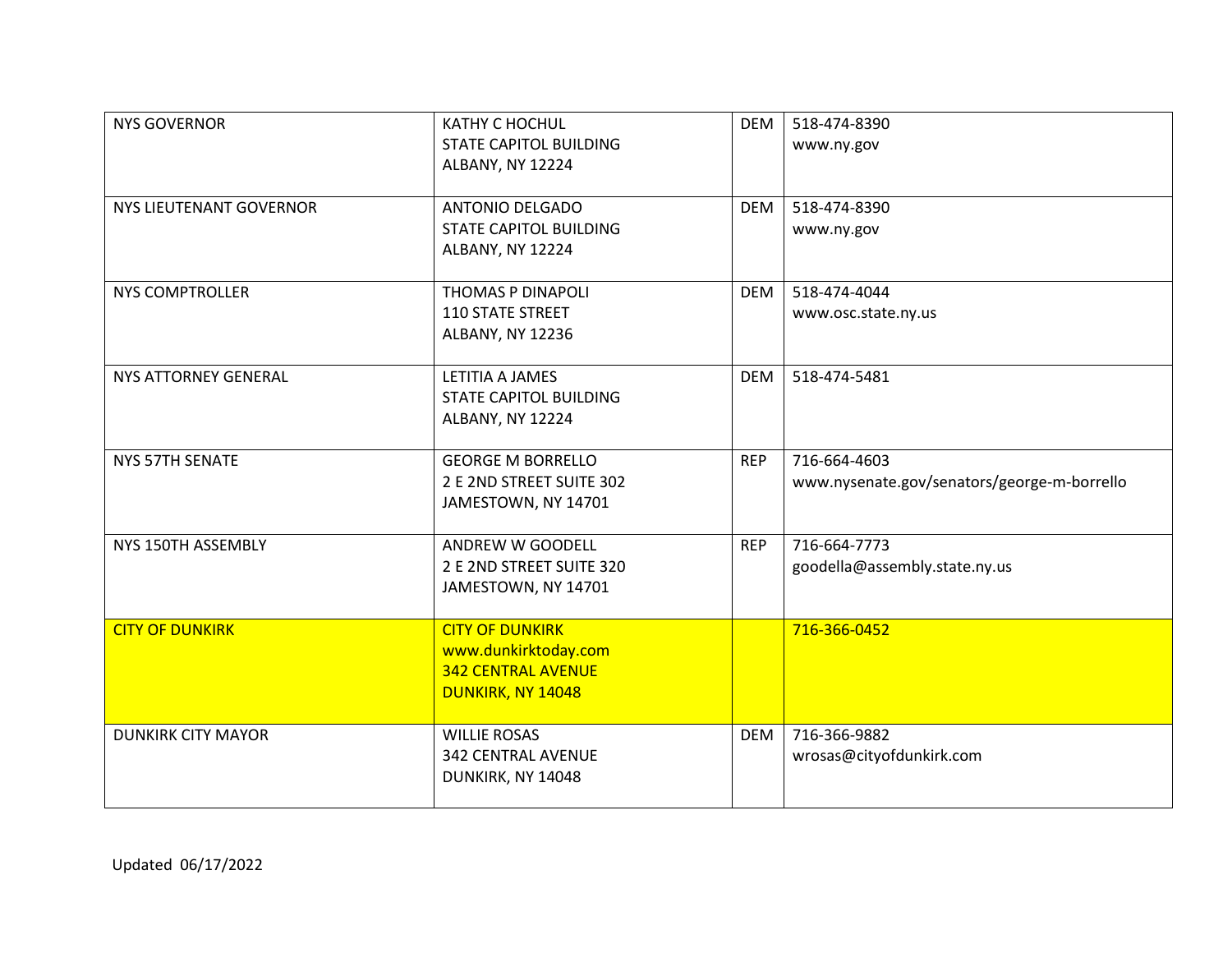| <b>DUNKIRK CITY CLERK</b>            | <b>EDWIN RAMOS</b>        |            | 716-366-0452                  |
|--------------------------------------|---------------------------|------------|-------------------------------|
|                                      | <b>342 CENTRAL AVENUE</b> |            | eramos@cityofdunkirk.com      |
|                                      | DUNKIRK, NY 14048         |            |                               |
|                                      |                           |            |                               |
| <b>DUNKIRK CITY TREASURER</b>        | <b>MARK A WOODS</b>       | <b>DEM</b> | 716-366-9863                  |
|                                      | <b>342 CENTRAL AVENUE</b> |            | mwoods@cityofdunkirk.com      |
|                                      | DUNKIRK, NY 14048         |            |                               |
|                                      |                           |            |                               |
| DUNKIRK CITY COUNCIL AT LARGE        | <b>DAVID P DAMICO</b>     | <b>REP</b> | 716-366-0452                  |
|                                      | <b>342 CENTRAL AVENUE</b> |            | ddamico@cityofdunkirk.com     |
|                                      | DUNKIRK, NY 14048         |            |                               |
|                                      |                           |            |                               |
| DUNKIRK CITY COUNCIL - WARD 1        | NATALIE A LUCZKOWIAK      | <b>DEM</b> | 716-366-0452                  |
|                                      | <b>342 CENTRAL AVENUE</b> |            | nluczkowiak@cityofdunkirk.com |
|                                      | DUNKIRK, NY 14048         |            |                               |
|                                      |                           |            |                               |
| <b>DUNKIRK CITY COUNCIL - WARD 2</b> | <b>MARTIN BAMONTO</b>     | <b>DEM</b> | 716-366-0452                  |
|                                      | <b>342 CENTRAL AVENUE</b> |            | mbamonto@cityofdunkirk.com    |
|                                      | DUNKIRK, NY 14048         |            |                               |
|                                      |                           |            |                               |
| <b>DUNKIRK CITY COUNCIL - WARD 3</b> | <b>JAMES J STOYLE</b>     | <b>REP</b> | 716-366-0452                  |
|                                      | <b>342 CENTRAL AVENUE</b> |            | jstoyle@cityofdunkirk.com     |
|                                      | DUNKIRK, NY 14048         |            |                               |
|                                      |                           |            |                               |
| <b>DUNKIRK CITY COUNCIL - WARD 4</b> | <b>NANCY J NICHOLS</b>    | <b>REP</b> | 716-366-0452                  |
|                                      | <b>342 CENTRAL AVENUE</b> |            | nnichols@cityofdunkirk.com    |
|                                      | DUNKIRK, NY 14048         |            |                               |
|                                      |                           |            |                               |
| <b>DUNKIRK CITY COURT JUDGE</b>      | JOHN M KUZDALE            | <b>DEM</b> | 716-366-2055                  |
|                                      | <b>342 CENTRAL AVENUE</b> |            |                               |
|                                      | DUNKIRK, NY 14048         |            |                               |
|                                      |                           |            |                               |
|                                      |                           |            |                               |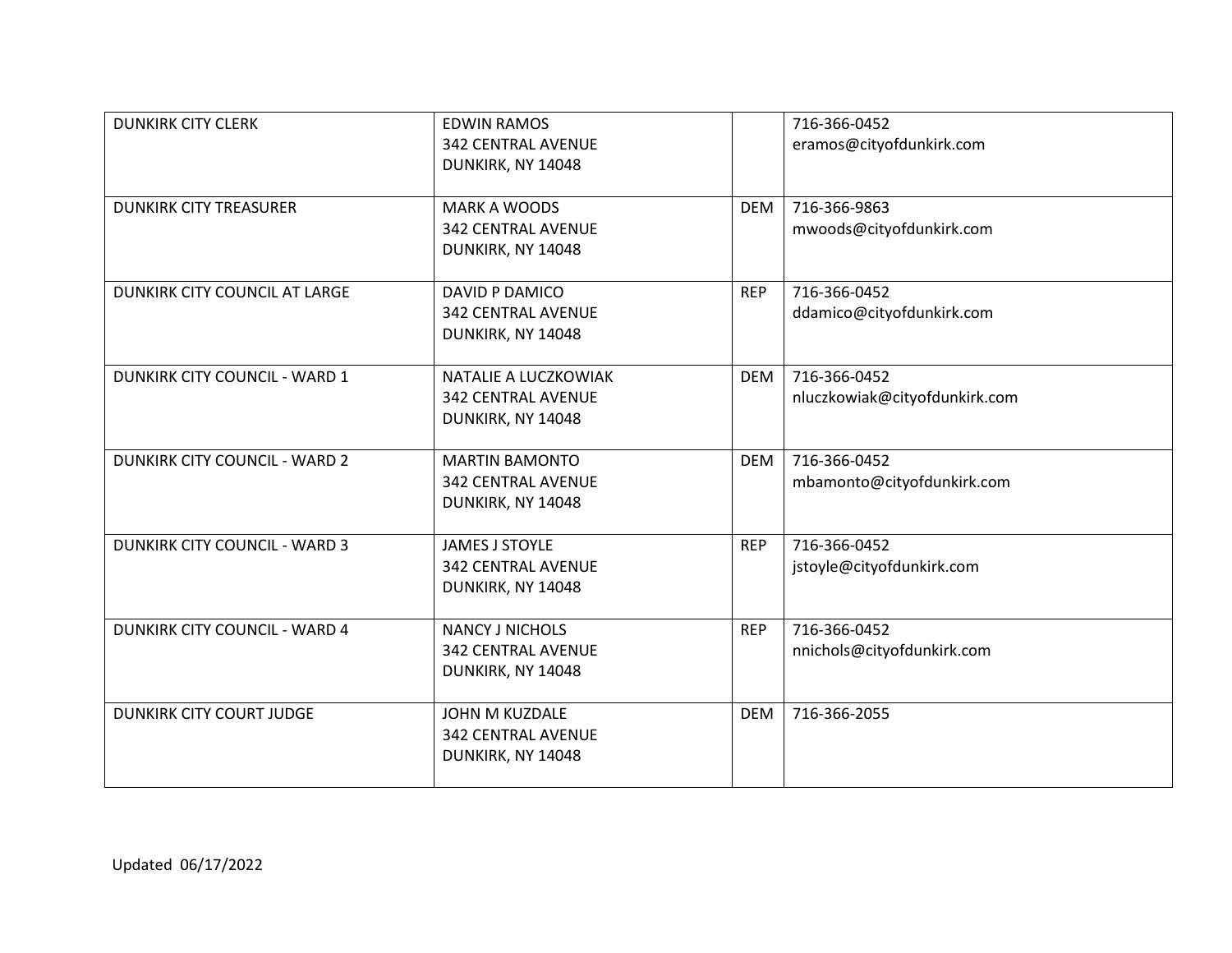| DUNKIRK CITY BUILDING INSPECTOR | <b>GLENN CHRISTNER</b><br><b>342 CENTRAL AVENUE</b><br>DUNKIRK, NY 14048                                                 |            | 716-366-9858<br>gchristner@cityofdunkirk.com |
|---------------------------------|--------------------------------------------------------------------------------------------------------------------------|------------|----------------------------------------------|
| DUNKIRK CITY CLERK OF ASSESSORS | <b>ERICA MUNSON</b><br><b>342 CENTRAL AVENUE</b><br>DUNKIRK, NY 14048                                                    | <b>REP</b> | 716-366-9846<br>emunson@cityofdunkirk.com    |
| <b>CITY OF JAMESTOWN</b>        | <b>CITY OF JAMESTOWN</b><br>www.jamestownny.gov<br>MUNICIPAL BUILDING, 200 E 3RD<br><b>STREET</b><br>JAMESTOWN, NY 14701 |            | 716-483-7612                                 |
| <b>JAMESTOWN CITY MAYOR</b>     | <b>EDWARD A SUNDQUIST</b><br>MUNICIPAL BUILDING<br>200 E 3RD STREET<br>JAMESTOWN, NY 14701                               | <b>DEM</b> | 716-483-7600<br>mayor@jamestownny.gov        |
| <b>JAMESTOWN CITY CLERK</b>     | JENNIFER R WILLIAMS<br>MUNICIPAL BUILDING<br>200 E 3RD STREET<br>JAMESTOWN, NY 14701                                     |            | 716-483-7581<br>jwilliams@jamestownny.gov    |
| JAMESTOWN CITY COUNCIL AT LARGE | KIMBERLY A ECKLUND<br>MUNICIPAL BUILDING<br>200 E 3RD STREET<br>JAMESTOWN, NY 14701                                      | <b>REP</b> | 716-664-0405<br>kimberlyecklund@yahoo.com    |
| JAMESTOWN CITY COUNCIL AT LARGE | JEFFERY R RUSSELL<br>MUNICIPAL BUILDING<br>200 E 3RD STREET<br>JAMESTOWN, NY 14701                                       | <b>REP</b> | 716-499-5446<br>Jay_peedee@hotmail.com       |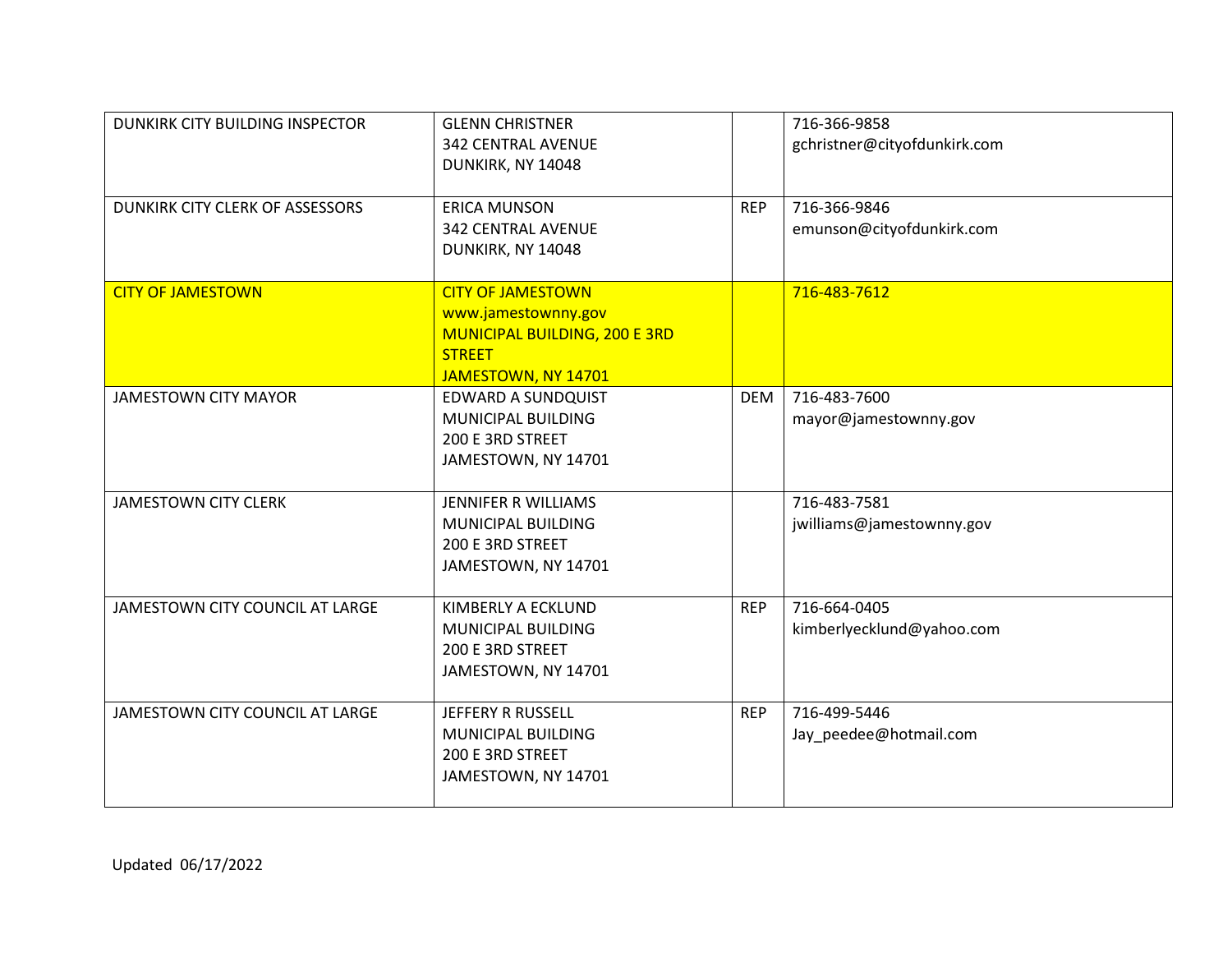| JAMESTOWN CITY COUNCIL AT LARGE        | <b>RANDALL E DAVERSA</b><br>MUNICIPAL BUILDING<br>200 E 3RD STREET<br>JAMESTOWN, NY 14701      | <b>REP</b> | classyvideo57@gmail.com<br>716-665-2713    |
|----------------------------------------|------------------------------------------------------------------------------------------------|------------|--------------------------------------------|
| JAMESTOWN CITY COUNCIL - WARD 1        | <b>BRENT P SHELDON</b><br>MUNICIPAL BUILDING<br>200 E 3RD STREET<br>JAMESTOWN, NY 14701        | <b>REP</b> | 716-483-0004<br>brent_sheldon@hotmail.com  |
| JAMESTOWN CITY COUNCIL - WARD 2        | <b>ANTHONY J DOLCE</b><br>MUNICIPAL BUILDING<br>200 E 3RD STREET<br>JAMESTOWN, NY 14701        | <b>REP</b> | 716-483-3573<br>afdolce@yahoo.com          |
| JAMESTOWN CITY COUNCIL - WARD 3        | <b>REGINA L BRACKMAN</b><br>MUNICIPAL BUILDING<br>200 E 3RD STREET<br>JAMESTOWN, NY 14701      | <b>DEM</b> | 716-499-5849<br>brackmanregina@yahoo.com   |
| JAMESTOWN CITY COUNCIL - WARD 4        | <b>MARIE T CARRUBBA</b><br>MUNICIPAL BUILDING<br>200 E 3RD STREET<br>JAMESTOWN, NY 14701       | <b>DEM</b> | 716-487-1861<br>marie@ilc-jamestown-ny.org |
| <b>JAMESTOWN CITY COUNCIL - WARD 5</b> | <b>WILLIAM R REYNOLDS III</b><br>MUNICIPAL BUILDING<br>200 E 3RD STREET<br>JAMESTOWN, NY 14701 | <b>REP</b> | 716-720-0884<br>reynolds@jamestownny.gov   |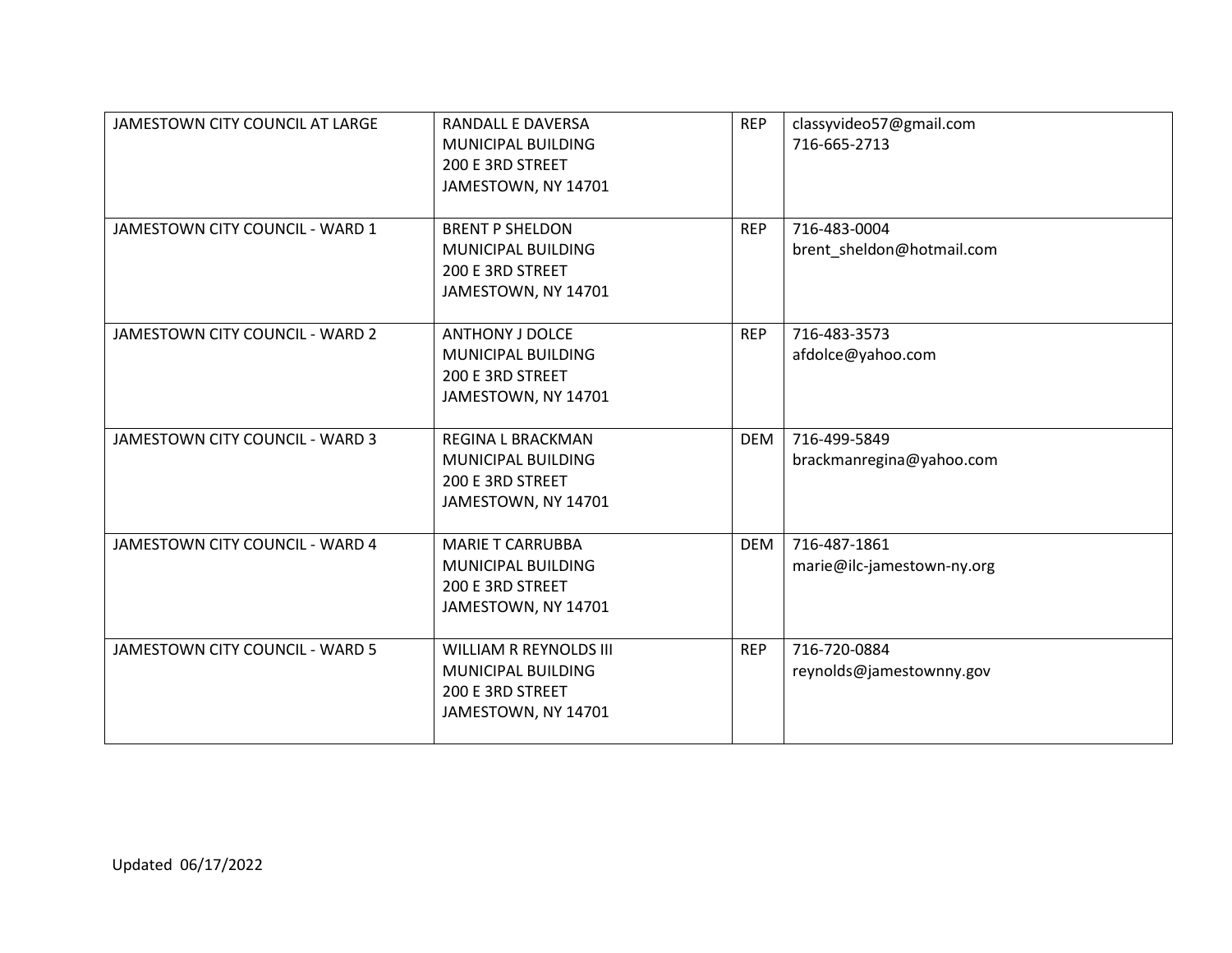| JAMESTOWN CITY COUNCIL - WARD 6 | <b>ANDREW G FAULKNER</b><br>MUNICIPAL BUILDING<br>200 E 3RD STREET<br>JAMESTOWN, NY 14701  | <b>REP</b> | agfracing77@yahoo.com<br>716-499-7794   |
|---------------------------------|--------------------------------------------------------------------------------------------|------------|-----------------------------------------|
| JAMESTOWN CITY COURT JUDGE      | JOHN L LAMANCUSO<br>MUNICIPAL BUILDING<br>200 E 3RD STREET<br>JAMESTOWN, NY 14701          | <b>DEM</b> | 716-483-7561                            |
| JAMESTOWN CITY COURT JUDGE      | <b>FREDERICK A LARSON</b><br>MUNICIPAL BUILDING<br>200 E 3RD STREET<br>JAMESTOWN, NY 14701 | <b>DEM</b> | 716-483-7561                            |
| JAMESTOWN CITY CODE ENFORCEMENT | <b>LAWRENCE M SCALISE</b><br>MUNICIPAL BUILDING<br>200 E 3RD STREET<br>JAMESTOWN, NY 14701 |            | 716-483-7696<br>scalise@jamestownny.gov |
| JAMESTOWN CITY ASSESSOR         | <b>LISA VOLPE</b><br>MUNICIPAL BUILDING<br>200 E 3RD STREET<br>JAMESTOWN, NY 14701         |            | 716-483-7565<br>volpel@jamestownny.gov  |
| <b>TOWN OF ARKWRIGHT</b>        | <b>TOWN OF ARKWRIGHT</b><br>www.arkwrightny.org<br>9543 CENTER ROAD<br>FREDONIA, NY 14063  |            | 716-679-4445                            |
| ARKWRIGHT TOWN SUPERVISOR       | <b>BRIAN L MCAVOY</b><br>9361 CENTER ROAD<br>FREDONIA NY 14063                             | <b>DEM</b> | 716-785-4975<br>mcavoy_brian@yahoo.com  |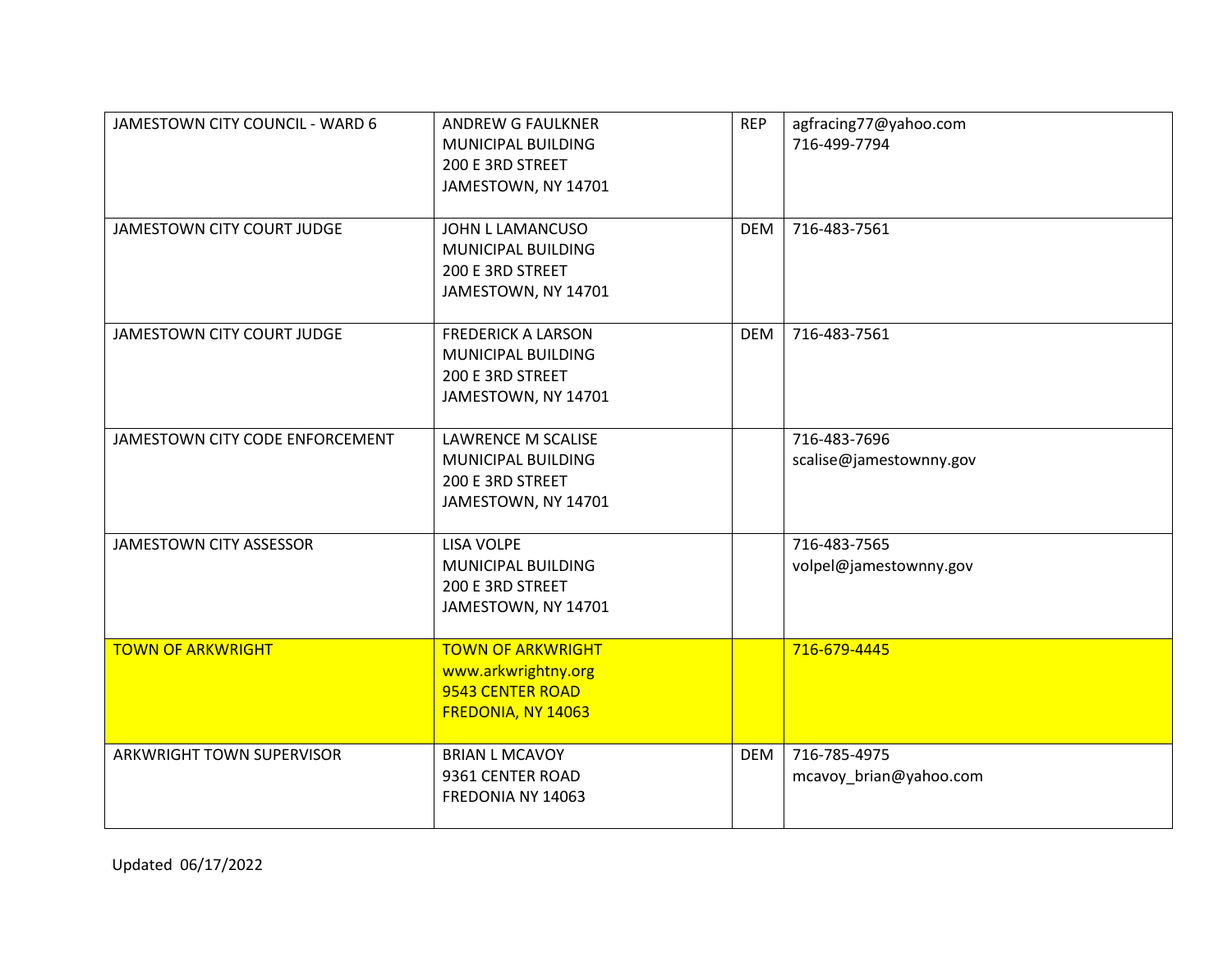| <b>ARKWRIGHT TOWN CLERK</b>      | <b>JANE A LINDQUIST</b><br>9543 CENTER ROAD<br>FREDONIA, NY 14063                      | <b>REP</b> | 716-679-4445<br>ark.town.clerk@gmail.com         |
|----------------------------------|----------------------------------------------------------------------------------------|------------|--------------------------------------------------|
| <b>ARKWRIGHT TOWN COUNCIL</b>    | <b>BRUCE R GUSTAFSON</b><br>3050 BALL ROAD<br><b>PO BOX 207</b><br>CASSADAGA, NY 14718 | <b>REP</b> |                                                  |
| ARKWRIGHT TOWN COUNCIL           | <b>LAWRENCE J BALL</b><br>2882 BALL ROAD<br>CASSADAGA, NY 14718                        | <b>REP</b> | 716-680-0041<br>ljbarkwright2020@hotmail.com     |
| ARKWRIGHT TOWN COUNCIL           | <b>CHRISTOPHER E JACKSON</b><br>8943 CENTER ROAD<br>FREDONIA, NY 14063                 | <b>NOP</b> | 716-680-3753<br>ark.town.jackson@gmail.com       |
| <b>ARKWRIGHT TOWN COUNCIL</b>    | LYNN E BEDFORD<br>3116 CABLE ROAD<br>FREDONIA, NY 14063                                | <b>REP</b> | 716-413-1376<br>lynn_sparkel@hotmail.com         |
| ARKWRIGHT HIGHWAY SUPERINTENDENT | <b>LISA M WALDRON</b><br>3359 TARBOX RD<br>CASSADAGA, NY 14718                         | <b>REP</b> | 716-485-3272<br>townofarkwrighthighway@gmail.com |
| <b>ARKWRIGHT TOWN JUSTICE</b>    | <b>JOHN R POTTER</b><br>9543 CENTER RD<br>FREDONIA, NY 14063                           | CON        | 716-672-8672<br>jpotter@nycourts.gov             |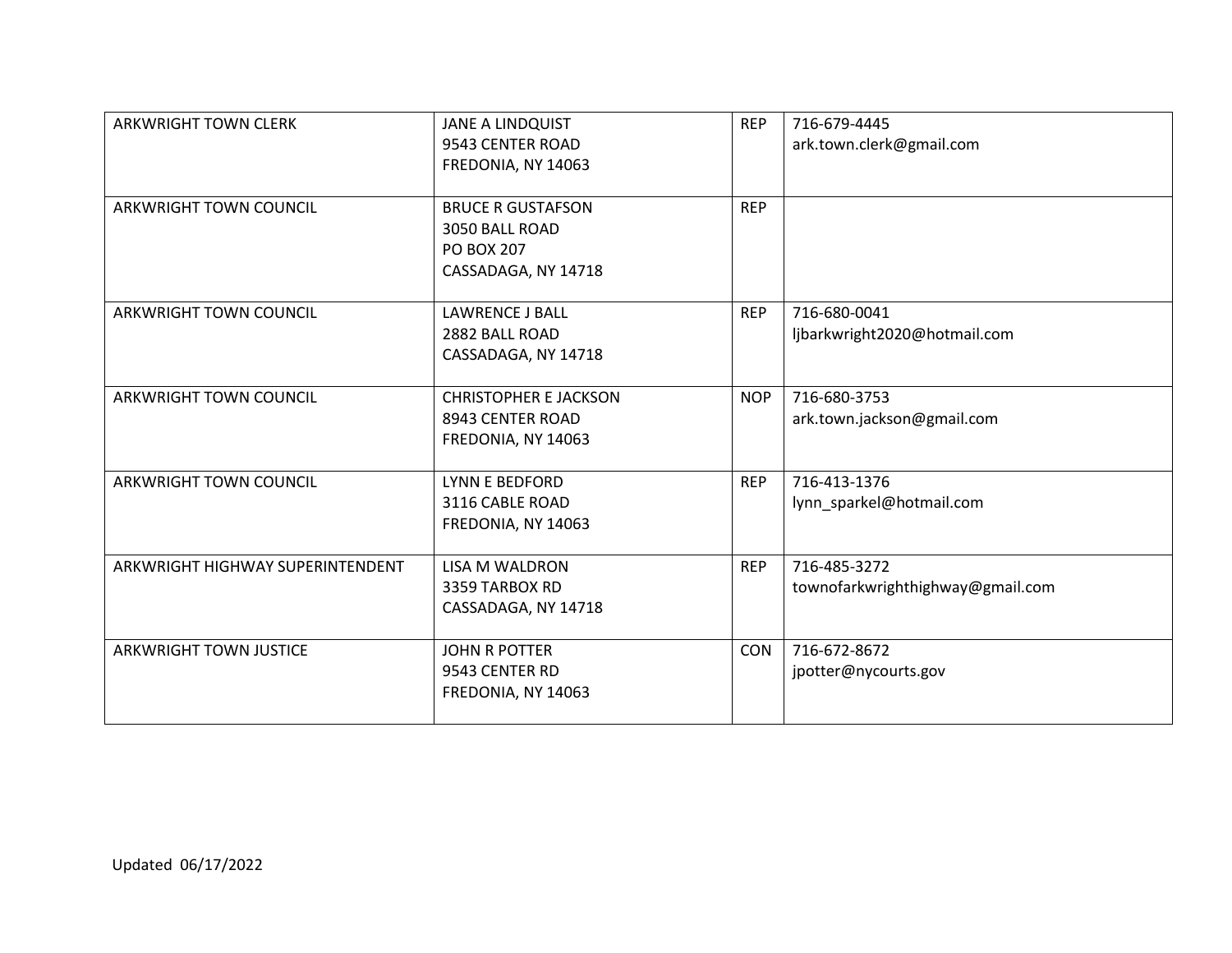| ARKWRIGHT CODE ENFORCEMENT     | <b>EDWARD PAGANO JR</b><br>3227 E MAIN RD<br>DUNKIRK, NY 14048                                    |            | 716-785-2877<br>edpaganos@gmail.com         |
|--------------------------------|---------------------------------------------------------------------------------------------------|------------|---------------------------------------------|
| <b>ARKWRIGHT TOWN ASSESSOR</b> | <b>SIGNE E ROMINGER</b><br><b>PO BOX 448</b><br>BROCTON, NY 14716                                 |            | 716-792-9367<br>Signe.rominger@gmail.com    |
| <b>TOWN OF BUSTI</b>           | <b>TOWN OF BUSTI</b><br>www.townofbusti.com<br><b>125 CHAUTAUQUA AVENUE</b><br>LAKEWOOD, NY 14750 |            | 716-763-8561                                |
| <b>BUSTI TOWN SUPERVISOR</b>   | <b>JESSE M ROBBINS</b><br>125 CHAUTAUQUA AVENUE<br>LAKEWOOD, NY 14750                             | <b>REP</b> | 716-763-8561<br>jesserobbinsbusti@gmail.com |
| <b>BUSTI TOWN CLERK</b>        | <b>DARLENE H NYGREN</b><br>125 CHAUTAUQUA AVENUE<br>LAKEWOOD, NY 14750                            | <b>REP</b> | 716-763-8561<br>clerk@townofbusti.com       |
| <b>BUSTI TOWN COUNCIL</b>      | TODD M HANSON<br>125 CHAUTAUQUA AVENUE<br>LAKEWOOD, NY 14750                                      | <b>REP</b> | 716-763-8561<br>thanson2415@gmail.com       |
| <b>BUSTI TOWN COUNCIL</b>      | <b>DOUGLAS K BROWN</b><br>125 CHAUTAUQUA AVENUE<br>LAKEWOOD, NY 14750                             | <b>REP</b> | 716-763-8561<br>Dbrown347361@gmail.com      |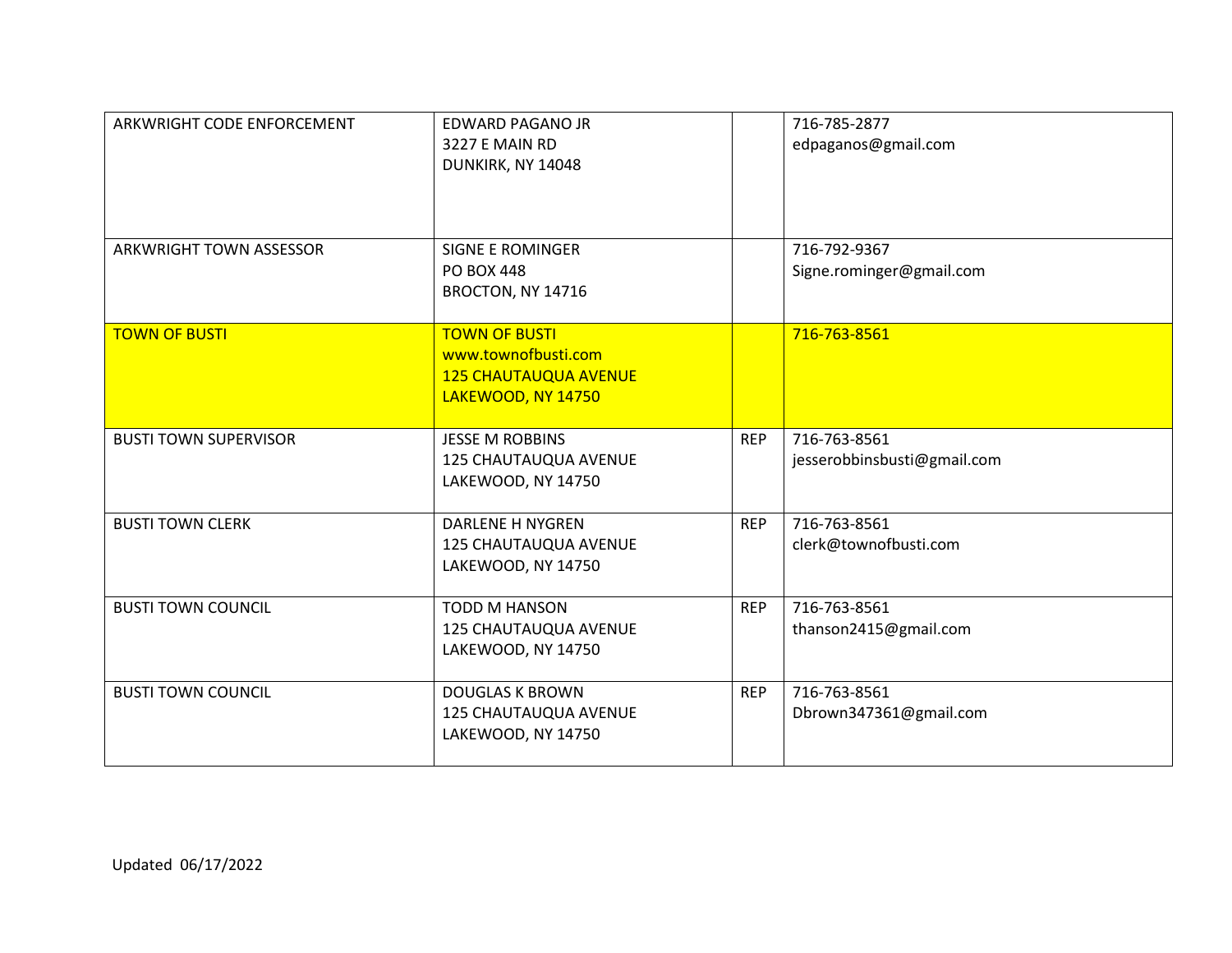| <b>BUSTI TOWN COUNCIL</b>           | <b>JAMES B ANDREWS</b><br>125 CHAUTAUQUA AVENUE<br>LAKEWOOD, NY 14750                        | <b>REP</b> | 716-763-8561<br>jimandrew@cnymail.com       |
|-------------------------------------|----------------------------------------------------------------------------------------------|------------|---------------------------------------------|
| <b>BUSTI TOWN COUNCIL</b>           | PAUL A GUSTAFSON<br>125 CHAUTAUQUA AVENUE<br>LAKEWOOD, NY 14750                              | <b>REP</b> | 716-763-8561<br>pagustafson23@gmail.com     |
| <b>BUSTI HIGHWAY SUPERINTENDENT</b> | <b>GREGORY M JOHNSON</b><br>3646 LAWSON ROAD<br>JAMESTOWN, NY 14701                          | <b>REP</b> | 716-664-4901<br>bustihighway@windstream.net |
| <b>BUSTI TOWN JUSTICE</b>           | <b>LYLE T HAJDU</b><br>125 CHAUTAUQUA AVENUE<br>LAKEWOOD, NY 14750                           | <b>REP</b> | 716-763-4695<br>lhajdu@nycourts.gov         |
| <b>BUSTI TOWN JUSTICE</b>           | <b>WILLIAM GEARY</b><br>125 CHAUTAUQUA AVENUE<br>LAKEWOOD, NY 14750                          | <b>REP</b> | 716-763-4695<br>wgeary@nycourts.com         |
| <b>BUSTI CODE ENFORCEMENT</b>       | JEFFREY A SWANSON<br>125 CHAUTAUQUA AVENUE<br>LAKEWOOD, NY 14750                             |            | 716-763-8561<br>blcode@townofbusti.com      |
| <b>BUSTI TOWN ASSESSOR</b>          | <b>TERA DARTS</b><br>125 CHAUTAUQUA AVENUE<br>LAKEWOOD, NY 14750                             |            | 716-763-8561<br>accessor@townofbusti.com    |
| <b>TOWN OF CARROLL</b>              | <b>TOWN OF CARROLL</b><br>www.carrollny.org<br><b>5 W MAIN STREET</b><br>FREWSBURG, NY 14738 |            | 716-569-5365                                |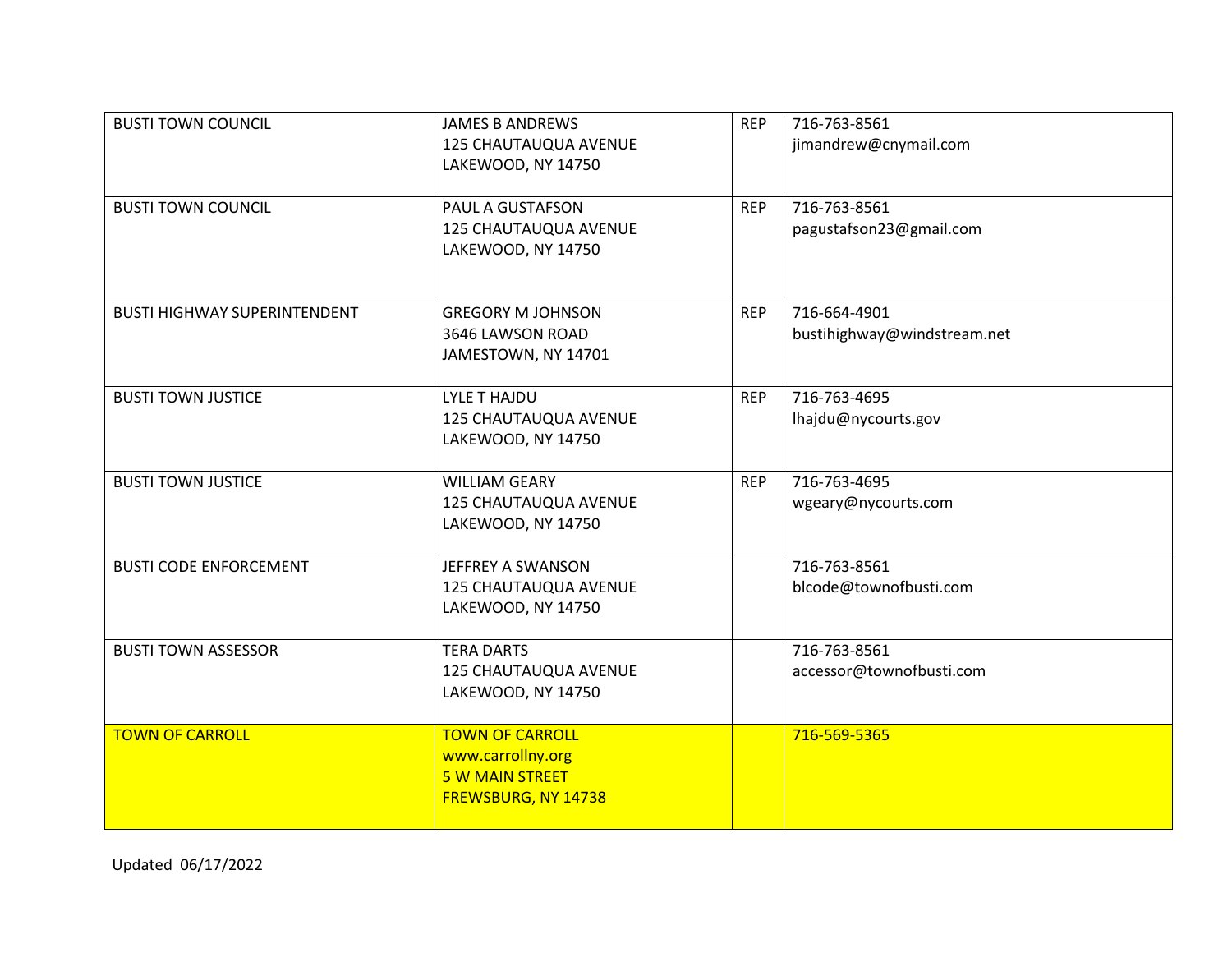| <b>CARROLL TOWN SUPERVISOR</b> | RUSSELL L PAYNE<br>5 W MAIN STREET<br>FREWSBURG, NY 14738            | <b>REP</b> | 716-569-5365<br>carrollsupervisor4103@gmail.com |
|--------------------------------|----------------------------------------------------------------------|------------|-------------------------------------------------|
| <b>CARROLL TOWN CLERK</b>      | <b>SUSAN J ROWLEY</b><br><b>PO BOX 497</b><br>FREWSBURG, NY 14738    | <b>REP</b> | 716-569-5365<br>carrolltownclerk@gmail.com      |
| <b>CARROLL TOWN COUNCIL</b>    | <b>THOMAS R FENTON</b><br>5 W MAIN STREET<br>FREWSBURG, NY 14738     | <b>REP</b> | 716-569-5365<br>tfenton@carrollny.com           |
| <b>CARROLL TOWN COUNCIL</b>    | <b>DALTON ANTHONY</b><br>5 W MAIN STREET<br>FREWSBURG, NY 14738      | <b>REP</b> | 716-569-5365<br>Djanthony288@gmail.com          |
| <b>CARROLL TOWN COUNCIL</b>    | <b>JOHN T BARBER</b><br>5 W MAIN STREET<br>FREWSBURG, NY 14738       | <b>REP</b> | 716-569-5365<br>johntbarber@gmail.com           |
| <b>CARROLL TOWN COUNCIL</b>    | <b>KENNETH DAHLGREN JR</b><br>5 W MAIN STREET<br>FREWSBURG, NY 14738 | <b>REP</b> | 716-569-5365<br>kdahlgren@carrollny.com         |
| CARROLL HIGHWAY SUPERINTENDENT | MICHAEL B WALKER<br>5 W MAIN STREET<br>FREWSBURG, NY 14738           | <b>DEM</b> | 716-569-5365<br>tochighwaysup@gmail.com         |
| <b>CARROLL TOWN JUSTICE</b>    | <b>ROBERT E GRAY</b><br>PO BOX 630<br>FREWSBURG, NY 14738            | <b>REP</b> | 716-569-5365                                    |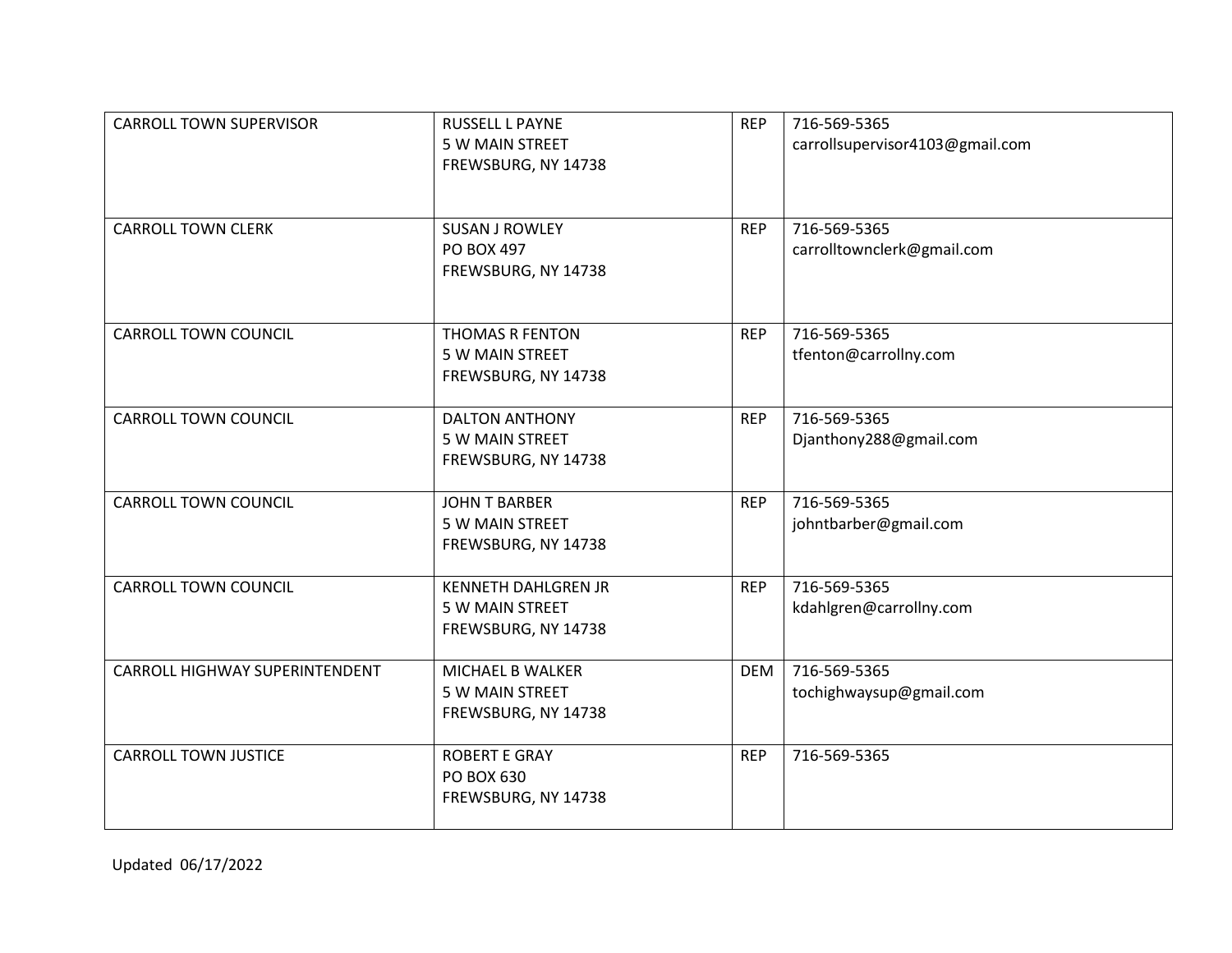| <b>CARROLL TOWN JUSTICE</b>      | <b>TAMERA S KINNE GUSTAFSON</b><br>PO BOX 630<br>FREWSBURG, NY 14738                                      | <b>REP</b> | 716-569-5365                            |
|----------------------------------|-----------------------------------------------------------------------------------------------------------|------------|-----------------------------------------|
| CARROLL CODE ENFORCEMENT         | <b>ALAN P GUSTAFSON</b><br><b>PO BOX 497</b><br>FREWSBURG, NY 14738                                       |            | 716-450-3032<br>carrollcode@outlook.com |
| <b>CARROLL TOWN ASSESSOR</b>     | <b>TERA DARTS</b><br>125 CHAUTAUQUA AVENUE<br>LAKEWOOD, NY 14750                                          |            | 716-763-8561 Ext 6                      |
| <b>TOWN OF CHARLOTTE</b>         | <b>TOWN OF CHARLOTTE</b><br>www.charlotteny.org<br>8 LESTER STREET, PO BOX 482<br>SINCLAIRVILLE, NY 14782 |            | 716-962-6047                            |
| <b>CHARLOTTE TOWN SUPERVISOR</b> | ALLEN W CHASE<br><b>8 LESTER STREET</b><br><b>PO BOX 482</b><br>SINCLAIRVILLE, NY 14782                   | <b>REP</b> | 716-962-2049<br>marineawc@gmail.com     |
| <b>CHARLOTTE TOWN CLERK</b>      | <b>SUSAN L PEACOCK</b><br><b>8 LESTER STREET</b><br><b>PO BOX 482</b><br>SINCLAIRVILLE, NY 14782          | <b>REP</b> | 716-962-6047<br>clerksue@yahoo.com      |
| <b>CHARLOTTE TOWN COUNCIL</b>    | <b>MARK N ABBEY</b><br><b>8 LESTER STREET</b><br><b>PO BOX 482</b><br>SINCLAIRVILLE, NY 14782             | <b>REP</b> | 716-720-8557<br>marknabbey@gmail.com    |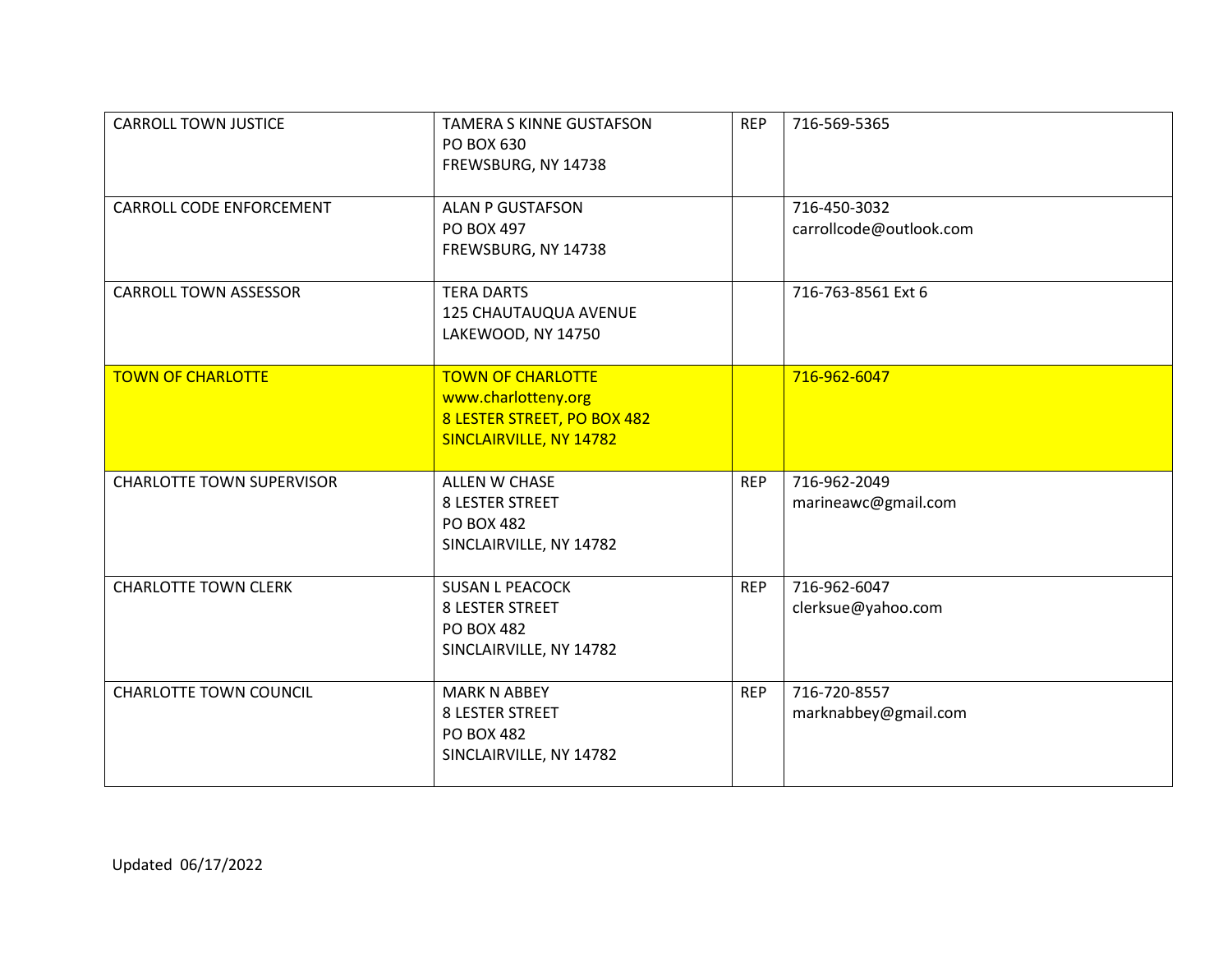| <b>CHARLOTTE TOWN COUNCIL</b>     | <b>DARREN J CARLSTROM</b><br><b>8 LESTER STREET</b><br><b>PO BOX 482</b><br>SINCLAIRVILLE, NY 14782 | <b>REP</b> | 716-450-1658<br>darren.carlstrom@naucountry.com |
|-----------------------------------|-----------------------------------------------------------------------------------------------------|------------|-------------------------------------------------|
| <b>CHARLOTTE TOWN COUNCIL</b>     | <b>HAROLD J NORTH III</b><br><b>8 LESTER STREET</b><br><b>PO BOX 482</b><br>SINCLAIRVILLE, NY 14782 | <b>NOP</b> | 716-487-7812<br>harold.northiii@yahoo.com       |
| <b>CHARLOTTE TOWN COUNCIL</b>     | MARK E JAQUITH<br><b>8 LESTER STREET</b><br><b>PO BOX 482</b><br>SINCLAIRVILLE, NY 14782            | <b>REP</b> | 716-485-6668<br>majaquith@yahoo.com             |
| CHARLOTTE HIGHWAY SUPERINTENDENT  | <b>MARK G LEBARON</b><br>7059 ROOD ROAD<br>SINCLAIRVILLE, NY 14782                                  | <b>REP</b> | 716-962-4501<br>townofcharlotte@windstream.net  |
| <b>CHARLOTTE TOWN JUSTICE</b>     | JEFFREY S CROSSLEY<br><b>PO BOX 895</b><br>SINCLAIRVILLE, NY 14782                                  | <b>REP</b> | 716-962-2004                                    |
| <b>CHARLOTTE CODE ENFORCEMENT</b> | <b>ALAN GUSTAFSON</b><br><b>8 LESTER STREET</b><br><b>PO BOX 482</b><br>SINCLAIRVILLE, NY 14782     |            | 716-450-3032<br>townofcharlotteceo@outlook.com  |
| <b>CHARLOTTE TOWN ASSESSOR</b>    | <b>KEVIN P OKERLUND</b><br><b>8 LESTER STREET</b><br><b>PO BOX 482</b><br>SINCLAIRVILLE, NY 14782   |            | 716-962-9455<br>kpo@cityofjamestownny.com       |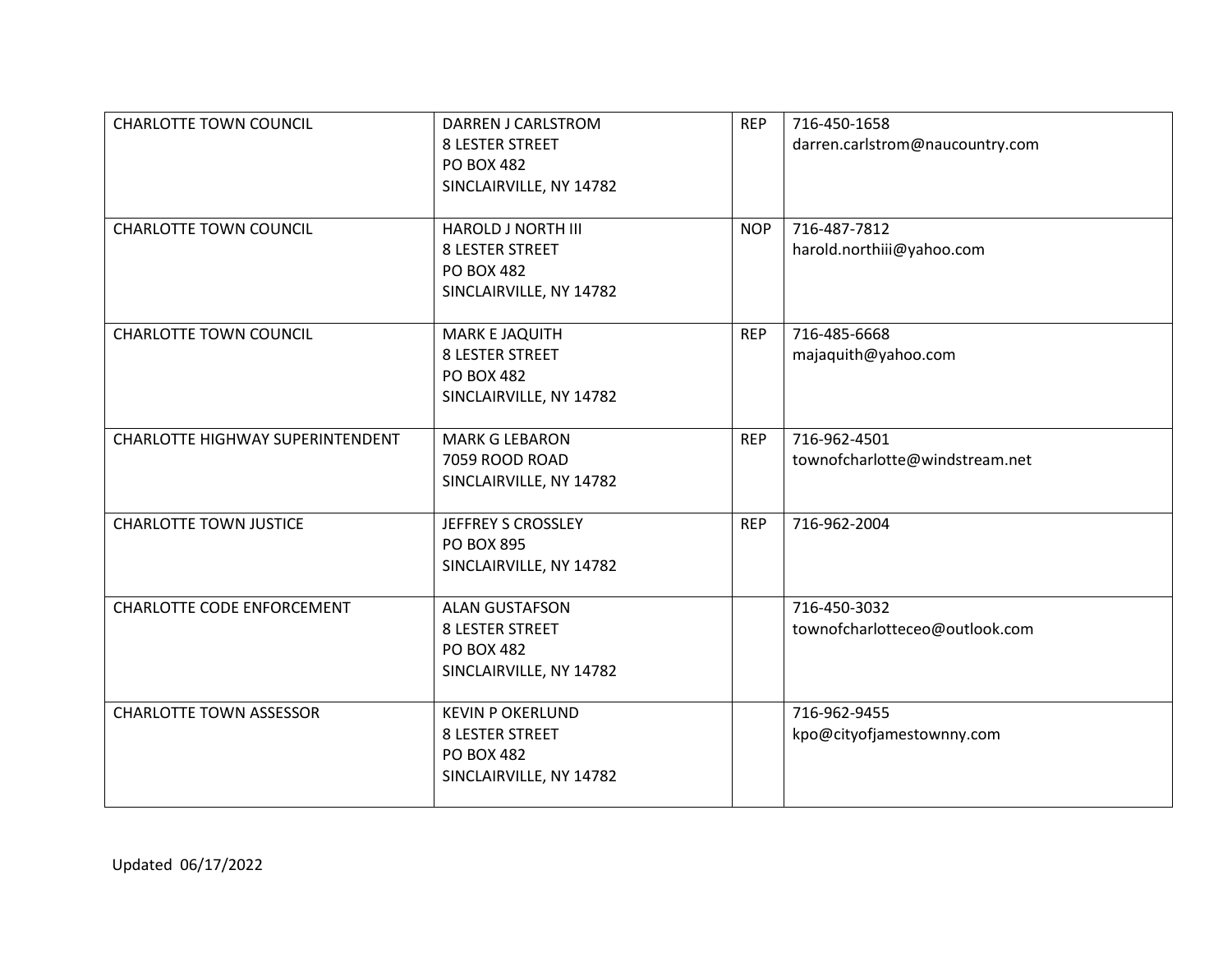| <b>TOWN OF CHAUTAUQUA</b>         | <b>TOWN OF CHAUTAUQUA</b><br>www.townofchautauqua.com<br>2 ACADEMY STREET<br>MAYVILLE, NY 14757 |            | 716-753-7342                                     |
|-----------------------------------|-------------------------------------------------------------------------------------------------|------------|--------------------------------------------------|
| CHAUTAUQUA TOWN SUPERVISOR        | <b>DONALD EMHARDT</b><br>2 ACADEMY STREET<br>MAYVILLE, NY 14757                                 | <b>DEM</b> | 716-753-7342<br>supervisor@townofchautauqua.com  |
| <b>CHAUTAUQUA TOWN CLERK</b>      | REBECCA LUBA<br>2 ACADEMY STREET<br>MAYVILLE, NY 14757                                          | <b>REP</b> | 716-753-7342<br>clerk@townofchautauqua.com       |
| CHAUTAUQUA TOWN COUNCIL           | THOMAS J CARLSON<br>2 ACADEMY STREET<br>MAYVILLE, NY 14757                                      | <b>REP</b> | 716-753-7342                                     |
| CHAUTAUQUA TOWN COUNCIL           | <b>ALAN AKIN</b><br>2 ACADEMY STREET<br>MAYVILLE, NY 14757                                      | <b>REP</b> | 716-753-7342                                     |
| CHAUTAUQUA TOWN COUNCIL           | <b>SCOTT D CUMMINGS</b><br>2 ACADEMY STREET<br>MAYVILLE, NY 14757                               | <b>REP</b> | 716-753-7342                                     |
| CHAUTAUQUA TOWN COUNCIL           | <b>KENNETH BURNETT</b><br>2 ACADEMY STREET<br>MAYVILLE, NY 14757                                | <b>DEM</b> | 716-753-7342                                     |
| CHAUTAUQUA HIGHWAY SUPERINTENDENT | <b>DANIEL J THORSELL</b><br>2 ACADAMY STREET<br>MAYVILLE, NY 14757                              | <b>REP</b> | 716-753-7255<br>highwaydept@townofchautauqua.com |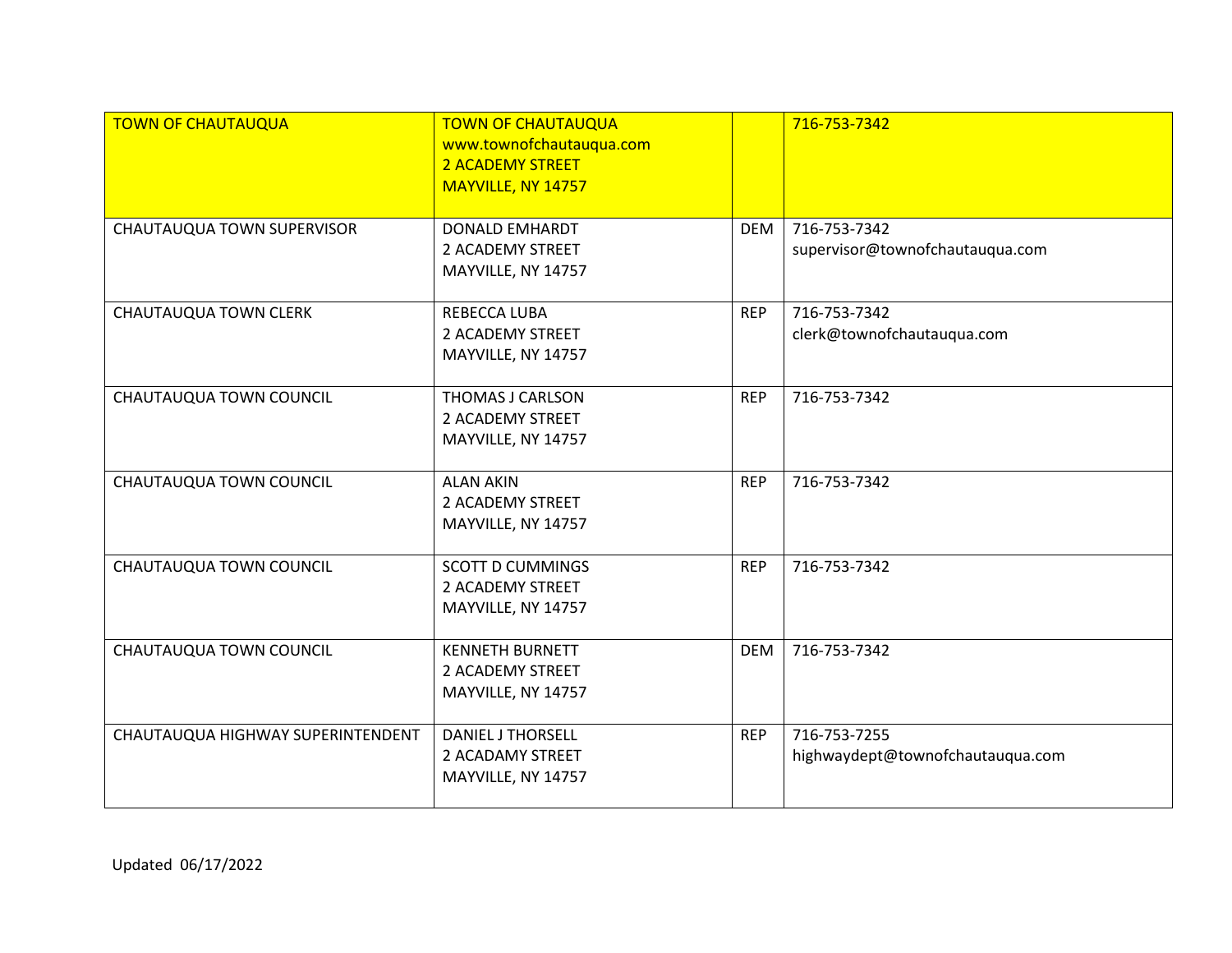| CHAUTAUQUA TOWN JUSTICE             | <b>EDWARD S KALFAS</b><br>2 ACADEMY STREET SUITE A<br>MAYVILLE, NY 14757                                              | <b>REP</b> | 716-753-5245                                |
|-------------------------------------|-----------------------------------------------------------------------------------------------------------------------|------------|---------------------------------------------|
| CHAUTAUQUA TOWN JUSTICE             | <b>TIMOTHY HULL</b><br>2 ACADEMY STREET SUITE A<br>MAYVILLE, NY 14757                                                 | <b>DEM</b> | 716-753-5245                                |
| CHAUTAUQUA TOWN CODE ENFORCEMENT    | JEFFREY M PADDOCK<br>2 ACADEMY STREET<br>MAYVILLE, NY 14757                                                           |            | 716-753-7342<br>zoning@townofchautauqua.com |
| CHAUTAUQUA TOWN ASSESSOR            | <b>ANNE GOLLEY</b><br>2 ACADEMY STREET<br>MAYVILLE, NY 14757                                                          |            | 716-753-2236<br>accessoranne@gmail.com      |
| <b>TOWN OF CHERRY CREEK</b>         | <b>TOWN OF CHERRY CREEK</b><br>www.cherrycreekny.org<br>618 CENTER STREET, PO BOX 98<br><b>CHERRY CREEK, NY 14723</b> |            | 716-296-8050                                |
| <b>CHERRY CREEK TOWN SUPERVISOR</b> | <b>WILLIAM W YOUNG</b><br><b>618 CENTER STREET</b><br><b>PO BOX 98</b><br>CHERRY CREEK, NY 14723                      | <b>REP</b> | 716-296-8050<br>cherrycreek8050@yahoo.com   |
| <b>CHERRY CREEK TOWN CLERK</b>      | MIA M ABBEY<br><b>618 CENTER STREET</b><br>PO BOX 98<br>CHERRY CREEK, NY 14723                                        | <b>REP</b> | 716-296-8050<br>towncc8050@yahoo.com        |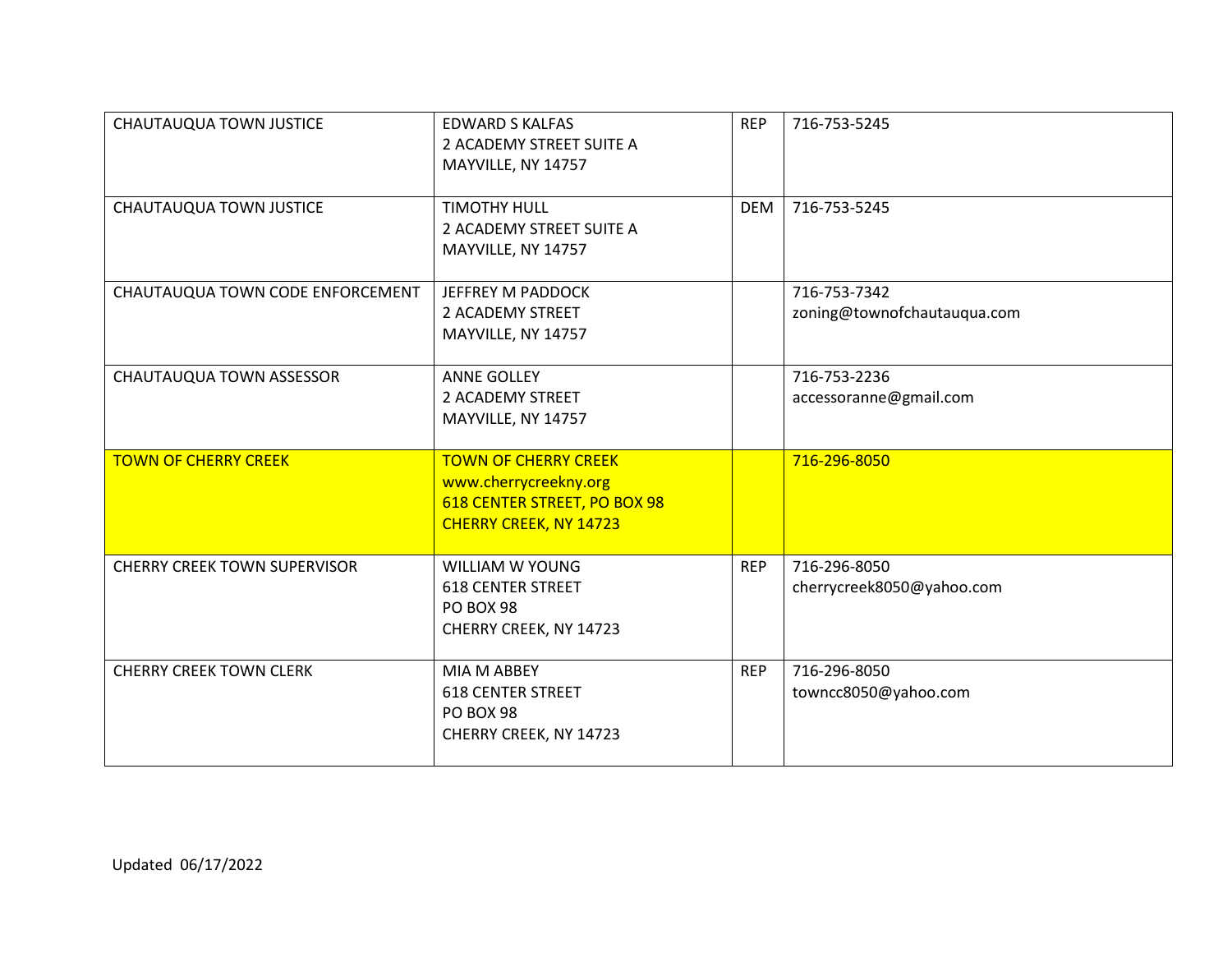| <b>CHERRY CREEK TOWN COUNCIL</b>    | <b>JAMES R ABBEY</b><br><b>618 CENTER STREET</b><br><b>PO BOX 98</b><br>CHERRY CREEK, NY 14723   | <b>REP</b> | 716-296-8050 |
|-------------------------------------|--------------------------------------------------------------------------------------------------|------------|--------------|
| <b>CHERRY CREEK TOWN COUNCIL</b>    | <b>MATTHEW C WEST</b><br><b>618 CENTER STREET</b><br><b>PO BOX 98</b><br>CHERRY CREEK, NY 14723  | <b>DEM</b> | 716-296-8050 |
| <b>CHERRY CREEK TOWN COUNCIL</b>    | <b>MATTHEW S SMITH</b><br><b>618 CENTER STREET</b><br><b>PO BOX 98</b><br>CHERRY CREEK, NY 14723 | <b>REP</b> | 716-296-8050 |
| <b>CHERRY CREEK TOWN COUNCIL</b>    | <b>RYAN M LEPP</b><br><b>618 CENTER STREET</b><br><b>PO BOX 98</b><br>CHERRY CREEK, NY 14723     | <b>REP</b> | 716-296-8050 |
| CHERRY CREEK HIGHWAY SUPERINTENDENT | <b>KENNETH W CHASE</b><br><b>618 CENTER STREET</b><br><b>PO BOX 98</b><br>CHERRY CREEK, NY 14723 | <b>REP</b> | 716-296-5721 |
| <b>CHERRY CREEK TOWN JUSTICE</b>    | <b>KRISTIN N SERCU</b><br><b>6845 MAIN STREET</b><br><b>PO BOX 98</b><br>CHERRY CREEK, NY 14723  | <b>REP</b> | 716-296-1014 |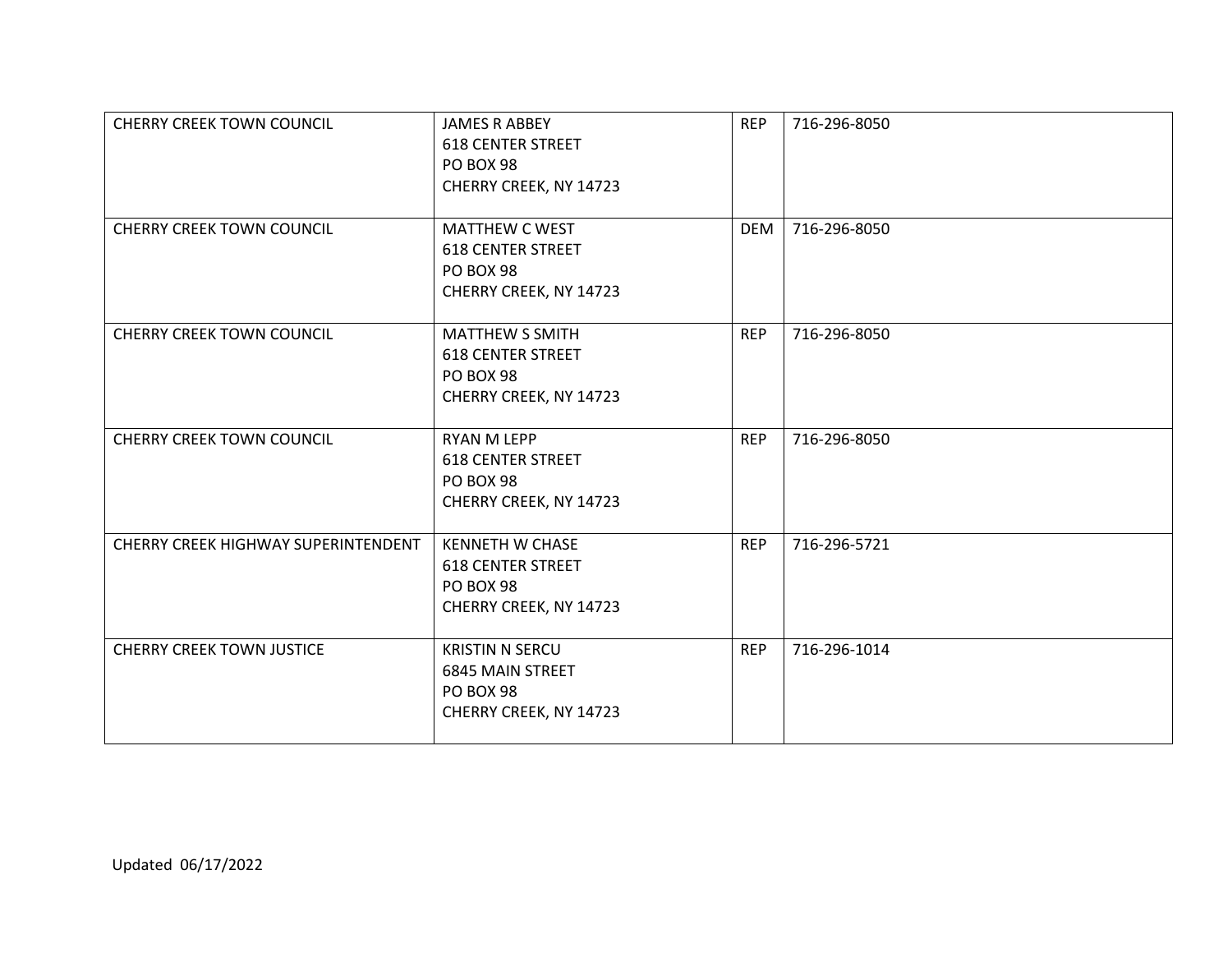| <b>CHERRY CREEK TAX COLLECTOR</b>   | MIA M ABBEY<br><b>618 CENTER STREET</b><br>PO BOX 98<br>CHERRY CREEK, NY 14723                                           | <b>REP</b> | 716-296-8906                                   |
|-------------------------------------|--------------------------------------------------------------------------------------------------------------------------|------------|------------------------------------------------|
| <b>CHERRY CREEK TOWN ASSESSOR</b>   | <b>KEVIN P OKERLUND</b><br><b>618 CENTER STREET</b><br>CHERRY CREEK, NY 14723                                            |            | 716-296-8050                                   |
| CHERRY CREEK TOWN CODE ENFORCEMENT  | <b>JAYSON KOWICKI</b><br><b>618 CENTER STREET</b><br>CHERRY CREEK, NY 14723                                              |            | 716-640-2500                                   |
| CHERRY CREEK TOWN STREET SUPERVISOR | <b>DUNCAN (RICK YOUNG)</b><br><b>618 CENTER STREET</b><br>PO BOX 98<br>CHERRY CREEK, NY 14723                            |            | 716-296-8050                                   |
| <b>TOWN OF CLYMER</b>               | <b>TOWN OF CLYMER</b><br>www.townofclymer.org<br><b>602 CLYMER SHERMAN ROAD</b><br><b>PO BOX 274</b><br>CLYMER, NY 14724 |            | 716-355-2230                                   |
| <b>CLYMER TOWN SUPERVISOR</b>       | <b>TRAVIS B HEISER</b><br>7958 RASPAS HILL ROAD<br>PANAMA, NY 14767                                                      | <b>REP</b> | 716-326-3858<br>theiser@innerlakesfcu.org      |
| <b>CLYMER TOWN CLERK</b>            | <b>KAREN M FOSTER</b><br>8868 W MAIN ST<br>CLYMER, NY 14724                                                              | OTH        | 716-355-2230<br>clymertownclerk@windstream.net |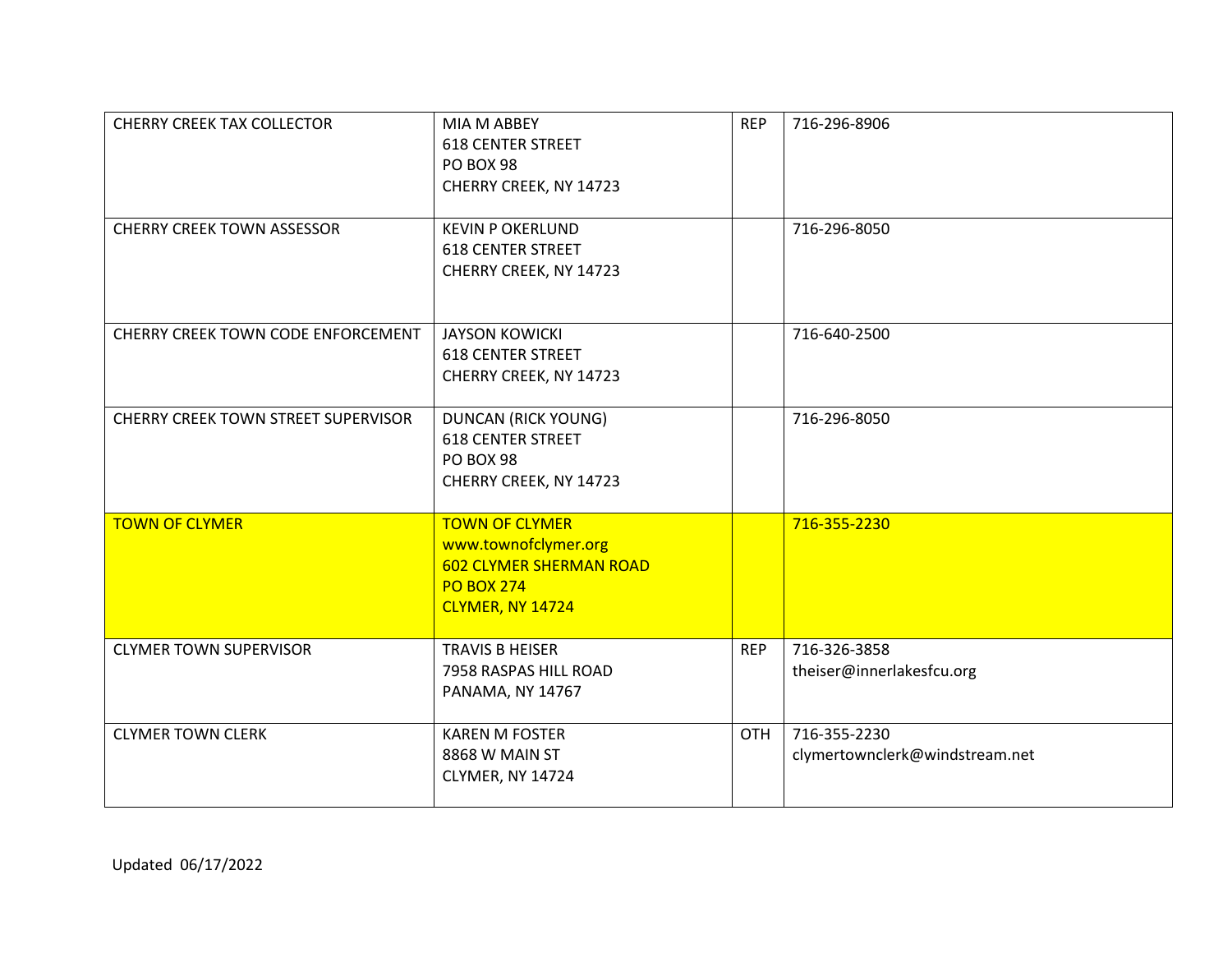| <b>CLYMER TOWN COUNCIL</b>           | <b>LEONARD C NECKERS JR</b>           | <b>REP</b> | 716-397-9803                 |
|--------------------------------------|---------------------------------------|------------|------------------------------|
|                                      | 734 CLYMER SHERMAN ROAD               |            | cneckers@hotmail.com         |
|                                      | CLYMER, NY 14724                      |            |                              |
| <b>CLYMER TOWN COUNCIL</b>           | <b>TODD H KOLSTEE</b>                 | <b>REP</b> | 716-499-2058                 |
|                                      | 8027 RASPAS HILL ROAD                 |            | tkolstee@hotmail.com         |
|                                      | <b>PANAMA, NY 14767</b>               |            |                              |
|                                      |                                       |            |                              |
| <b>CLYMER TOWN COUNCIL</b>           | <b>BRIAN D WILLINK</b>                | <b>REP</b> | 716-664-1333                 |
|                                      | 789 CLYMER HILL ROAD                  |            | bdwillink@gmail.com          |
|                                      | <b>PO BOX 246</b><br>CLYMER, NY 14724 |            |                              |
|                                      |                                       |            |                              |
| <b>CLYMER TOWN COUNCIL</b>           | <b>MELISSA M RANNEY</b>               | <b>REP</b> | 716-839-3053                 |
|                                      | 8490 BROWNELL ROAD                    |            | emergencymel1@aol.com        |
|                                      | CLYMER, NY 14724                      |            |                              |
| <b>CLYMER HIGHWAY SUPERINTENDENT</b> | <b>SCOTT E TRISKET</b>                | <b>REP</b> | 716-355-9933                 |
|                                      | 8026 ROUTE 474                        |            | clymerhwydept@windstream.net |
|                                      | <b>PO BOX 274</b>                     |            |                              |
|                                      | CLYMER, NY 14724                      |            |                              |
|                                      |                                       |            |                              |
| <b>CLYMER TOWN JUSTICE</b>           | <b>DENIS R COOPER</b>                 | <b>REP</b> | 716-355-6331                 |
|                                      | <b>PO BOX 44</b>                      |            |                              |
|                                      | CLYMER, NY 14724                      |            |                              |
| <b>CLYMER TAX COLLECTOR</b>          | <b>WILLOWE F NECKERS</b>              | <b>REP</b> | 716-355-6345                 |
|                                      | 8653 E MAIN STREET                    |            |                              |
|                                      | CLYMER, NY 14724                      |            |                              |
|                                      |                                       |            |                              |
| <b>CLYMER TOWN CODE ENFORCEMENT</b>  | JEFFREY S MESSENGER                   |            | 814-873-8368                 |
|                                      | 9865 ROUTE 474                        |            |                              |
|                                      | CLYMER, NY 14724                      |            |                              |
|                                      |                                       |            |                              |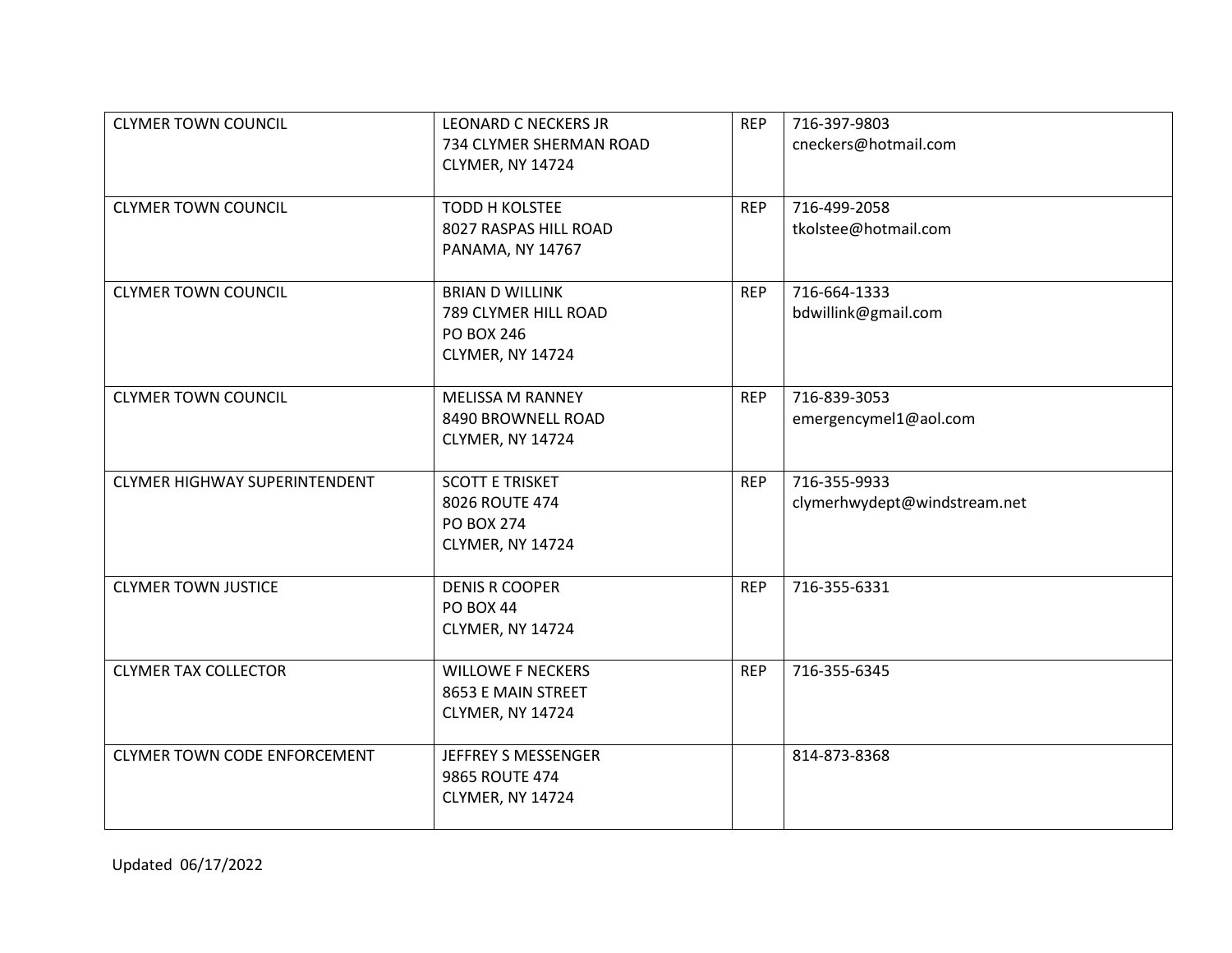| <b>CLYMER TOWN ZONING OFFICER</b> | <b>BRANDON FOSTER</b><br>8868 WEST MAIN ST<br>CLYMER, NY 14724                              |            | 716-499-2406                                  |
|-----------------------------------|---------------------------------------------------------------------------------------------|------------|-----------------------------------------------|
| <b>CLYMER TOWN ASSESSOR</b>       | <b>JENNIENE SCAREM</b><br>4095 DRYBROOK ROAD<br>FALCONER, NY 14733                          |            | 716-355-6641<br>clymerassessor@windstream.net |
| <b>TOWN OF DUNKIRK</b>            | <b>TOWN OF DUNKIRK</b><br>www.dunkirkny.org<br><b>4737 WILLOW ROAD</b><br>DUNKIRK, NY 14048 |            | 716-366-3967<br>townclerk@dunkirkny.org       |
| <b>DUNKIRK TOWN SUPERVISOR</b>    | <b>RICHARD A PUROL</b><br>4737 WILLOW ROAD<br>DUNKIRK, NY 14048                             | <b>DEM</b> | 716-366-3967<br>townclerk@dunkirkny.org       |
| <b>DUNKIRK TOWN CLERK</b>         | <b>REBECCA D YACKLON</b><br>4737 WILLOW ROAD<br>DUNKIRK, NY 14048                           | <b>REP</b> | 716-366-3967<br>townclerk@dunkirkny.org       |
| <b>DUNKIRK TOWN COUNCIL</b>       | <b>VACANCY</b><br>4737 WILLOW ROAD<br>DUNKIRK, NY 14048                                     |            | 716-366-3967                                  |
| <b>DUNKIRK TOWN COUNCIL</b>       | <b>JUAN PAGAN</b><br>4737 WILLOW ROAD<br>DUNKIRK, NY 14048                                  | <b>DEM</b> | 716-366-3967<br>pagan2@roadrunner.com         |
| <b>DUNKIRK TOWN COUNCIL</b>       | <b>HENRY G WALLDORFF</b><br>4737 WILLOW ROAD<br>DUNKIRK, NY 14048                           | <b>REP</b> | 716-366-3967<br>walldorffh@gmail.com          |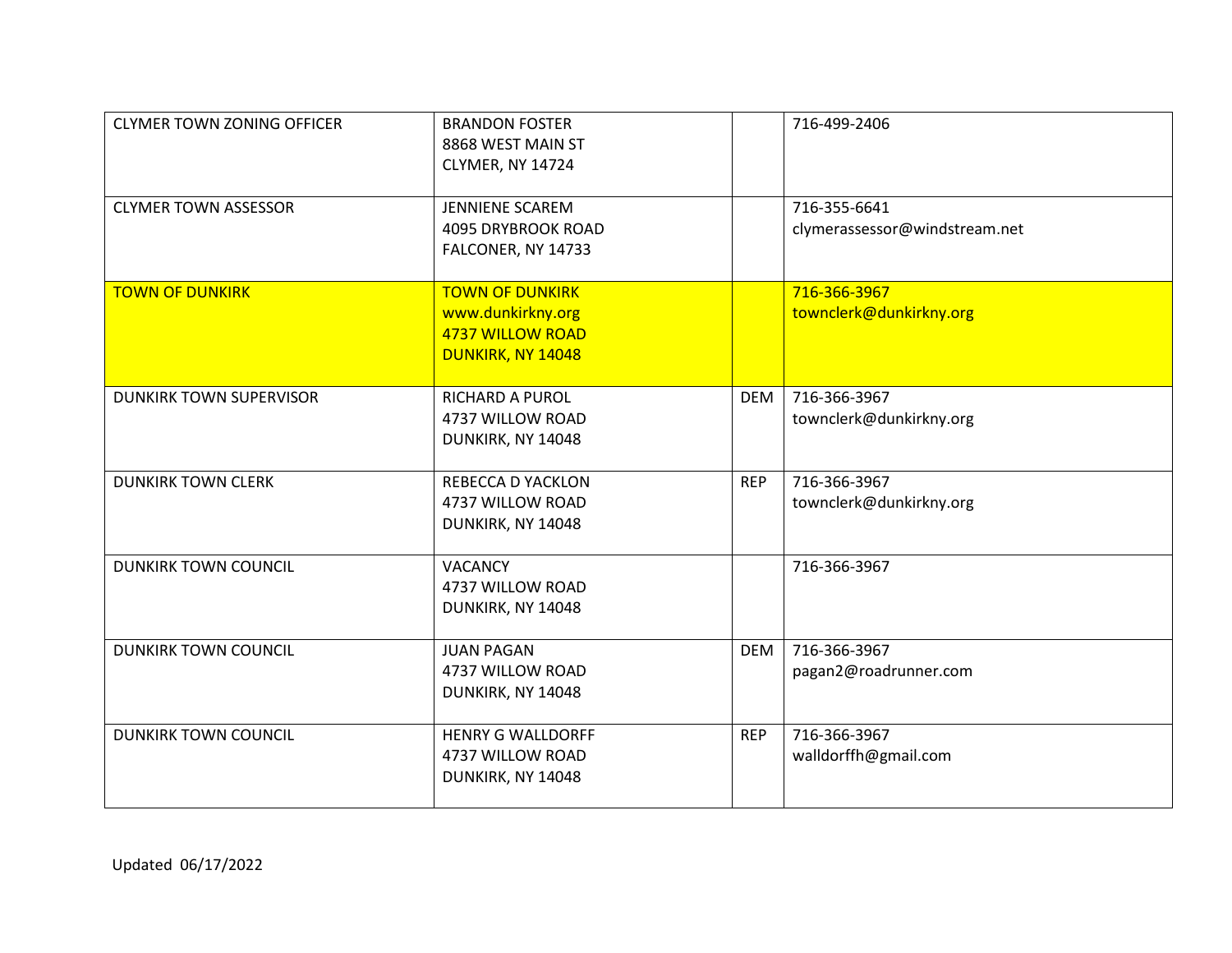| <b>DUNKIRK TOWN COUNCIL</b>                   | <b>G JAY BISHOP</b><br>4737 WILLOW ROAD<br>DUNKIRK, NY 14048                                          | <b>REP</b> | 716-366-3967<br>jbishop@netsync.net        |
|-----------------------------------------------|-------------------------------------------------------------------------------------------------------|------------|--------------------------------------------|
| <b>DUNKIRK TOWN HIGHWAY</b><br>SUPERINTENDENT | JEFFREY A FEINEN<br>4737 WILLOW ROAD<br>DUNKIRK, NY 14048                                             |            | 716-680-5461                               |
| <b>DUNKIRK TOWN JUSTICE</b>                   | <b>CHRISTOPHER D PENFOLD</b><br>4737 WILLOW ROAD<br>DUNKIRK, NY 14048                                 | <b>REP</b> | 716-366-3945<br>cpenfold@nycourts.gov      |
| <b>DUNKIRK TOWN JUSTICE</b>                   | <b>ROBERT N HUBBARD</b><br>4737 WILLOW ROAD<br>DUNKIRK, NY 14048                                      | <b>REP</b> | 716-366-3945<br>bhubbard@reidpetroleum.com |
| DUNKIRK TOWN CODE ENFORCEMENT                 | <b>RYAN O MOURER</b><br>4737 WILLOW ROAD<br>DUNKIRK, NY 14048                                         |            | 716-467-4859<br>romourer@gmail.com         |
| <b>DUNKIRK TOWN ASSESSOR</b>                  | <b>JEANNE EBERSOLE</b><br>4737 WILLOW ROAD<br>DUNKIRK, NY 14048                                       |            | 716-912-0093                               |
| <b>TOWN OF ELLERY</b>                         | <b>TOWN OF ELLERY</b><br>www.elleryny.org<br>25 SUNNYSIDE AVENUE, PO BOX 429<br>BEMUS POINT, NY 14712 |            | 716-386-3465                               |
| ELLERY TOWN SUPERVISOR                        | <b>LAWRENCE A ANDERSON</b><br><b>25 SUNNYSIDE AVENUE</b><br>PO BOX 429<br>BEMUS POINT, NY 14712       | <b>REP</b> | 716-386-3465<br>ellerysupervisor@gmail.com |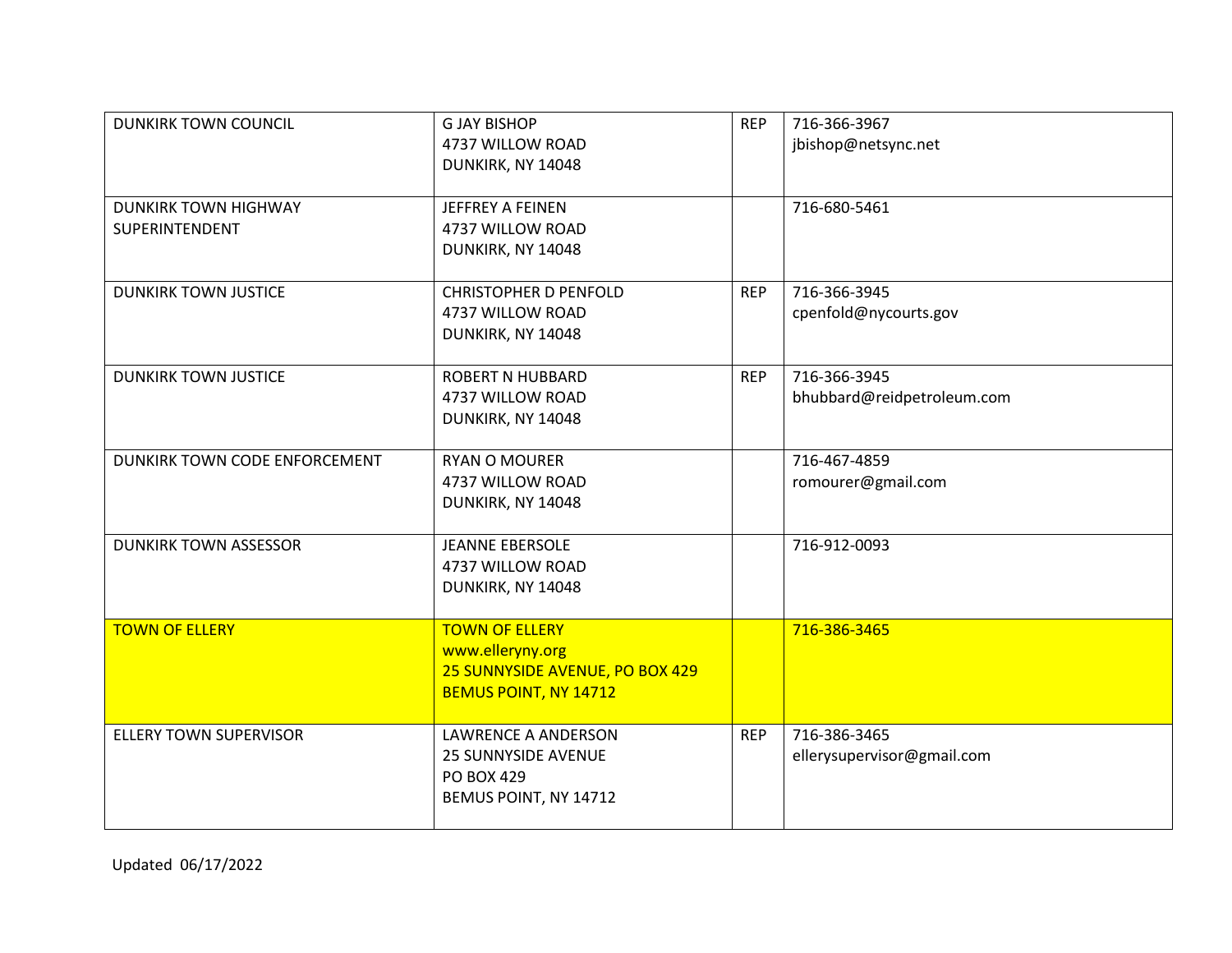| <b>ELLERY TOWN CLERK</b>      | <b>REBECCA H HAINES</b><br><b>25 SUNNYSIDE AVENUE</b><br>PO BOX 429<br>BEMUS POINT, NY 14712   | <b>REP</b> | 716-386-3465<br>ellerytownclerk@gmail.com |
|-------------------------------|------------------------------------------------------------------------------------------------|------------|-------------------------------------------|
| <b>ELLERY TOWN COUNCIL</b>    | <b>JOHN C CRESANTI</b><br><b>25 SUNNYSIDE AVENUE</b><br>PO BOX 429<br>BEMUS POINT, NY 14712    | <b>REP</b> | 716-386-3465                              |
| <b>ELLERY TOWN COUNCIL</b>    | <b>VACANCY</b><br><b>25 SUNNYSIDE AVENUE</b><br>PO BOX 429<br>BEMUS POINT, NY 14712            |            | 716-386-3465                              |
| <b>ELLERY TOWN COUNCIL</b>    | <b>STEVEN K HAYES</b><br><b>25 SUNNYSIDE AVENUE</b><br>PO BOX 429<br>BEMUS POINT, NY 14712     | <b>NOP</b> | 716-386-3465                              |
| <b>ELLERY TOWN COUNCIL</b>    | <b>MARK R SCHLEMMER</b><br><b>25 SUNNYSIDE AVENUE</b><br>PO BOX 429<br>BEMUS POINT, NY 14712   | <b>REP</b> | 716-386-3465                              |
| ELLERY HIGHWAY SUPERINTENDENT | <b>GREG A HALLBERG</b><br>4375 BELLVIEW ROAD<br>BEMUS POINT, NY 14712                          | <b>REP</b> | 716-386-7222<br>ellhwy@windstream.net     |
| <b>ELLERY TOWN JUSTICE</b>    | LAWRENCE A WALLACE<br><b>25 SUNNYSIDE AVENUE</b><br><b>PO BOX 429</b><br>BEMUS POINT, NY 14712 | <b>REP</b> | 716-386-2521                              |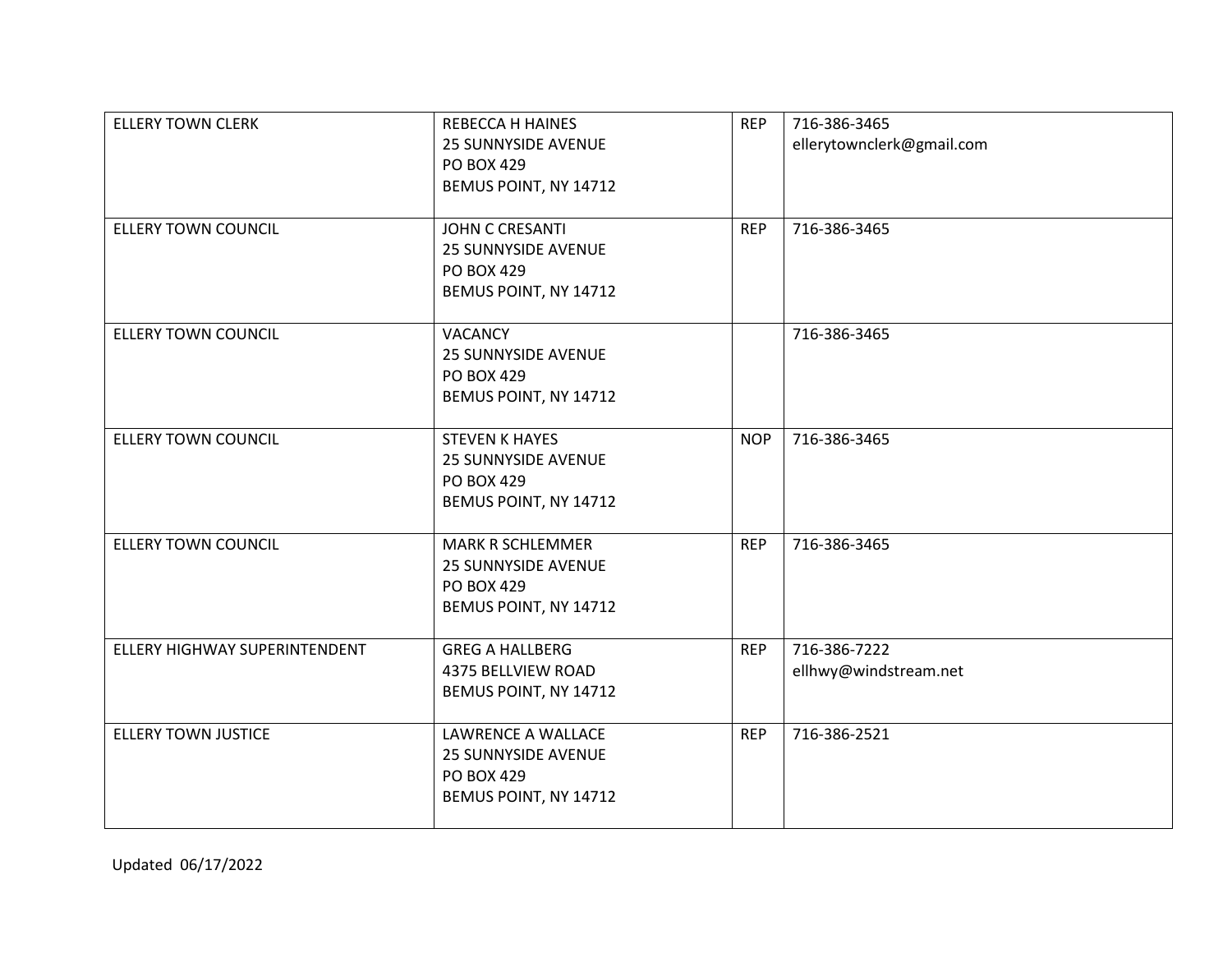| <b>ELLERY TOWN JUSTICE</b>   | JOHN A FERRARA<br><b>25 SUNNYSIDE AVENUE</b><br><b>PO BOX 429</b><br>BEMUS POINT, NY 14712            | <b>REP</b> | 716-386-5307<br>JFerrara@nycourts.gov         |
|------------------------------|-------------------------------------------------------------------------------------------------------|------------|-----------------------------------------------|
| ELLERY TOWN CODE ENFORCEMENT | <b>ROBERT P SAMUELSON</b><br><b>25 SUNNYSIDE AVENUE</b><br><b>PO BOX 429</b><br>BEMUS POINT, NY 14712 |            | 716-386-3473<br>ellerycode@yahoo.com          |
| ELLERY TOWN ZONING OFFICER   | ANNE M GOLLEY<br><b>25 SUNNYSIDE AVENUE</b><br><b>PO BOX 429</b><br>BEMUS POINT, NY 14712             |            | 716-386-7876<br>elleryassessor@gmail.com      |
| <b>ELLERY TOWN ASSESSOR</b>  | ANNE M GOLLEY<br><b>25 SUNNYSIDE AVENUE</b><br><b>PO BOX 429</b><br>BEMUS POINT, NY 14712             |            | 716-386-2185<br>elleryassessor@gmail.com      |
| <b>TOWN OF ELLICOTT</b>      | <b>TOWN OF ELLICOTT</b><br>www.townofellicott.com<br>215 S WORK STREET<br>FALCONER, NY 14733          |            | 716-665-5317                                  |
| ELLICOTT TOWN SUPERVISOR     | <b>JANET B BOWMAN</b><br>215 S WORK STREET<br>FALCONER, NY 14733                                      | <b>REP</b> | 716-665-5317<br>supervisor@townofellicott.com |
| <b>ELLICOTT TOWN CLERK</b>   | AMY M BELLARDO<br>215 S WORK STREET<br>FALCONER, NY 14733                                             | <b>REP</b> | 716-665-5317<br>abellardo@townofellicott.com  |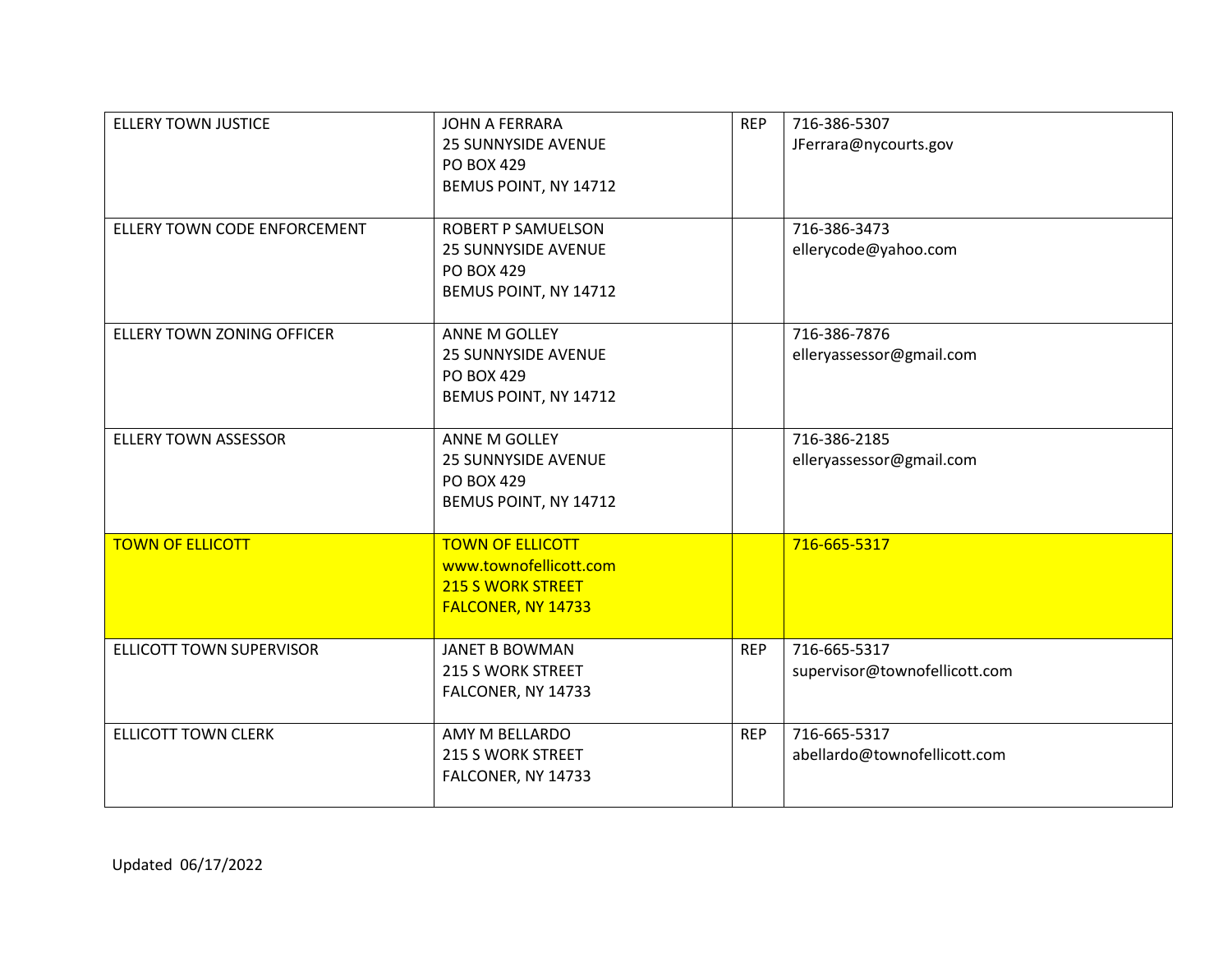| ELLICOTT TOWN COUNCIL - WARD 1  | <b>PATRICK A TYLER</b><br>215 S WORK STREET<br>FALCONER, NY 14733     | <b>DEM</b> | 716-665-5317<br>pat.tyler@yahoo.com          |
|---------------------------------|-----------------------------------------------------------------------|------------|----------------------------------------------|
| ELLICOTT TOWN COUNCIL - WARD 2  | <b>ROBERT G WHITE</b><br>215 S WORK STREET<br>FALCONER, NY 14733      | <b>REP</b> | 716-665-5317<br>rwhite@dahlstromrollform.com |
| ELLICOTT TOWN COUNCIL - WARD 3  | <b>KATY L WHITMORE</b><br>215 S WORK STREET<br>FALCONER, NY 14733     | <b>REP</b> | 716-665-5317<br>kawh8@outlook.com            |
| ELLICOTT TOWN COUNCIL - WARD 4  | <b>KENNETH N SWAN</b><br>215 S WORK STREET<br>FALCONER, NY 14733      | <b>REP</b> | 716-665-5317<br>kvswan@stny.rr.com           |
| ELLICOTT HIGHWAY SUPERINTENDENT | <b>ROBERT F PICKETT JR</b><br>215 S WORK STREET<br>FALCONER, NY 14733 | <b>REP</b> | 716-665-2101<br>toehighway@netsync.net       |
| <b>ELLICOTT TOWN JUSTICE</b>    | SALLY A JAROSZYNSKI<br>215 S WORK STREET<br>FALCONER, NY 14733        | <b>DEM</b> | 716-665-5319                                 |
| <b>ELLICOTT TOWN JUSTICE</b>    | <b>MARILYN GERACE</b><br>215 S WORK STREET<br>FALCONER, NY 14733      | <b>DEM</b> | 716-665-5319                                 |
| ELLICOTT TOWN CODE ENFORCEMENT  | <b>DAVID ROWE</b><br>215 S WORK STREET<br>FALCONER, NY 14733          |            | 716-665-5317<br>code@townofellicott.com      |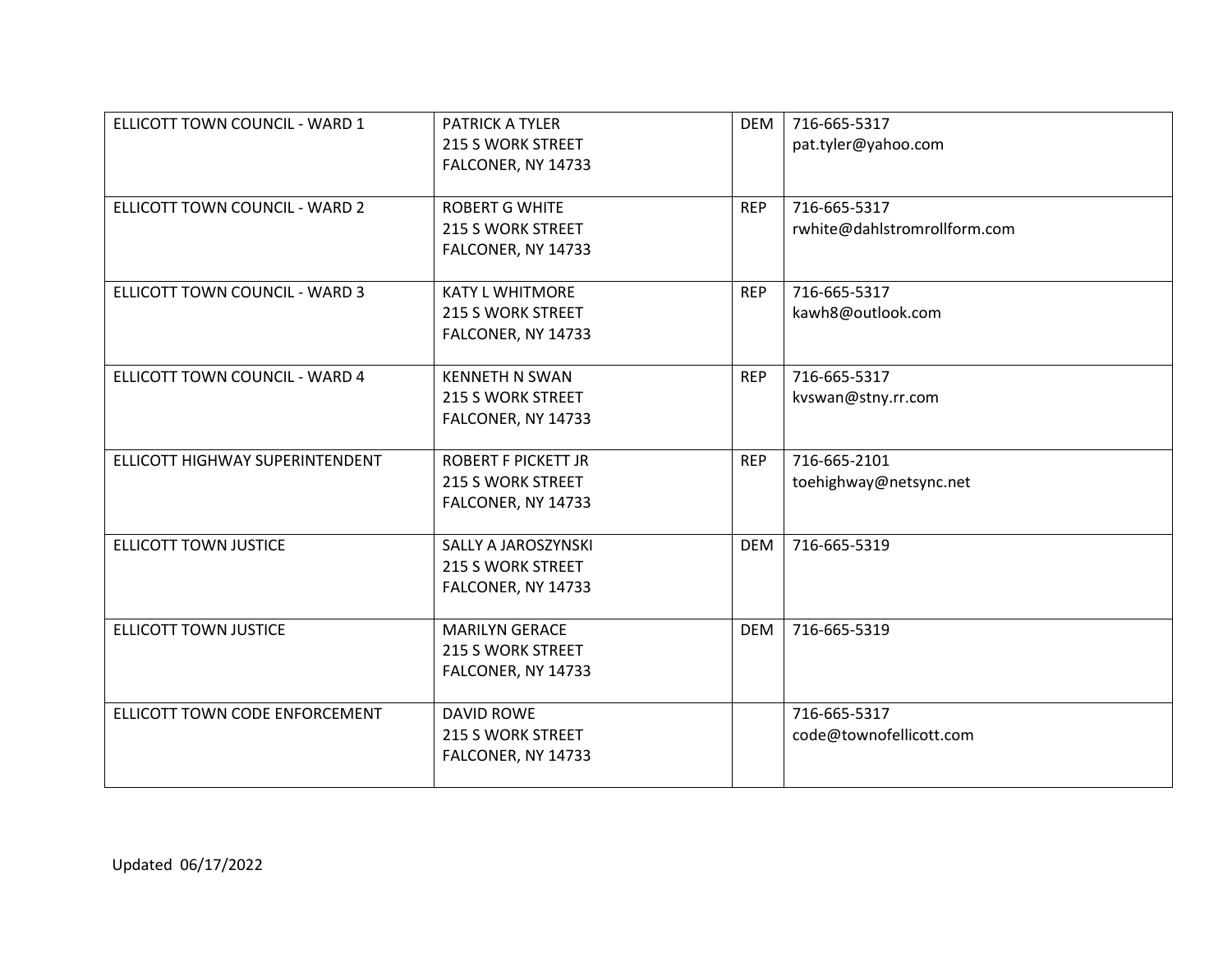| <b>ELLICOTT TOWN ASSESSOR</b> | LISA M VOLPE<br>200 E 3RD STREET<br>JAMESTOWN, NY 14701                                                        |            | 716-483-7565<br>volpel@cityofjamestownny.com |
|-------------------------------|----------------------------------------------------------------------------------------------------------------|------------|----------------------------------------------|
| <b>TOWN OF ELLINGTON</b>      | <b>TOWN OF ELLINGTON</b><br>www.ellingtonny.org<br>813 W MAIN STREET, PO BOX 344<br><b>ELLINGTON, NY 14732</b> |            | 716-287-2026                                 |
| ELLINGTON TOWN SUPERVISOR     | <b>KAREN G BIFARO</b><br>813 W MAIN STREET<br>PO BOX 344<br>ELLINGTON, NY 14732                                | <b>DEM</b> | 716-287-2026<br>supervisor@ellingtonny.org   |
| <b>ELLINGTON TOWN CLERK</b>   | <b>KATE CONTI</b><br>813 W MAIN STREET<br>PO BOX 344<br>ELLINGTON, NY 14732                                    | <b>DEM</b> | 716-287-2026<br>townclerk@ellingtonny.org    |
| ELLINGTON TOWN COUNCIL        | <b>KEVIN D COLBURN</b><br>813 W MAIN STREET<br>PO BOX 344<br>ELLINGTON, NY 14732                               | <b>REP</b> | 716-287-2026                                 |
| <b>ELLINGTON TOWN COUNCIL</b> | <b>BARBARA J BEIGHTOL</b><br>813 W MAIN STREET<br><b>PO BOX 344</b><br>ELLINGTON, NY 14732                     | <b>DEM</b> | 716-287-2026                                 |
| <b>ELLINGTON TOWN COUNCIL</b> | <b>DAVID R BRAINARD</b><br>813 W MAIN STREET<br>PO BOX 344<br>ELLINGTON, NY 14732                              | <b>REP</b> | 716-287-2026                                 |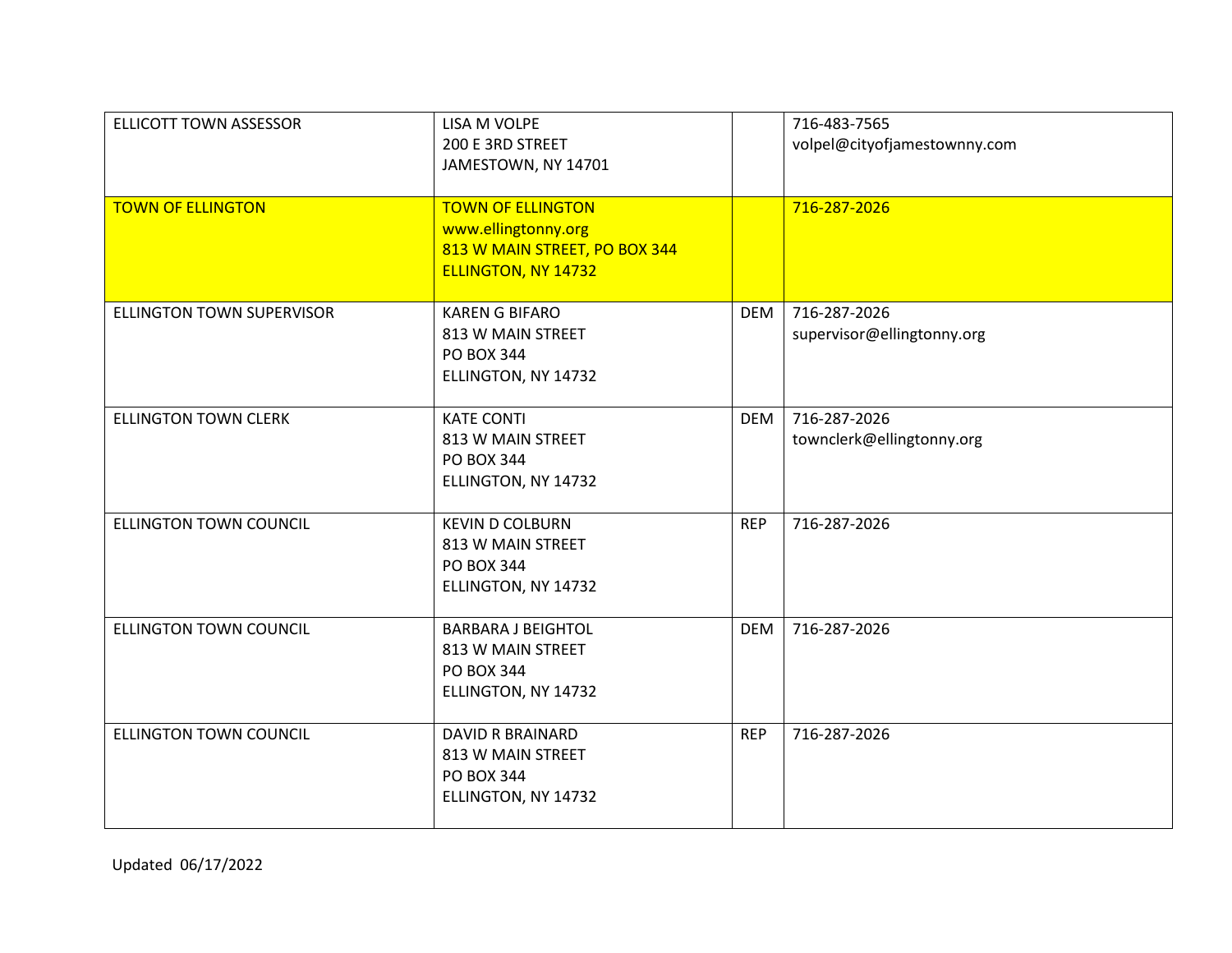| <b>ELLINGTON TOWN COUNCIL</b>    | <b>BRADLEY J GRIFFITH</b><br>813 W MAIN STREET<br><b>PO BOX 344</b><br>ELLINGTON, NY 14732               | <b>REP</b> | 716-287-2026                            |
|----------------------------------|----------------------------------------------------------------------------------------------------------|------------|-----------------------------------------|
| ELLINGTON HIGHWAY SUPERINTENDENT | WILLIAM J GREEN<br><b>673 E MAIN STREET</b><br>ELLINGTON, NY 14732                                       | <b>REP</b> | 716-287-2045<br>ellihwy@ellingtonny.org |
| <b>ELLINGTON TOWN JUSTICE</b>    | <b>CLIFFORD A POTTER JR</b><br>PO BOX 517<br>ELLINGTON, NY 14732                                         | <b>REP</b> | 716-287-2026                            |
| ELLINGTON TOWN CODE ENFORCEMENT  | <b>MELANIE EDDY</b><br>813 W MAIN STREET<br><b>PO BOX 344</b><br>ELLINGTON, NY 14732                     |            | 716-287-2026                            |
| <b>ELLINGTON TOWN ASSESSOR</b>   | <b>ROXANNE AUCOIN</b><br>813 W MAIN STREET<br><b>PO BOX 344</b><br>ELLINGTON, NY 14732                   |            | 716-287-2026                            |
| <b>TOWN OF FRENCH CREEK</b>      | <b>TOWN OF FRENCH CREEK</b><br>townoffrenchcreek@gmail.com<br>10106 RAVLIN HILL ROAD<br>CLYMER, NY 14724 |            | 716-355-8801                            |
| FRENCH CREEK TOWN SUPERVISOR     | DAVID J WHITE<br>10106 RAVLIN HILL ROAD<br>CLYMER, NY 14724                                              | <b>REP</b> | 716-499-7916<br>dbwhite81@gmail.com     |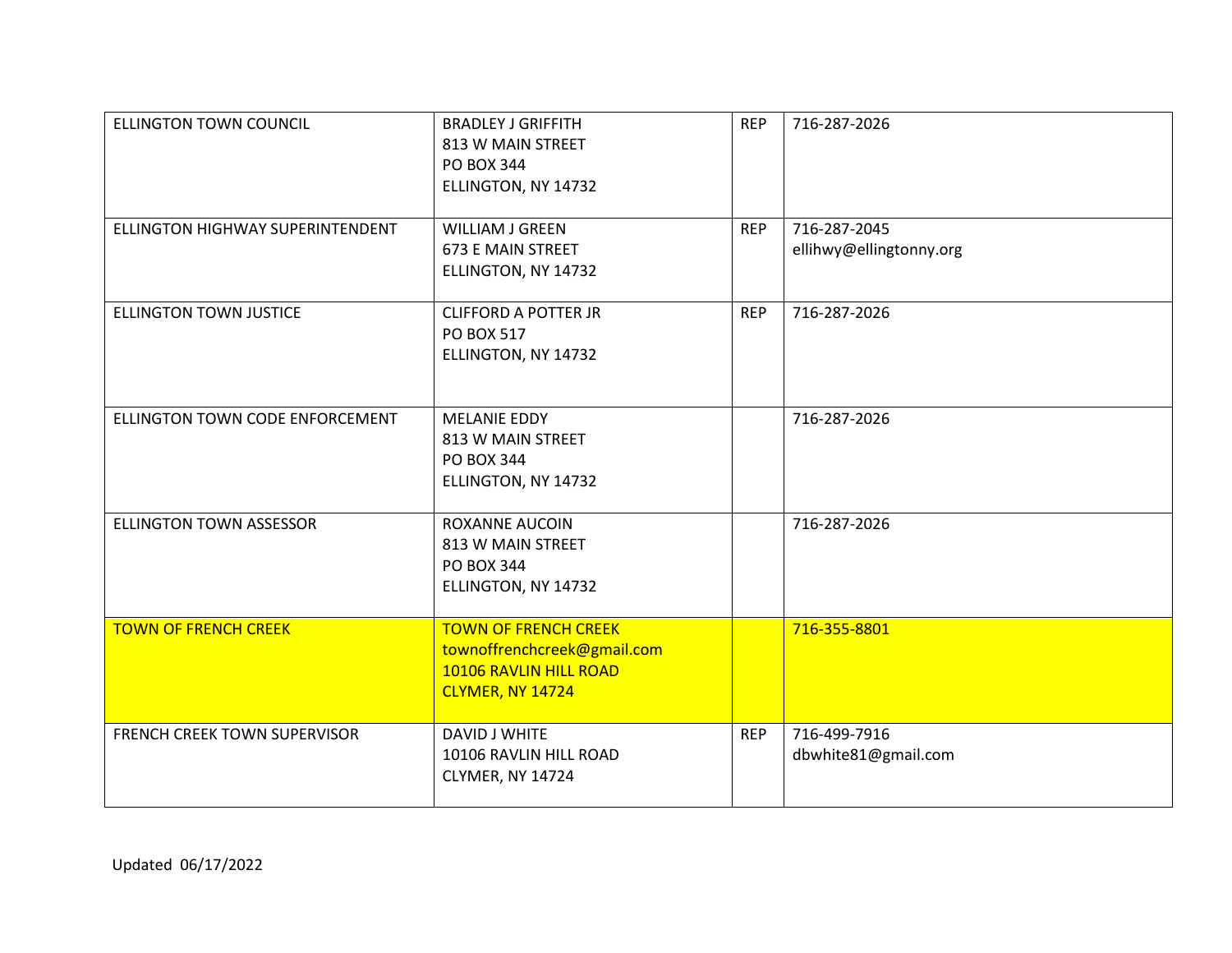| <b>FRENCH CREEK TOWN CLERK</b>                          | <b>DEBBRA R ALBRIGHT</b><br>369 ROUTE 426<br>CLYMER, NY 14724          | <b>REP</b> | 716-355-8871<br>frenchcreekclerk@gmail.com        |
|---------------------------------------------------------|------------------------------------------------------------------------|------------|---------------------------------------------------|
| <b>FRENCH CREEK TOWN COUNCIL</b>                        | <b>WAYNE S EMORY</b><br>10106 RAVLIN HILL ROAD<br>CLYMER, NY 14724     | <b>REP</b> | 716-323-1125                                      |
| <b>FRENCH CREEK TOWN COUNCIL</b>                        | <b>NORVEL R WILLINK</b><br>10106 RAVLIN HILL ROAD<br>CLYMER, NY 14724  | <b>REP</b> | 716-499-1502                                      |
| <b>FRENCH CREEK TOWN COUNCIL</b>                        | PAUL W CAREY<br>10106 RAVLIN HILL ROAD<br>CLYMER, NY 14724             | <b>REP</b> | 716-969-1262                                      |
| FRENCH CREEK TOWN COUNCIL                               | <b>BRYNNE J HINSDALE</b><br>10106 RAVLIN HILL ROAD<br>CLYMER, NY 14724 | <b>REP</b> | 716-450-4382                                      |
| FRENCH CREEK HIGHWAY SUPERINTENDENT                     | <b>BRIAN MALECKI</b><br>10106 RAVLIN HILL ROAD<br>CLYMER, NY 14724     | <b>REP</b> | 716-355-8801<br>Townoffrenchcreek.Bryan@gmail.com |
| SHERMAN/FRENCH CREEK/MINA/CLYMER<br><b>TOWN JUSTICE</b> | <b>DENIS R COOPER</b><br>10106 RAVLIN HILL ROAD<br>CLYMER, NY 14724    | <b>REP</b> | 716-769-7250<br>dcooper@nycourts.gov              |
| <b>FRENCH CREEK TAX COLLECTOR</b>                       | <b>BRENDA B WHITE</b><br>10106 RAVLIN HILL RD<br>CLYMER, NY 14724      | <b>REP</b> | 716-499-1154                                      |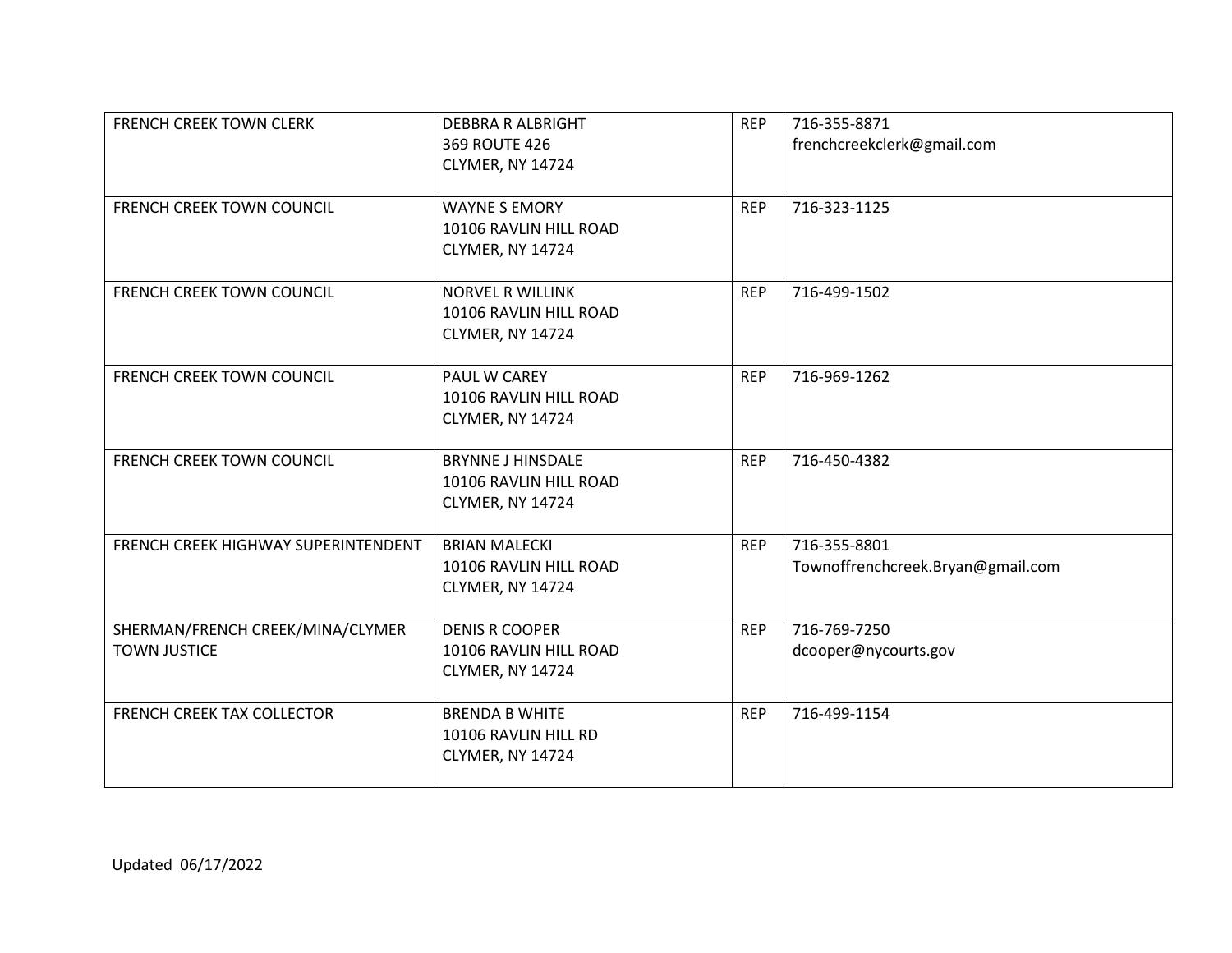| FRENCH CREEK TOWN CODE ENFORCEMENT | JEFFREY S MESSENGER<br>9865 ROUTE 474<br>CLYMER, NY 14724                                    |            | 814-873-8368<br>jeffm@visitscott.com       |
|------------------------------------|----------------------------------------------------------------------------------------------|------------|--------------------------------------------|
| FRENCH CREEK TOWN ASSESSOR         | HEATHER Y YOUNG-DEYELL<br>PO BOX 86<br>FINDLEY LAKE, NY 14736                                |            | 716-769-7125<br>assessorheather@gmail.com  |
| <b>TOWN OF GERRY</b>               | <b>TOWN OF GERRY</b><br>www.gerryny.us<br>4519 ROUTE 60, PO BOX 15<br><b>GERRY, NY 14740</b> |            | 716-985-4715                               |
| <b>GERRY TOWN SUPERVISOR</b>       | RICHARD C HEATH<br>4519 ROUTE 60<br><b>PO BOX 15</b><br><b>GERRY, NY 14740</b>               | <b>REP</b> | 716-985-4715<br>townofgerryclerk@yahoo.com |
| <b>GERRY TOWN CLERK</b>            | JODIE L FEHLMAN<br>4519 ROUTE 60<br><b>PO BOX 15</b><br><b>GERRY, NY 14740</b>               | <b>REP</b> | 716-985-4715<br>townofgerryclerk@yahoo.com |
| <b>GERRY TOWN COUNCIL</b>          | <b>JAMIE N ANSELL</b><br>4519 ROUTE 60<br><b>PO BOX 15</b><br><b>GERRY, NY 14740</b>         | <b>REP</b> | 716-985-4715<br>eimaj78@yahoo.com          |
| <b>GERRY TOWN COUNCIL</b>          | TODD A WISSMAN<br>4519 ROUTE 60<br><b>PO BOX 15</b><br><b>GERRY, NY 14740</b>                | <b>REP</b> | 716-985-4715<br>ltwiss82@gmail.com         |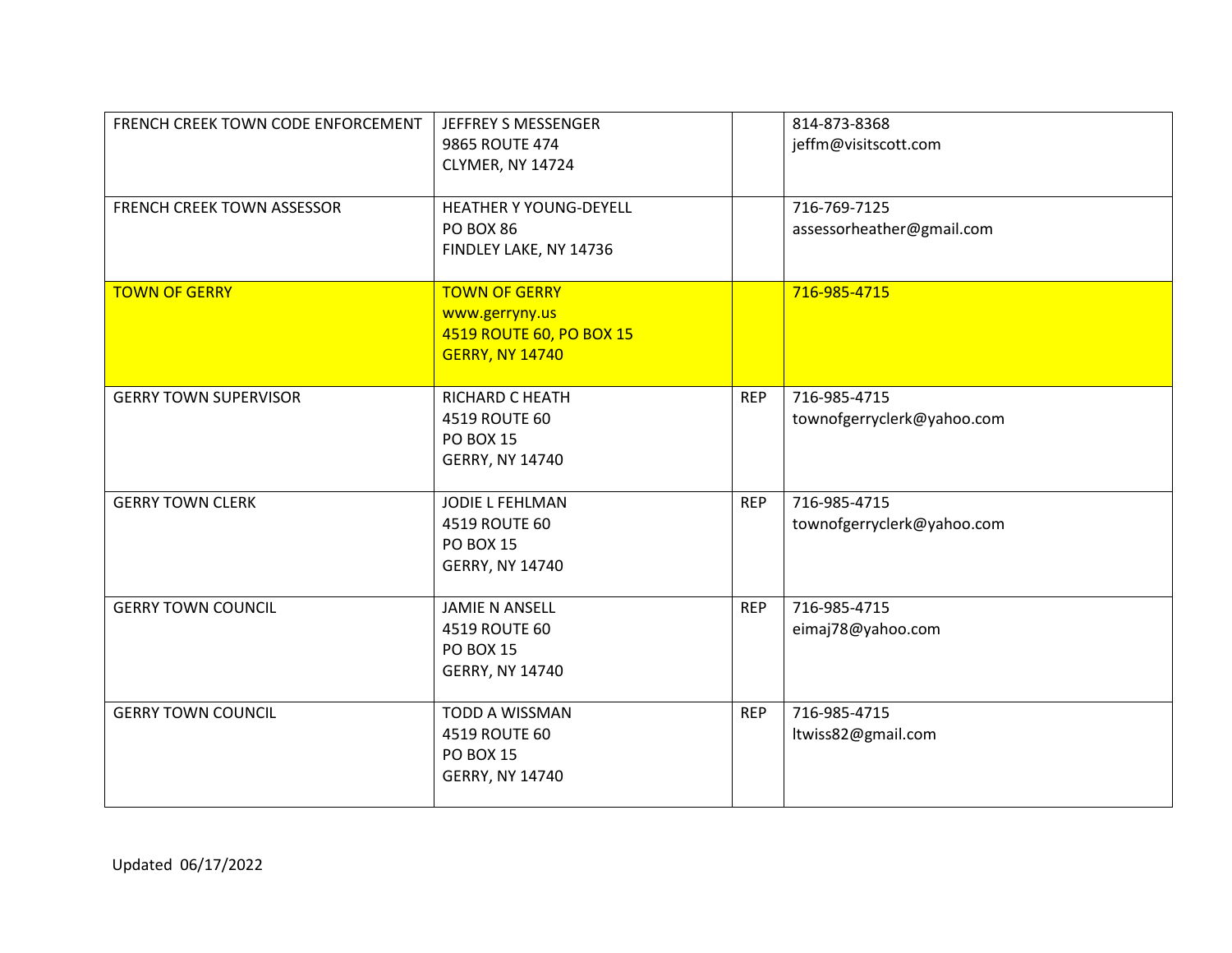| <b>GERRY TOWN COUNCIL</b>                | <b>BRUCE A GUSTAFSON</b><br>4519 ROUTE 60<br><b>PO BOX 15</b><br><b>GERRY, NY 14740</b>           | <b>REP</b> | 716-985-4715                              |
|------------------------------------------|---------------------------------------------------------------------------------------------------|------------|-------------------------------------------|
| <b>GERRY TOWN COUNCIL</b>                | <b>GARY J SWAN SR</b><br>4519 ROUTE 60<br><b>PO BOX 15</b><br><b>GERRY, NY 14740</b>              | <b>REP</b> | 716-985-4715                              |
| <b>GERRY TOWN HIGHWAY SUPERINTENDENT</b> | <b>BRIAN T ANDERSON</b><br>4519 ROUTE 60<br><b>PO BOX 15</b><br><b>GERRY, NY 14740</b>            | <b>REP</b> | 716-720-3320                              |
| <b>GERRY TOWN JUSTICE</b>                | <b>KEVIN J SIRWATKA</b><br>PO BOX 163<br><b>GERRY, NY 14740</b>                                   | <b>REP</b> | 716-985-4323                              |
| <b>GERRY TOWN ZONING OFFICER</b>         | <b>ERIC YAGER</b><br>4519 ROUTE 60<br><b>PO BOX 15</b><br><b>GERRY, NY 14740</b>                  |            | 716-665-9705                              |
| <b>GERRY TOWN ASSESSOR</b>               | <b>KEVIN P OKERLUND</b><br>200 E 3RD STREET<br>JAMESTOWN, NY 14701                                |            | 716-483-7565<br>kpo@cityofjamestownny.com |
| <b>TOWN OF HANOVER</b>                   | <b>TOWN OF HANOVER</b><br>www.hanoverny.com<br><b>68 HANOVER STREET</b><br>SILVER CREEK, NY 14136 |            | 716-934-2273                              |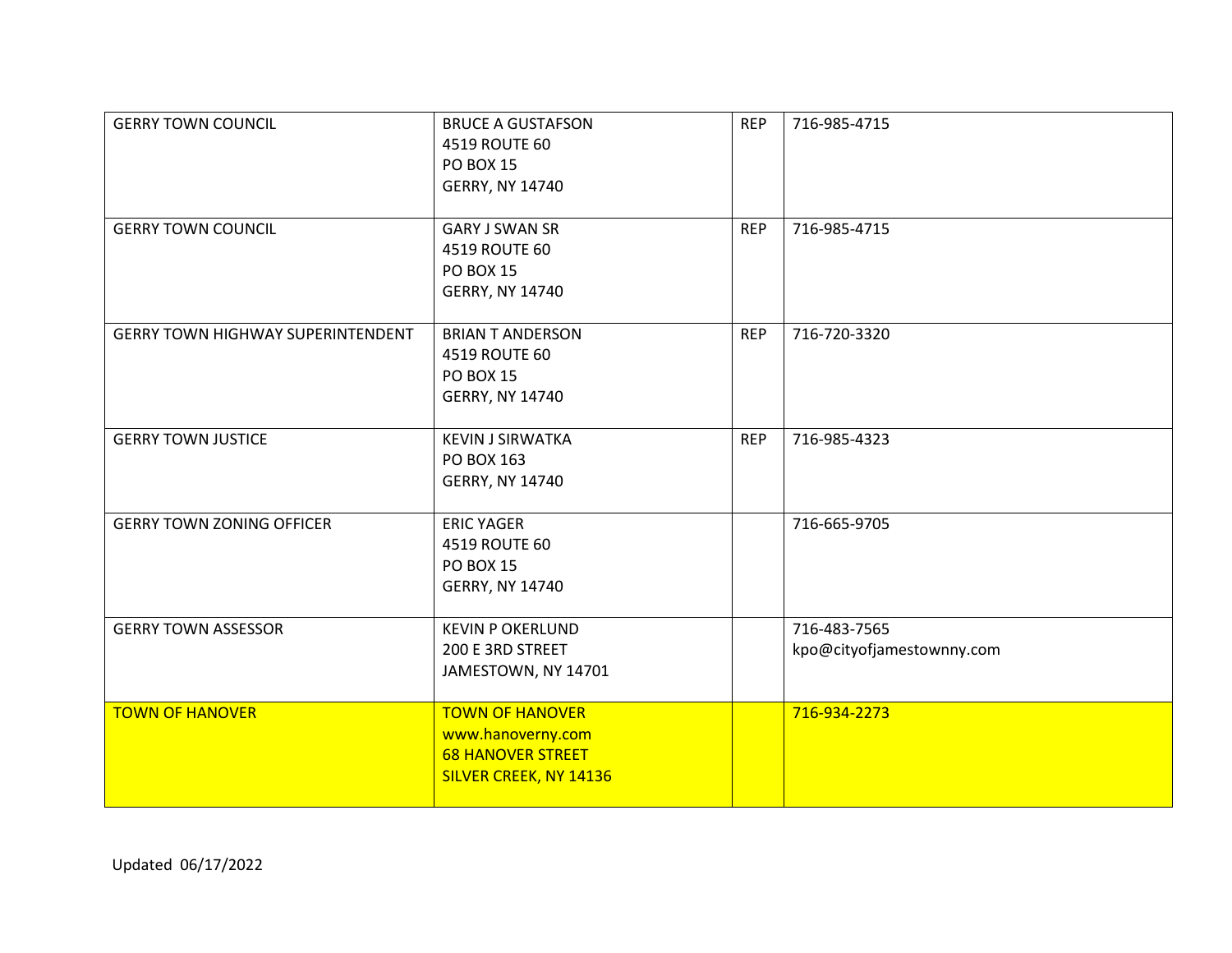| HANOVER TOWN SUPERVISOR        | <b>TODD JOHNSON</b><br><b>68 HANOVER STREET</b><br>SILVER CREEK, NY 14136          | <b>DEM</b> | 716-934-2273<br>ToddJohnson@honoverny.com  |
|--------------------------------|------------------------------------------------------------------------------------|------------|--------------------------------------------|
| <b>HANOVER TOWN CLERK</b>      | TIMOTHY B CRINO<br><b>68 HANOVER STREET</b><br>SILVER CREEK, NY 14136              | <b>REP</b> | 716-934-2273<br>Timothycrino@hanoverny.com |
| <b>HANOVER TOWN COUNCIL</b>    | <b>BERNARD J FELDMANN JR</b><br><b>68 HANOVER STREET</b><br>SILVER CREEK, NY 14136 | <b>CON</b> | 716-934-2273                               |
| <b>HANOVER TOWN COUNCIL</b>    | <b>EDWARD SCHINTZIUS</b><br><b>68 HANOVER STREET</b><br>SILVER CREEK, NY 14136     | <b>DEM</b> | 716-934-2273                               |
| <b>HANOVER TOWN COUNCIL</b>    | <b>WAYNE ASHLEY</b><br><b>68 HANOVER STREET</b><br>SILVER CREEK, NY 14136          | CON        | 716-934-2273                               |
| <b>HANOVER TOWN COUNCIL</b>    | <b>LOUIS PELLETTER</b><br><b>68 HANOVER STREET</b><br>SILVER CREEK, NY 14136       | <b>REP</b> | 716-934-2273                               |
| HANOVER HIGHWAY SUPERINTENDENT | PETER A PELLETTER<br>11966 HANOVER ROAD<br>SILVER CREEK, NY 14136                  | <b>REP</b> | 716-934-4993<br>hanhighway@live.com        |
| <b>HANOVER TOWN JUSTICE</b>    | <b>JAMES MCGOWAN</b><br><b>68 HANOVER STREET</b><br>SILVER CREEK, NY 14136         | <b>REP</b> | 716-934-4770<br>jmcgowan@nycourts.gov      |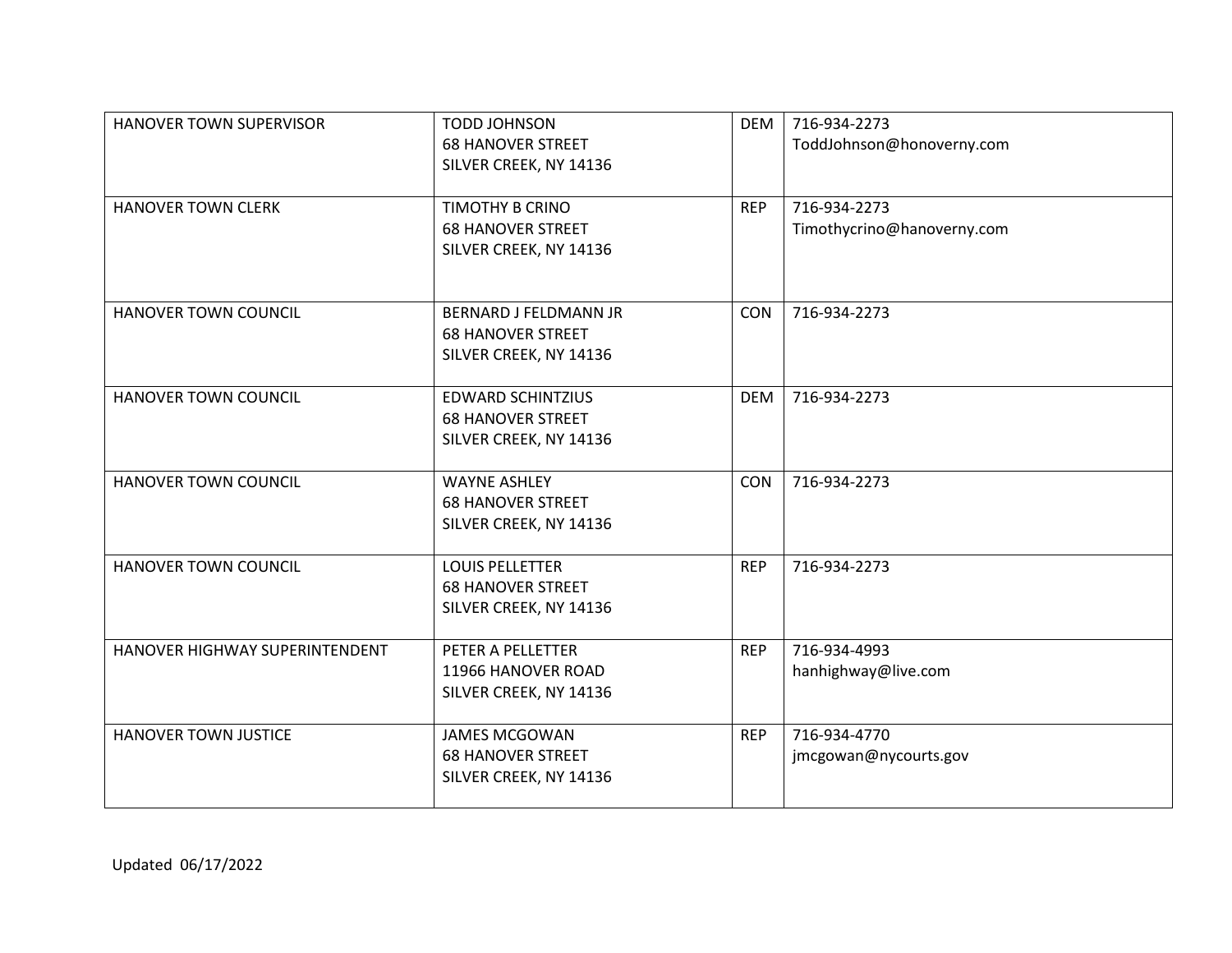| <b>HANOVER TOWN JUSTICE</b>    | PHILIP HALL<br><b>68 HANOVER STREET</b><br>SILVER CREEK, NY 14136                 | <b>REP</b> | 716-934-4770<br>plhall@nycourts.gov             |
|--------------------------------|-----------------------------------------------------------------------------------|------------|-------------------------------------------------|
| HANOVER TOWN CODE ENFORCEMENT  | <b>DANIEL HOGG</b><br><b>68 HANOVER STREET</b><br>SILVER CREEK, NY 14136          |            | 716-934-2920<br>danielhogg@hanoverny.com        |
| <b>HANOVER TOWN ASSESSOR</b>   | <b>JEANNE EBERSOLE</b><br><b>68 HANOVER STREET</b><br>SILVER CREEK, NY 14136      |            | 716-934-2552<br>assessorjeanne@gmail.com        |
| <b>TOWN OF HARMONY</b>         | <b>TOWN OF HARMONY</b><br>harmony.ny.org<br><b>PO BOX 186</b><br>PANAMA, NY 14767 |            | 716-782-4568                                    |
| <b>HARMONY TOWN SUPERVISOR</b> | <b>JOHN E BROWN</b><br>PO BOX 186<br><b>PANAMA, NY 14767</b>                      | <b>REP</b> | 716-782-4688<br>harmonytownsupervisor@gmail.com |
| <b>HARMONY TOWN CLERK</b>      | SHELLY J JOHNSON<br>PO BOX 186<br><b>PANAMA, NY 14767</b>                         | <b>REP</b> | 716-782-4568<br>townofharmony@windstream.net    |
| <b>HARMONY TOWN COUNCIL</b>    | <b>DAVID R HINDERER</b><br>5105 MADDEN ROAD<br><b>PANAMA, NY 14767</b>            | <b>REP</b> | 716-763-7434                                    |
| <b>HARMONY TOWN COUNCIL</b>    | PETER J RADKA<br><b>6948 KINGS CORNERS ROAD</b><br><b>PANAMA, NY 14767</b>        | <b>REP</b> | 716-782-3264                                    |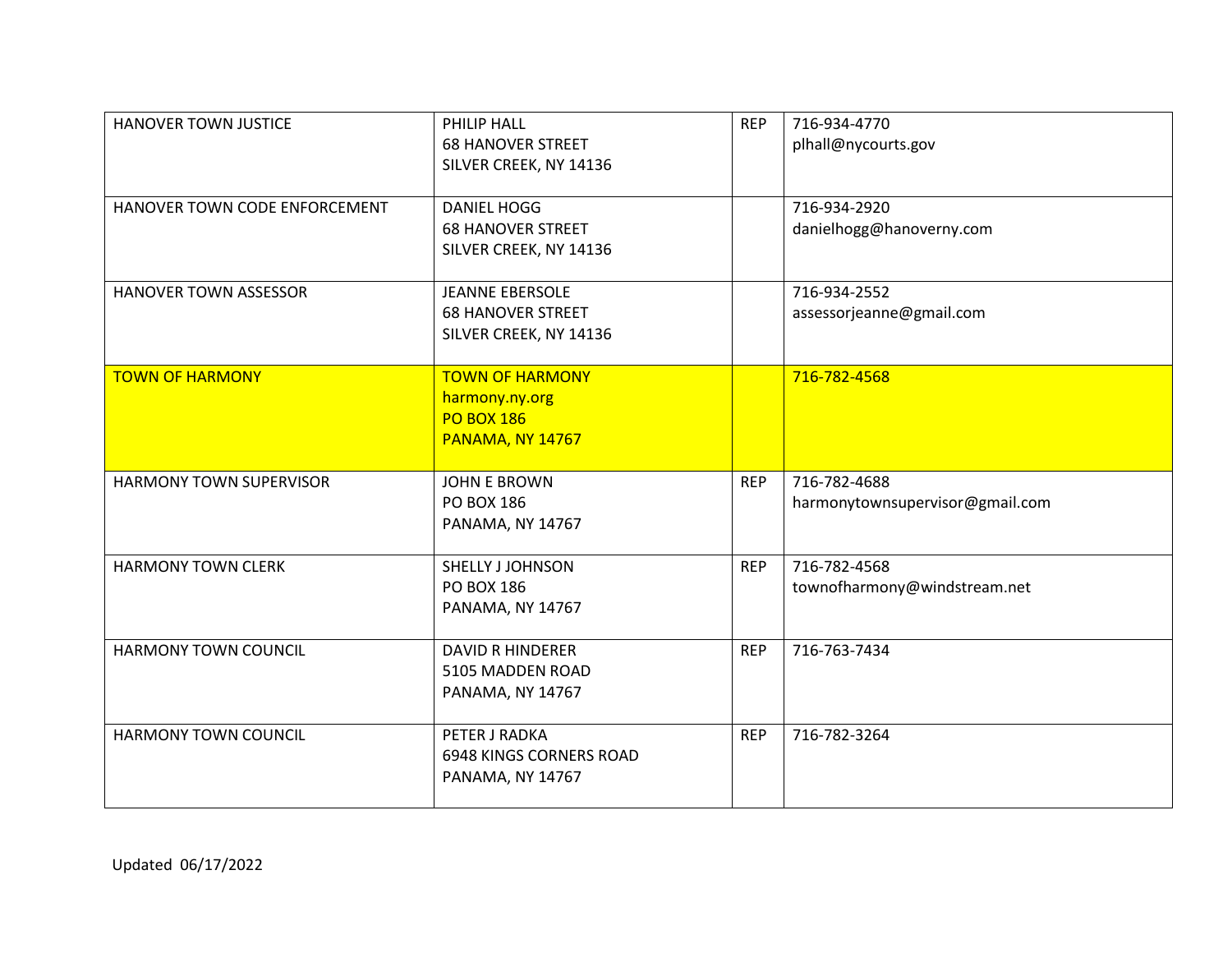| <b>HARMONY TOWN COUNCIL</b>            | TIMOTHY A COVEY<br>1699 HOAG RD<br>ASHVILLE, NY 14710                                                    | <b>REP</b> |                                               |
|----------------------------------------|----------------------------------------------------------------------------------------------------------|------------|-----------------------------------------------|
| <b>HARMONY TOWN COUNCIL</b>            | JEFFREY T JORDAN<br>PO BOX 333<br><b>PANAMA, NY 14767</b>                                                | <b>REP</b> | 716-782-4778                                  |
| HARMONY TOWN HIGHWAY<br>SUPERINTENDENT | TIMOTHY P CARD<br>1001 BLOCKVILLE WATTS FLATT ROAD<br>ASHVILLE, NY 14710                                 | <b>REP</b> | 716-782-3430                                  |
| <b>HARMONY TOWN JUSTICE</b>            | <b>MARK STOW</b><br><b>PO BOX 186</b><br><b>PANAMA, NY 14767</b>                                         | <b>REP</b> | 716-450-3133<br>townofharmony@windstream.net  |
| HARMONY TOWN TAX COLLECTOR             | <b>CARRIE D FINNERTY</b><br>5962 NIOBE ROAD<br>PANAMA, NY 14767                                          | <b>REP</b> | 716-782-4605                                  |
| <b>HARMONY TOWN ZONING OFFICER</b>     | <b>MELANIE A EDDY</b><br>35 SCHOOL STREET<br>PANAMA, NY 14767                                            |            | 716-621-4024                                  |
| <b>HARMONY TOWN ASSESSOR</b>           | <b>DAVID WILFONG</b><br>125 CHAUTAUQUA AVENUE<br>LAKEWOOD, NY 14750                                      |            | 716-490-4719<br>fireinspector@townofbusti.com |
| <b>TOWN OF KIANTONE</b>                | <b>TOWN OF KIANTONE</b><br>www.kiantoneny.org<br><b>1521 PECK SETTLEMENT ROAD</b><br>JAMESTOWN, NY 14701 |            | 716-488-0383                                  |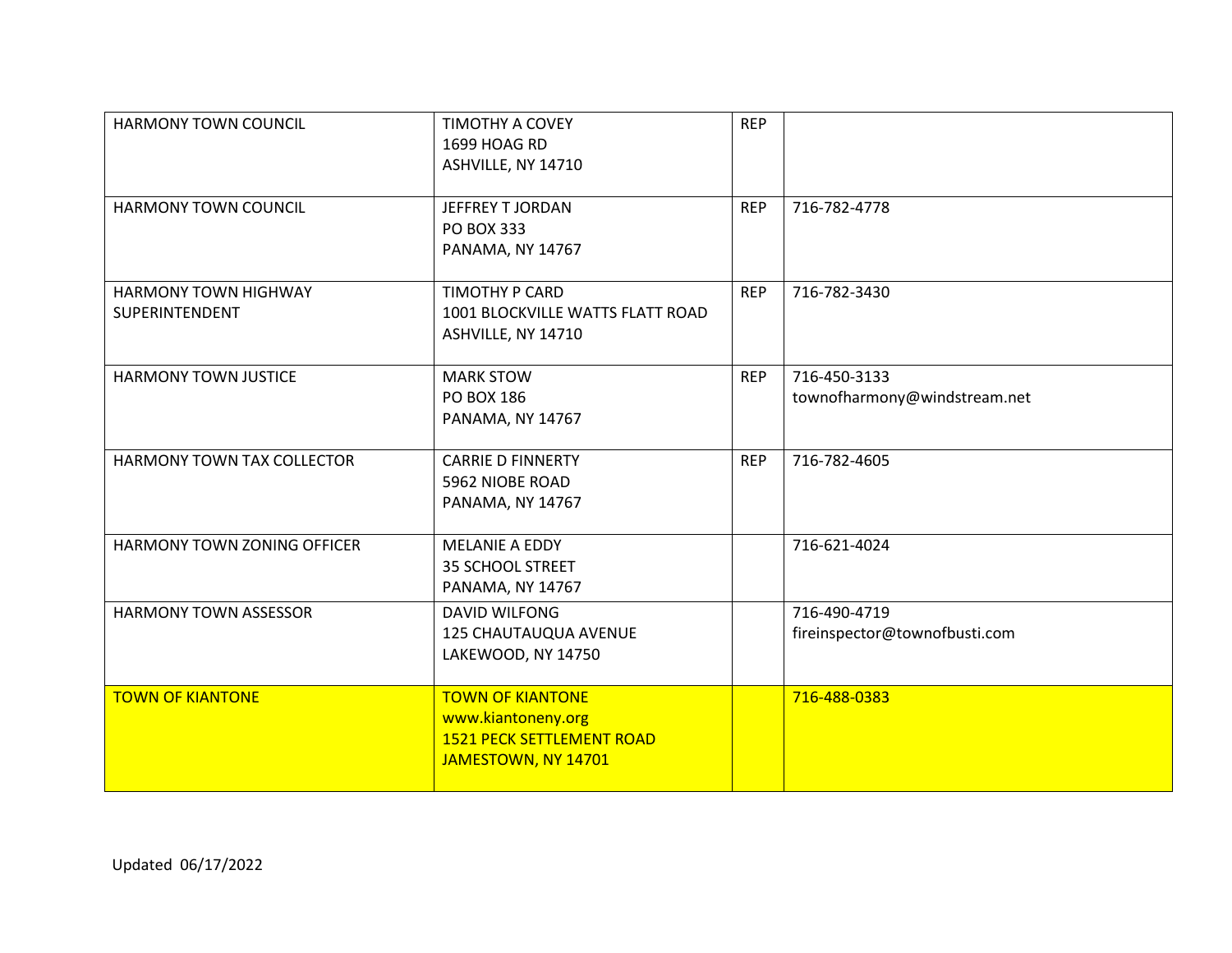| KIANTONE TOWN SUPERVISOR        | <b>JOSHUA S OSTRANDER</b><br>1521 PECK SETTLEMENT ROAD<br>JAMESTOWN, NY 14701   | <b>REP</b> | 716-488-0383                               |
|---------------------------------|---------------------------------------------------------------------------------|------------|--------------------------------------------|
| <b>KIANTONE TOWN CLERK</b>      | <b>GAIL W DAVIS</b><br>1521 PECK SETTLEMENT ROAD<br>JAMESTOWN, NY 14701         | <b>REP</b> | 716-488-0383<br>townofkiantone@stny.rr.com |
| KIANTONE TOWN COUNCIL           | RICHARD K LANDMAN JR<br>1521 PECK SETTLEMENT ROAD<br>JAMESTOWN, NY 14701        | <b>REP</b> | 716-488-0383                               |
| KIANTONE TOWN COUNCIL           | <b>KURT E STURZENBECKER</b><br>1521 PECK SETTLEMENT ROAD<br>JAMESTOWN, NY 14701 | <b>REP</b> | 716-488-0383                               |
| KIANTONE TOWN COUNCIL           | <b>VALERIE L MCDONALD</b><br>1521 PECK SETTLEMENT ROAD<br>JAMESTOWN, NY 14701   | <b>REP</b> | 716-488-0383                               |
| KIANTONE TOWN COUNCIL           | <b>TIMOTHY E KOLSTEE</b><br>1521 PECK SETTLEMENT ROAD<br>JAMESTOWN, NY 14701    | <b>REP</b> | 716-488-0383                               |
| KIANTONE HIGHWAY SUPERINTENDENT | <b>ROBERT G CARLSON</b><br>590 S MAIN STREET<br>JAMESTOWN, NY 14701             | <b>DEM</b> | 716-664-5243<br>kiantone@windstream.net    |
| KIANTONE TOWN JUSTICE           | MINDY N OSTRANDER<br>1521 PECK SETTLEMENT ROAD<br>JAMESTOWN, NY 14701           | <b>REP</b> | 716-488-0031                               |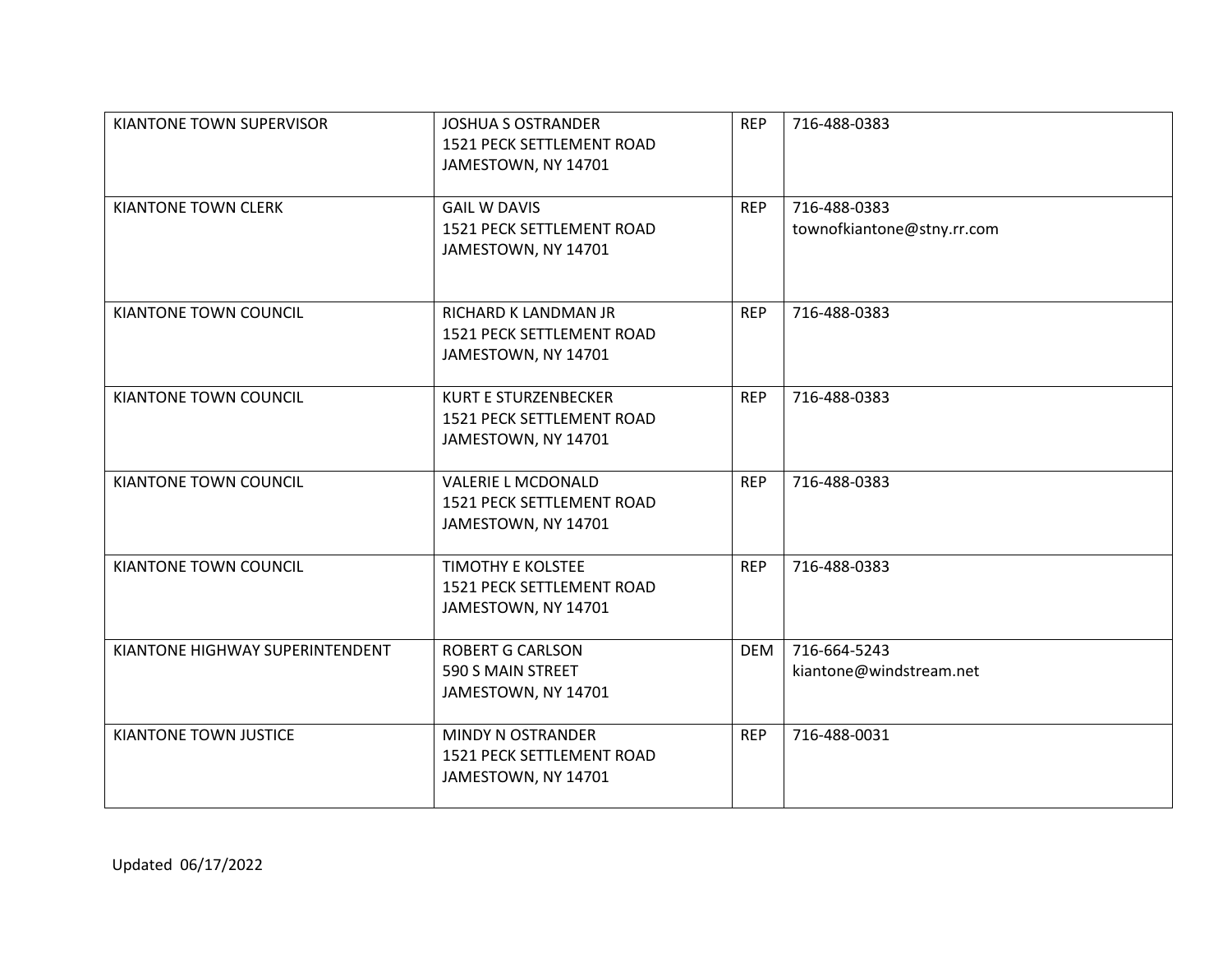| KIANTONE TOWN JUSTICE        | <b>VACANCY</b><br>1521 PECK SETTLEMENT ROAD<br>JAMESTOWN, NY 14701                                 |            |                                              |
|------------------------------|----------------------------------------------------------------------------------------------------|------------|----------------------------------------------|
| KIANTONE TOWN ZONING OFFICER | MELANIE A EDDY<br>35 SCHOOL STREET<br><b>PANAMA, NY 14767</b>                                      |            | 716-782-4568                                 |
| KIANTONE TOWN ASSESSOR       | <b>LISA VOLPE</b><br>200 E 3RD STREET<br>JAMESTOWN, NY 14701                                       |            | 716-483-7565<br>volpel@cityofjamestownny.com |
| <b>TOWN OF MINA</b>          | <b>TOWN OF MINA</b><br>www.townofmina.info<br>2883 NORTH ROAD, PO BOX 38<br>FINDLEY LAKE, NY 14736 |            | 716-769-7204                                 |
| MINA TOWN SUPERVISOR         | REBECCA N BRUMAGIN<br>2883 NORTH ROAD<br>PO BOX 38<br>FINDLEY LAKE, NY 14736                       | <b>DEM</b> | 716-769-7204<br>msupervisor@townofmina.info  |
| <b>MINA TOWN CLERK</b>       | <b>SHERRIE R TANNER</b><br>2883 NORTH ROAD<br>PO BOX 38<br>FINDLEY LAKE, NY 14736                  | <b>REP</b> | 716-769-7204<br>mina1@townofmina.info        |
| MINA TOWN COUNCIL            | <b>BRIAN SULLIVAN</b><br>2883 NORTH ROAD<br>PO BOX 38<br>FINDLEY LAKE, NY 14736                    | <b>REP</b> | 716-769-7204                                 |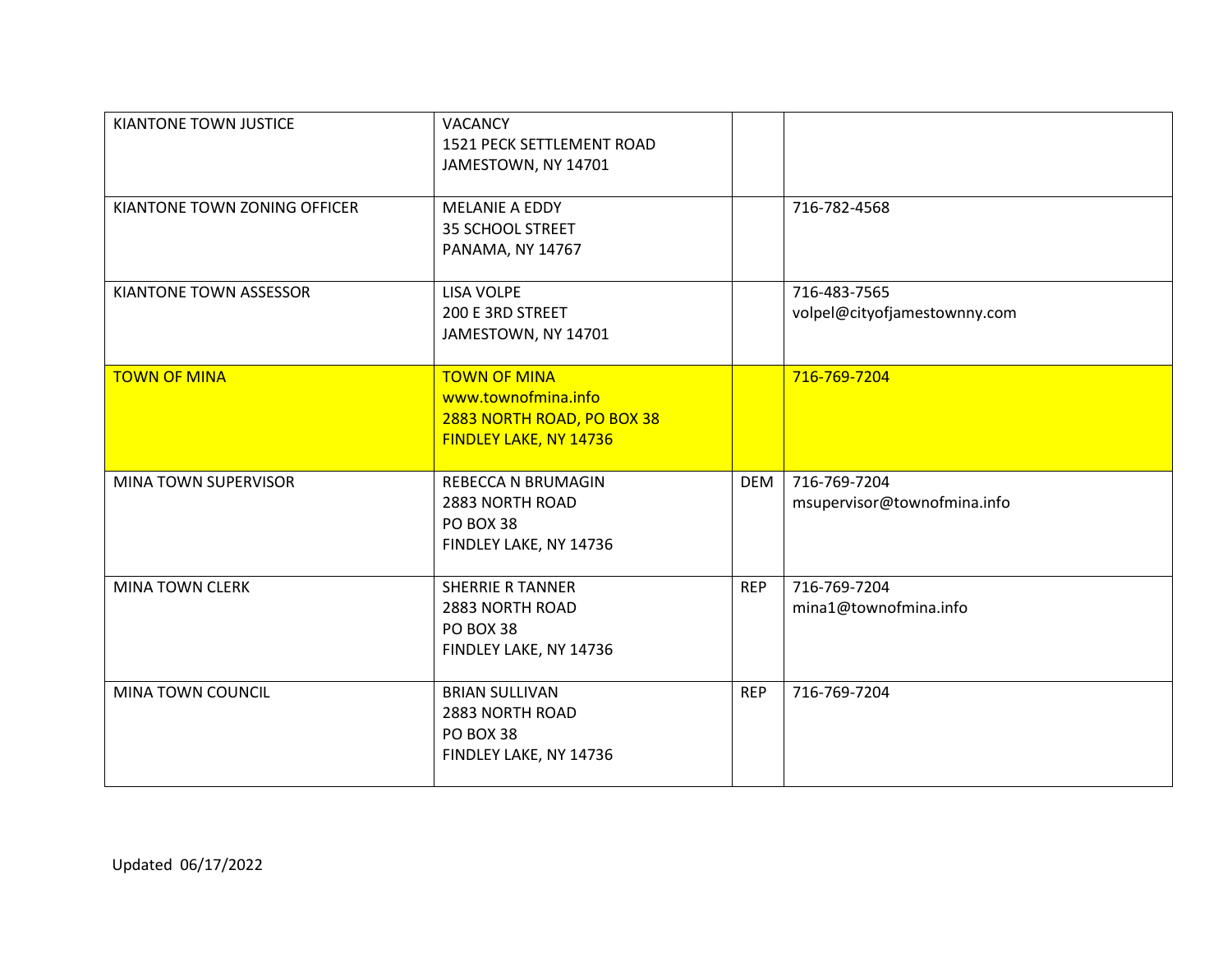| MINA TOWN COUNCIL<br>MINA TOWN COUNCIL                  | <b>RICHARD M WATROUS</b><br>2883 NORTH ROAD<br>PO BOX 38<br>FINDLEY LAKE, NY 14736<br><b>ERNEST A ROACHE</b> | <b>REP</b><br><b>REP</b> | 716-769-7204<br>dick@tripleemfg.com<br>716-769-7204 |
|---------------------------------------------------------|--------------------------------------------------------------------------------------------------------------|--------------------------|-----------------------------------------------------|
|                                                         | 2883 NORTH ROAD<br>PO BOX 38<br>FINDLEY LAKE, NY 14736                                                       |                          | elraa2001@yahoo.com                                 |
| MINA TOWN COUNCIL                                       | <b>STEPHEN C BURMASTER</b><br>2883 NORTH ROAD<br>PO BOX 38<br>FINDLEY LAKE, NY 14736                         | <b>REP</b>               | 716-769-7204<br>bubbaragoo@gmail.com                |
| MINA HIGHWAY SUPERINTENDENT                             | <b>WILLIAM A HIMELEIN</b><br>2721 MANN RD<br>PO BOX 38<br>FINDLEY LAKE, NY 14736                             | <b>REP</b>               | 716-769-7194<br>whimelein@gmail.com                 |
| SHERMAN/MINA/FRENCH CREEK/CLYMER<br><b>TOWN JUSTICE</b> | <b>DENIS R COOPER</b><br>2883 NORTH ROAD<br>PO BOX 417<br>FINDLEY LAKE, NY 14736                             | <b>REP</b>               | 716-769-7250<br>denis@cooperganics.com              |
| MINA TOWN CODE ENFORCEMENT                              | <b>MELANIE A EDDY</b><br>2883 NORTH ROAD<br>PO BOX 38<br>FINDLEY LAKE, NY 14736                              |                          | 716-769-2037<br>rosko37@netzero.com                 |
| MINA TOWN ASSESSOR                                      | <b>HEATHER Y YOUNG-DEYELL</b><br><b>PO BOX 86</b><br>FINDLEY LAKE, NY 14736                                  |                          | 716-769-7125<br>assessorheather@gmail.com           |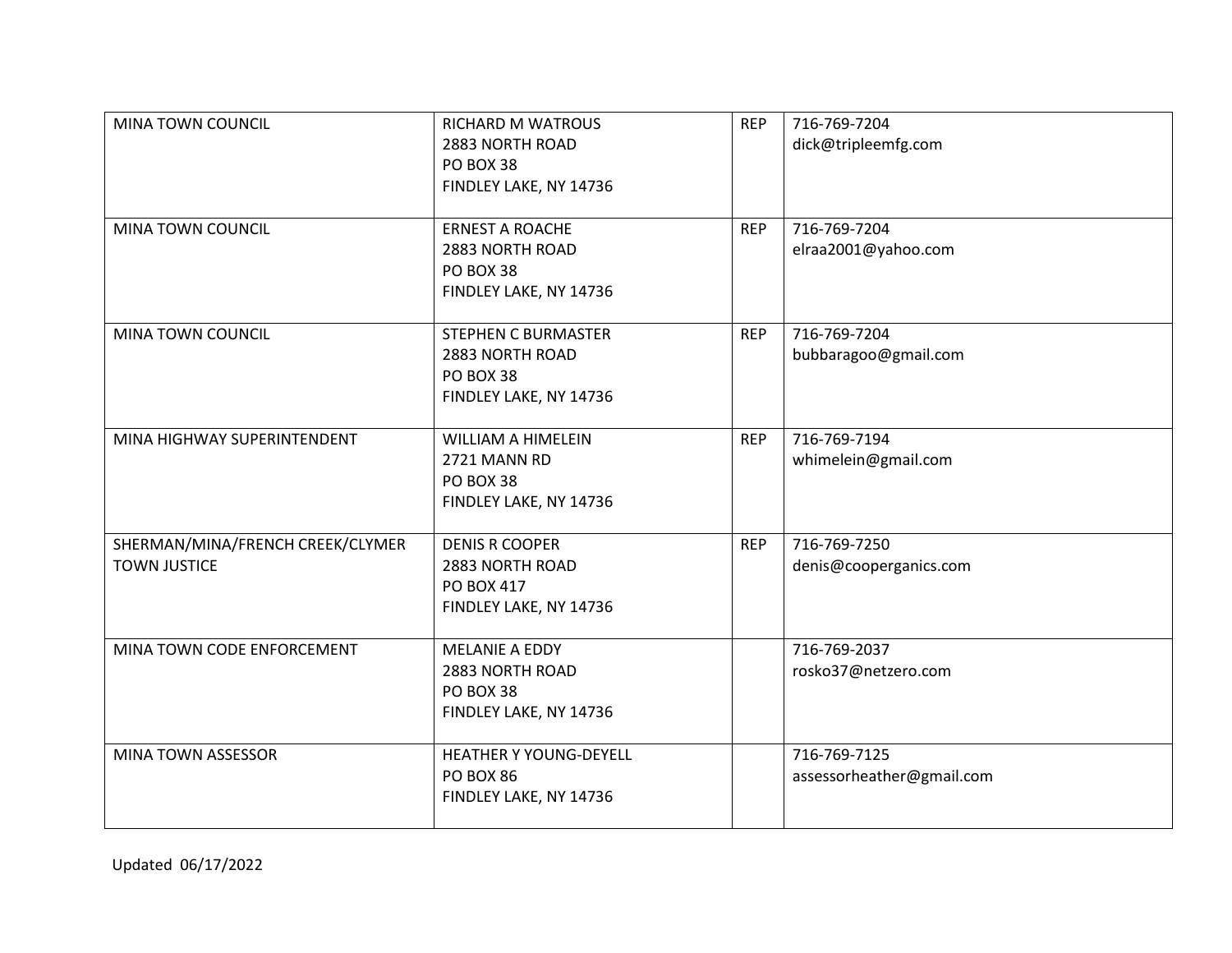| <b>TOWN OF NORTH HARMONY</b>  | <b>TOWN OF NORTH HARMONY</b><br>www.townofnorthharmony.com<br>5350 STOW ROAD, PO BOX 167<br><b>STOW, NY 14785</b> |            | 716-789-3445                                      |
|-------------------------------|-------------------------------------------------------------------------------------------------------------------|------------|---------------------------------------------------|
| NORTH HARMONY TOWN SUPERVISOR | <b>ROBERT E YATES</b><br>5350 STOW ROAD<br>PO BOX 167<br><b>STOW, NY 14785</b>                                    | <b>REP</b> | 716-789-3445<br>supervisor@townofnorthharmony.com |
| NORTH HARMONY TOWN CLERK      | <b>NANCY M THOMAS</b><br>5350 STOW ROAD<br>PO BOX 167<br>STOW, NY 14785                                           | <b>REP</b> | 716-789-3445<br>townclerk@townofnorthharmony.com  |
| NORTH HARMONY TOWN COUNCIL    | RICHARD SENA<br>5350 STOW ROAD<br>PO BOX 167<br><b>STOW, NY 14785</b>                                             | <b>REP</b> | 716-789-3445                                      |
| NORTH HARMONY TOWN COUNCIL    | <b>STEVEN SENSKE</b><br>5350 STOW ROAD<br>PO BOX 167<br>STOW, NY 14785                                            | <b>DEM</b> | 716-789-3445                                      |
| NORTH HARMONY TOWN COUNCIL    | <b>BRUCE M PFEIL</b><br>5350 STOW ROAD<br>PO BOX 167<br><b>STOW, NY 14785</b>                                     | <b>REP</b> | 716-789-3445<br>brucepfeil@yahoo.com              |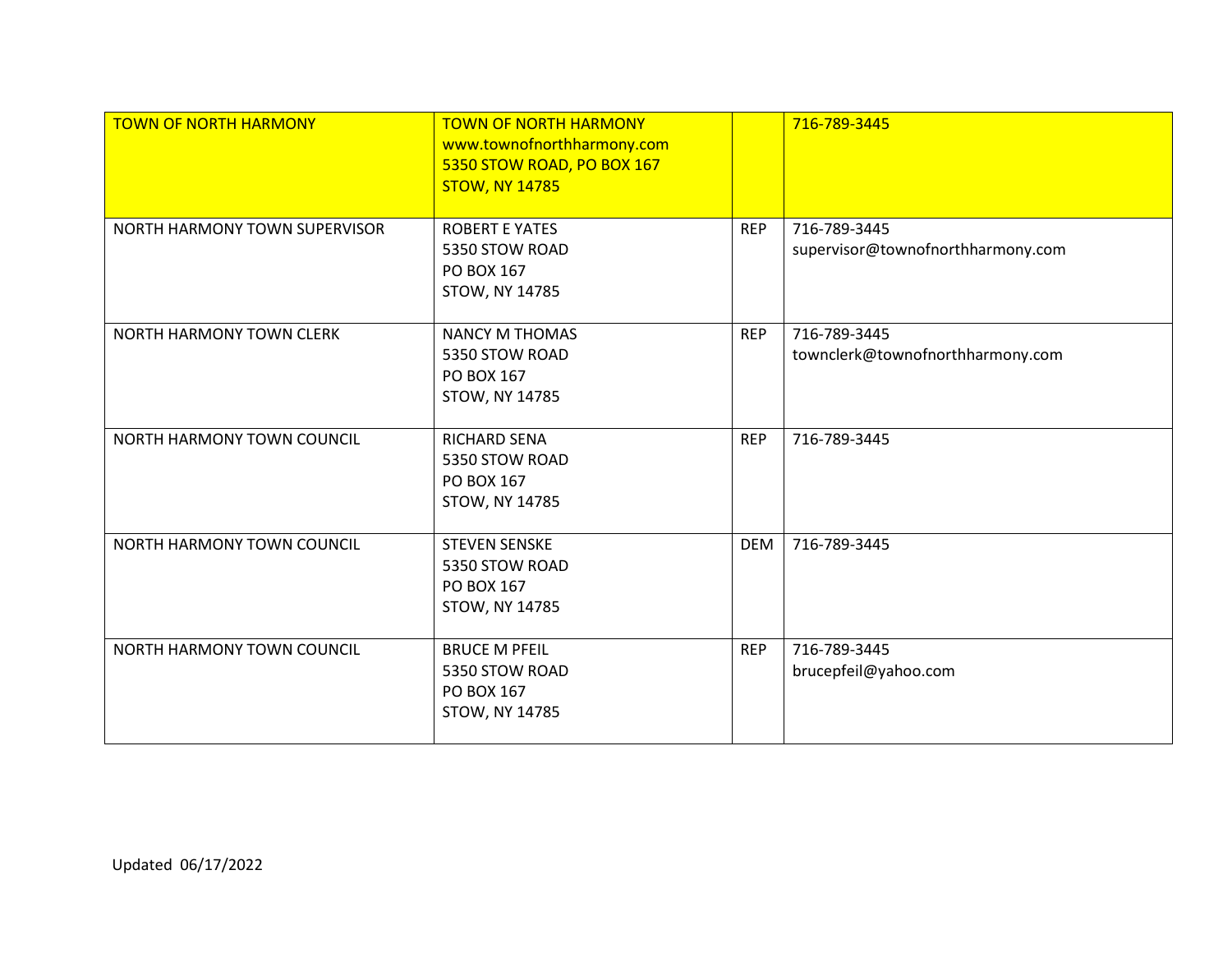| NORTH HARMONY TOWN COUNCIL                    | <b>LOUISE E ORTMAN</b><br>5350 STOW ROAD<br>PO BOX 167<br>STOW, NY 14785                       | <b>REP</b> | 716-789-3445                                                 |
|-----------------------------------------------|------------------------------------------------------------------------------------------------|------------|--------------------------------------------------------------|
| NORTH HARMONY HIGHWAY<br>SUPERINTENDENT       | <b>BENJAMIN KARLSON (Acting)</b><br>5350 STOW ROAD<br>PO BOX 167<br>ASHVILLE, NY 14710         | <b>REP</b> | 716-789-2055<br>highwaysuperintendent@townofnorthharmony.com |
| NORTH HARMONY TOWN JUSTICE                    | <b>HOWARD E PEACOCK</b><br>5350 STOW ROAD<br>PO BOX 167<br><b>STOW, NY 14785</b>               | <b>REP</b> | 716-789-2174                                                 |
| NORTH HARMONY TOWN CODE<br><b>ENFORCEMENT</b> | <b>BRADLEY N LAWSON</b><br>5350 STOW ROAD<br>PO BOX 167<br><b>STOW, NY 14785</b>               |            | 716-789-3445<br>codeenforcement@townofnorthharmony.com       |
| NORTH HARMONY TOWN ASSESSOR                   | <b>ANNE GOLLEY</b><br>2 ACADEMY STREEET<br>MAYVILLE, NY 14757                                  |            | 716-753-2241<br>assessoranne@gmail.com                       |
| <b>TOWN OF POLAND</b>                         | <b>TOWN OF POLAND</b><br>www.polandny.org<br>3593 CHURCH STREET, PO BOX 4<br>KENNEDY, NY 14747 |            | 716-267-2912                                                 |
| POLAND TOWN SUPERVISOR                        | <b>KELLY A SNOW</b><br>3593 CHURCH STREET<br>PO BOX 4<br>KENNEDY, NY 14747                     | <b>REP</b> | 716-267-2912                                                 |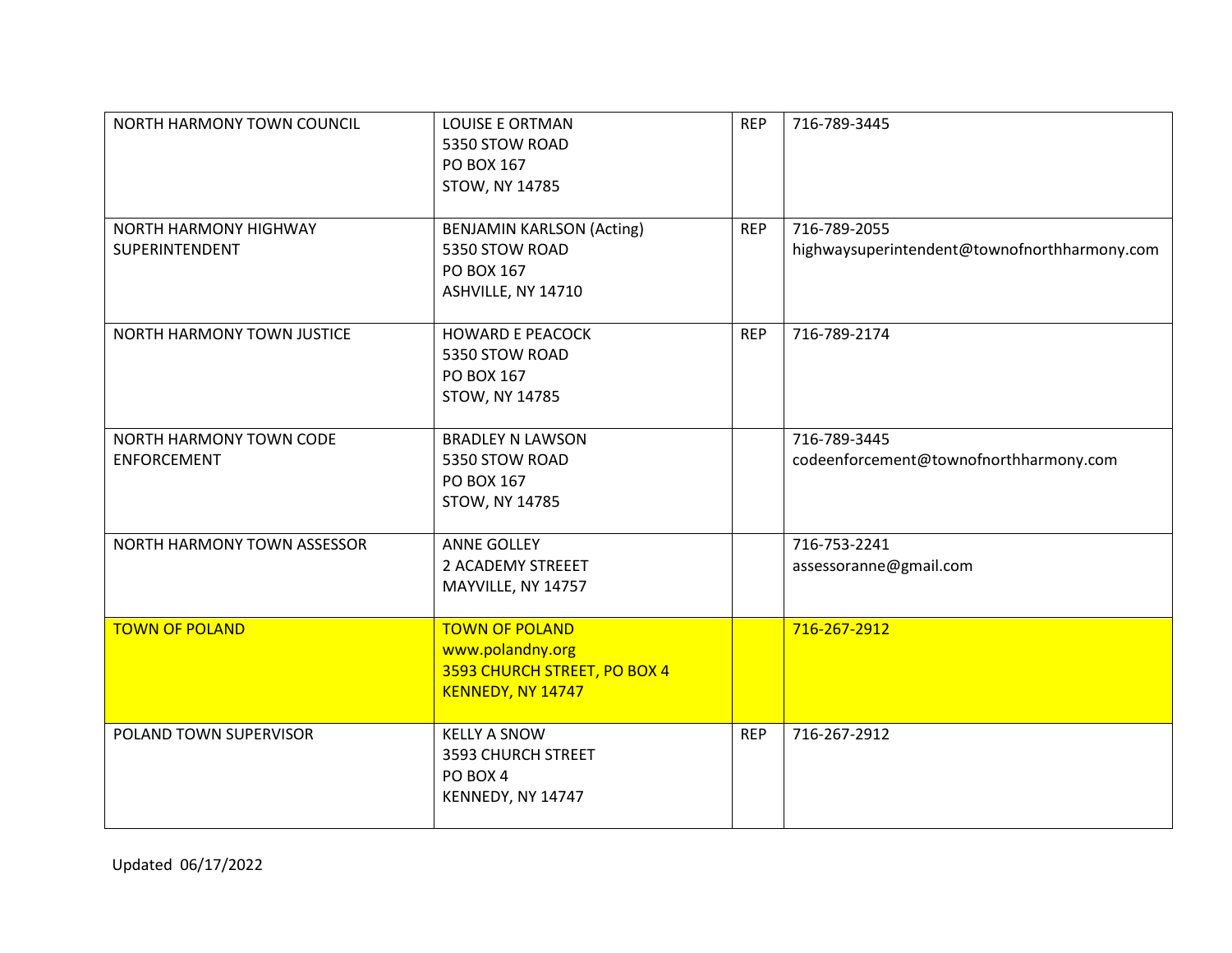| POLAND TOWN CLERK             | <b>BONNITA R WALLACE</b><br>3593 CHURCH STREET<br>PO BOX 4<br>KENNEDY, NY 14747  | <b>REP</b> | 716-267-2912<br>polandtownclerk@hotmail.com |
|-------------------------------|----------------------------------------------------------------------------------|------------|---------------------------------------------|
| POLAND TOWN COUNCIL           | <b>ROBERT SMITH</b><br>3593 CHURCH STREET<br>PO BOX 4<br>KENNEDY, NY 14747       | <b>REP</b> | 716-267-2912                                |
| POLAND TOWN COUNCIL           | <b>COREY J SWANSON</b><br>3593 CHURCH STREET<br>PO BOX 4<br>KENNEDY, NY 14747    | <b>DEM</b> | 716-267-2912<br>coreyswan2@gmail.com        |
| POLAND TOWN COUNCIL           | <b>NORMAN R GUSTAFSON</b><br>3593 CHURCH STREET<br>PO BOX 4<br>KENNEDY, NY 14747 | <b>REP</b> | 716-267-2912<br>norm.gustafson58@gmail.com  |
| POLAND TOWN COUNCIL           | <b>TERRY WALKER</b><br>3593 CHURCH STREET<br>PO BOX 4<br>KENNEDY, NY 14747       | <b>DEM</b> | 716-267-2912<br>Twalker2010@windstream.net  |
| POLAND HIGHWAY SUPERINTENDENT | <b>LARRY MEE</b><br>1622 MEE ROAD<br>FALCONER, NY 14733                          | <b>REP</b> | 716-267-2313<br>larrymee@windstream.net     |
| POLAND TOWN JUSTICE           | JUDITH M SHIELDS<br>PO BOX 142<br>KENNEDY, NY 14747                              | <b>REP</b> | 716-267-3809                                |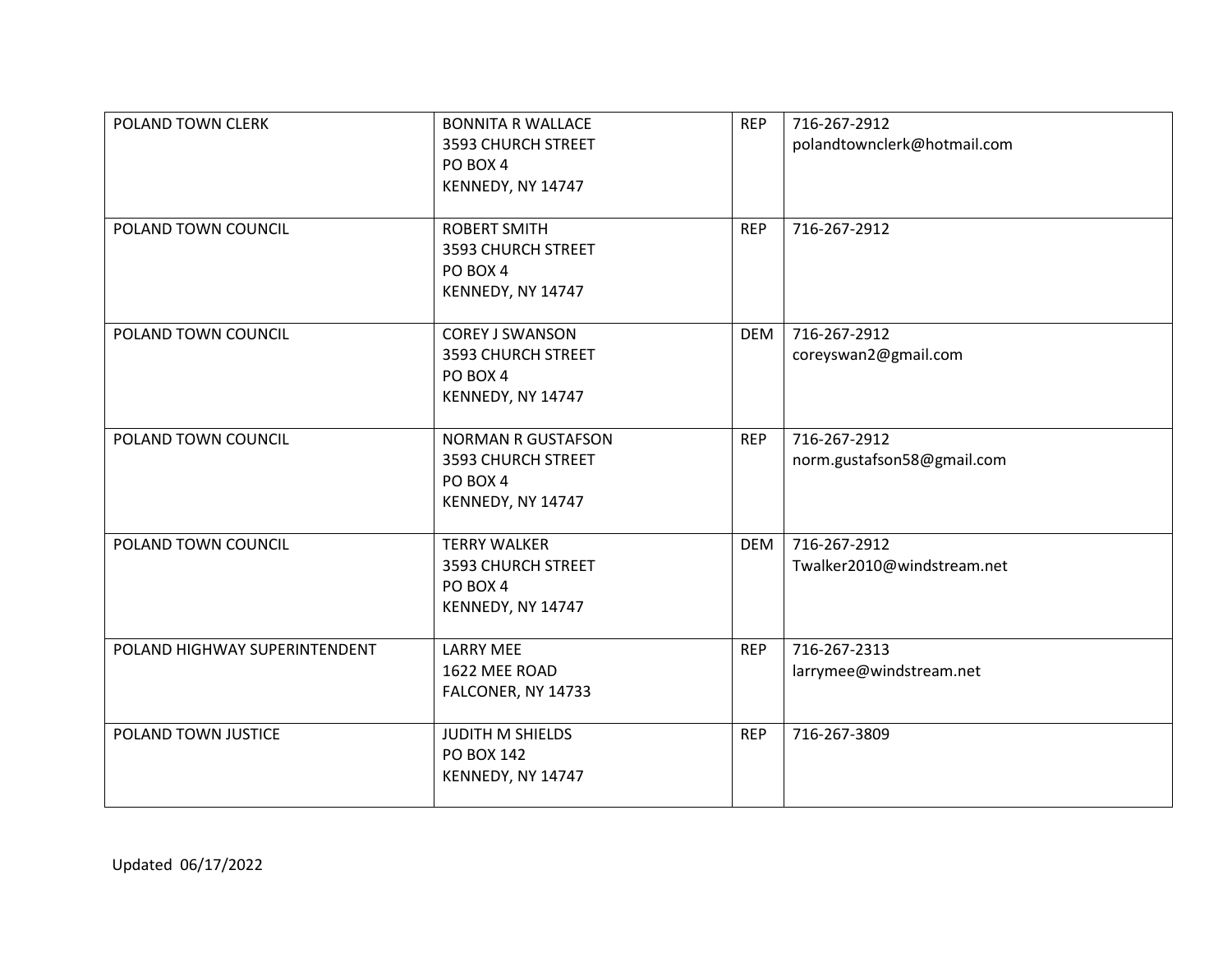| POLAND TOWN CODE ENFORCEMENT | <b>ERIC YAGER</b><br>3593 CHURCH STREET<br>PO BOX 4<br>KENNEDY, NY 14747                       |            | 716-665-9705<br>polandcode@outlook.com         |
|------------------------------|------------------------------------------------------------------------------------------------|------------|------------------------------------------------|
| POLAND TOWN ZONING OFFICER   | <b>GEORGE R GUSTAFSON JR</b><br>3593 CHURCH STREET<br>PO BOX 4<br>KENNEDY, NY 14747            |            | 716-267-9621<br>polandzoning@outlook.com       |
| POLAND TOWN ASSESSOR         | <b>HEATHER Y YOUNG- DEYELL</b><br><b>5697 THORTON ROAD</b><br>CHERRY CREEK, NY 14723           |            | 716-267-9621<br>asessorheather@gmail.com       |
| <b>TOWN OF POMFRET</b>       | <b>TOWN OF POMFRET</b><br>www.townofpomfretny.org<br><b>9 DAY STREET</b><br>FREDONIA, NY 14063 |            | 716-672-7496                                   |
| POMFRET TOWN SUPERVISOR      | <b>DANIEL W PACOS</b><br>9 DAY STREET<br>FREDONIA, NY 14063                                    | <b>DEM</b> | 716-672-7496<br>supervisor@townofpomfretny.org |
| POMFRET TOWN CLERK           | <b>ALLISON A VENTO</b><br><b>9 DAY STREET</b><br>FREDONIA, NY 14063                            | <b>DEM</b> | 716-672-7496<br>townclerk@townofpomfretny.org  |
| POMFRET TOWN COUNCIL         | <b>BRETT M CHRISTY</b><br>9 DAY STREET<br>FREDONIA, NY 14063                                   | <b>DEM</b> | 716-672-7496<br>bchristy@townofpomfretny.org   |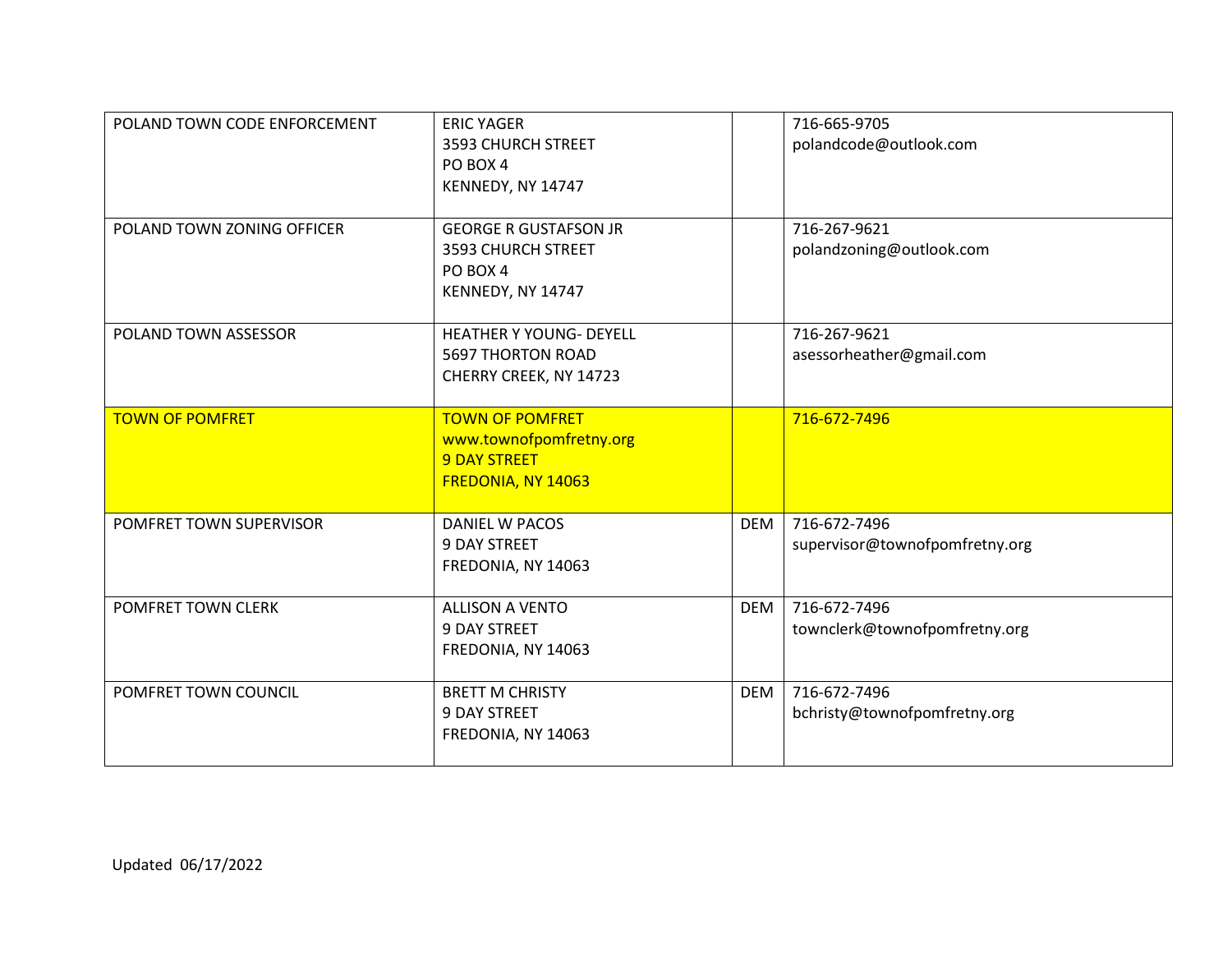| POMFRET TOWN COUNCIL           | <b>CHRISTOPHER H SCHAEFFER</b><br><b>9 DAY STREET</b><br>FREDONIA, NY 14063 | <b>DEM</b> | 716-672-7496<br>cschaeffer@townofpomfretny.org            |
|--------------------------------|-----------------------------------------------------------------------------|------------|-----------------------------------------------------------|
| POMFRET TOWN COUNCIL           | ANN M ECKMAN<br><b>9 DAY STREET</b><br>FREDONIA, NY 14063                   | <b>REP</b> | 716-672-7496<br>aeckman@townofpomfretny.org               |
| POMFRET TOWN COUNCIL           | <b>JOHN SEDOTA</b><br><b>9 DAY STREET</b><br>FREDONIA, NY 14063             | <b>REP</b> | 716-672-7496<br>jsedota@townofpomfretny.org               |
| POMFRET HIGHWAY SUPERINTENDENT | <b>JUDE A GARDNER</b><br>9636 CHAUTAUQUA ROAD<br>FREDONIA, NY 14063         | <b>REP</b> | 716-672-6446<br>highwaysuperintendent@townofpomfretny.org |
| POMFRET TOWN JUSTICE           | MICHAEL CERRIE<br>9-11 CHURCH STREET<br>FREDONIA, NY 14063                  | <b>DEM</b> | 716-672-6878<br>mcerrie@nycourts.gov                      |
| POMFRET TOWN JUSTICE           | <b>NANCY A DIETZEN</b><br>9-11 CHURCH STREET<br>FREDONIA, NY 14063          | <b>OTH</b> | 716-672-6878<br>ndietzen@nycourts.gov                     |
| POMFRET TOWN CODE ENFORCEMENT  | <b>WARREN M KELLY</b><br><b>9 DAY STREET</b><br>FREDONIA, NY 14063          |            | 716-672-6888<br>pomfretcodes@townofpomfretny.org          |
| POMFRET TOWN ZONING OFFICER    | JAMES J DEJOE<br>9 DAY STREET<br>FREDONIA, NY 14063                         |            | 716-267-4537                                              |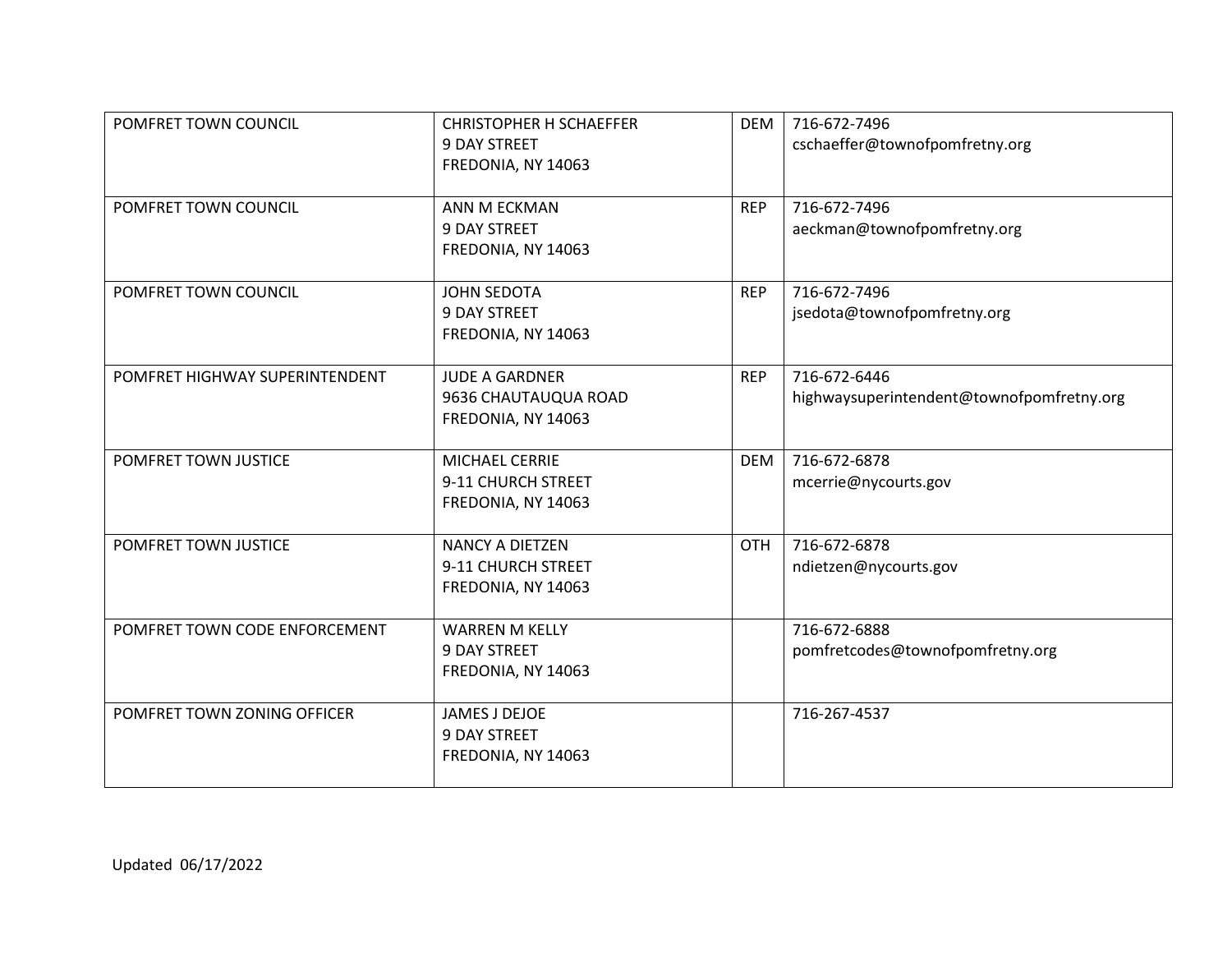| POMFRET TOWN ASSESSOR    | <b>JEANNE EBERSOLE</b><br><b>9 DAY STREET</b><br>FREDONIA, NY 14063                    |            | 716-672-8736<br>assessor@townofpomfretny.org         |
|--------------------------|----------------------------------------------------------------------------------------|------------|------------------------------------------------------|
| <b>TOWN OF PORTLAND</b>  | <b>TOWN OF PORTLAND</b><br>Townofportland.org<br>87 W MAIN STREET<br>BROCTON, NY 14716 |            | 716-792-9614                                         |
| PORTLAND TOWN SUPERVISOR | RICHARD C LEWIS<br>87 W MAIN STREET<br>BROCTON, NY 14716                               | <b>REP</b> | 716-792-9614 Ext:5<br>supervisor@town.portland.ny.us |
| PORTLAND TOWN CLERK      | <b>BARBARA L SMITH</b><br>87 W MAIN STREET<br>BROCTON, NY 14716                        | <b>REP</b> | 716-792-9614 Ext: 2<br>townclerk@town.portland.ny.us |
| PORTLAND TOWN COUNCIL    | <b>DAVID L MCINTYRE</b><br>87 W MAIN STREET<br>BROCTON, NY 14716                       | <b>REP</b> | 716-792-9614 Ext:2                                   |
| PORTLAND TOWN COUNCIL    | <b>TAMMY L THOMPSON</b><br>87 W MAIN STREET<br>BROCTON, NY 14716                       | <b>REP</b> | 716-792-9614 Ext:2                                   |
| PORTLAND TOWN COUNCIL    | <b>GARY L MILLER</b><br>87 W MAIN STREET<br>BROCTON, NY 14716                          | <b>REP</b> | 716-792-9614 Ext:2                                   |
| PORTLAND TOWN COUNCIL    | PATRICIA A FARRELL<br>87 W MAIN STREET<br>BROCTON, NY 14716                            | <b>REP</b> | 716-792-9614 Ext:2                                   |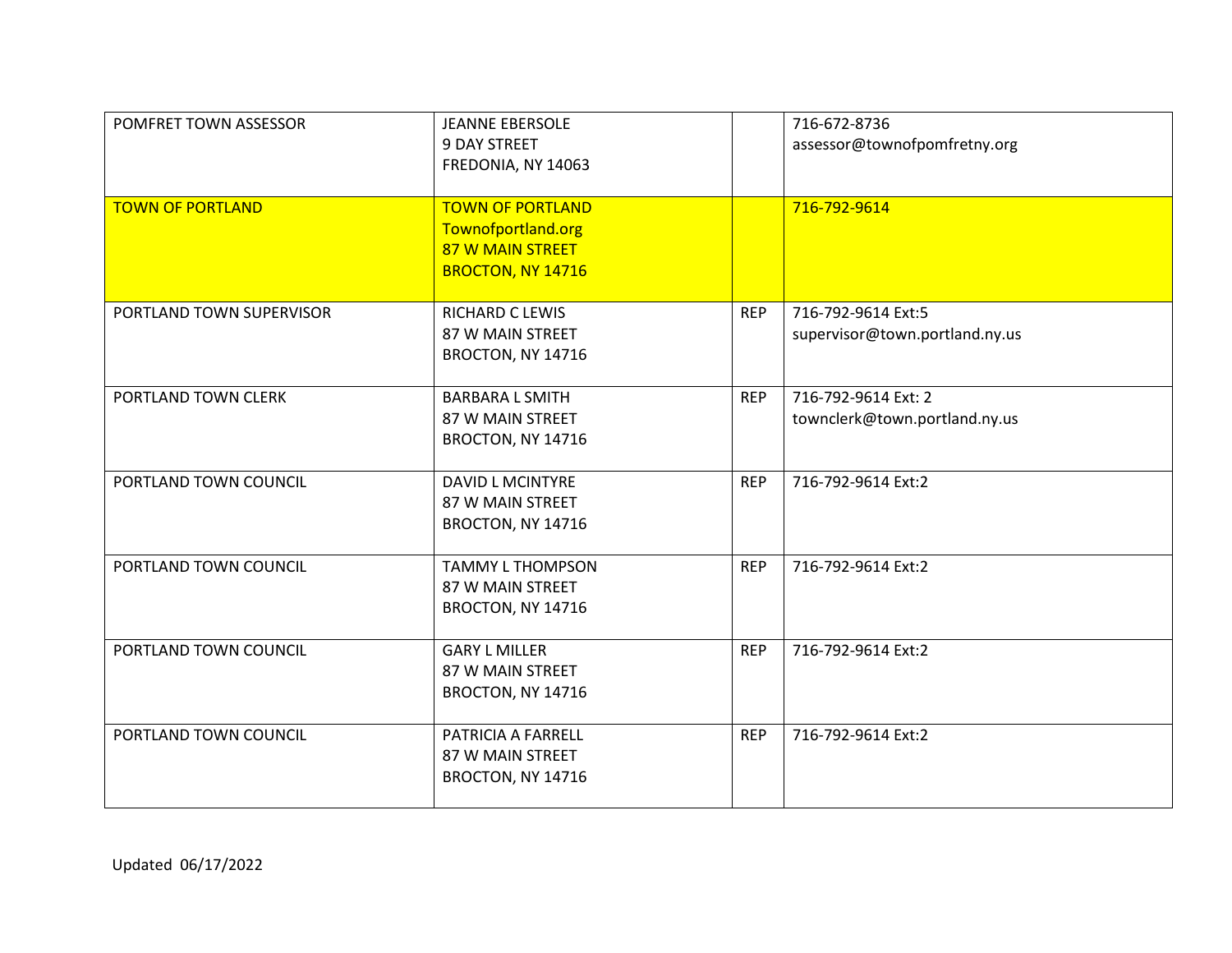| PORTLAND HIGHWAY SUPERINTENDENT | <b>KENNETH B BECKER</b><br>87 W MAIN STREET<br>BROCTON, NY 14716                                       | <b>REP</b> | 716-792-9513<br>highway@town.portland.ny.us            |
|---------------------------------|--------------------------------------------------------------------------------------------------------|------------|--------------------------------------------------------|
| PORTLAND TOWN JUSTICE           | THOMAS S DEJOE<br>87 W MAIN STREET<br>BROCTON, NY 14716                                                | <b>DEM</b> | 716-792-4111 Ext:1<br>towncourt@town.portland.ny.us    |
| PORTLAND TOWN JUSTICE           | <b>DANIEL R THOMPSON</b><br>87 W MAIN STREET<br>BROCTON, NY 14716                                      | <b>REP</b> | 716-792-4111 Ext:1<br>towncourt@town.portland.ny.us    |
| PORTLAND TAX COLLECTOR          | <b>SUSAN J HINDMAN</b><br>87 W MAIN STREET<br>BROCTON, NY 14716                                        | <b>REP</b> | 716-792-9614 Ext:6<br>taxcollector@town.portland.ny.us |
| PORTLAND TOWN CODE ENFORCEMENT  | <b>WENDY SPINUZZA</b><br>87 W MAIN STREET<br>BROCTON, NY 14716                                         |            | 716-792-9614 Ext:4<br>code@town.portland.ny.us         |
| PORTLAND TOWN ASSESSOR          | <b>DARLENE FOX</b><br>87 W MAIN STREET<br>BROCTON, NY 14716                                            |            | 716-792-9614 Ext:3<br>assessor@town.portland.ny.us     |
| <b>TOWN OF RIPLEY</b>           | <b>TOWN OF RIPLEY</b><br>14 NORTH STATE STREET, PO BOX 2<br><b>RIPLEY, NY 14775</b>                    |            | 716-736-6881                                           |
| RIPLEY TOWN SUPERVISOR          | <b>DOUGLAS A BOWEN</b><br><b>14 NORTH STATE STREET</b><br><b>PO BOX 352</b><br><b>RIPLEY, NY 14775</b> | <b>DEM</b> | 716-736-2201<br>ripleyts@fairpoint.net                 |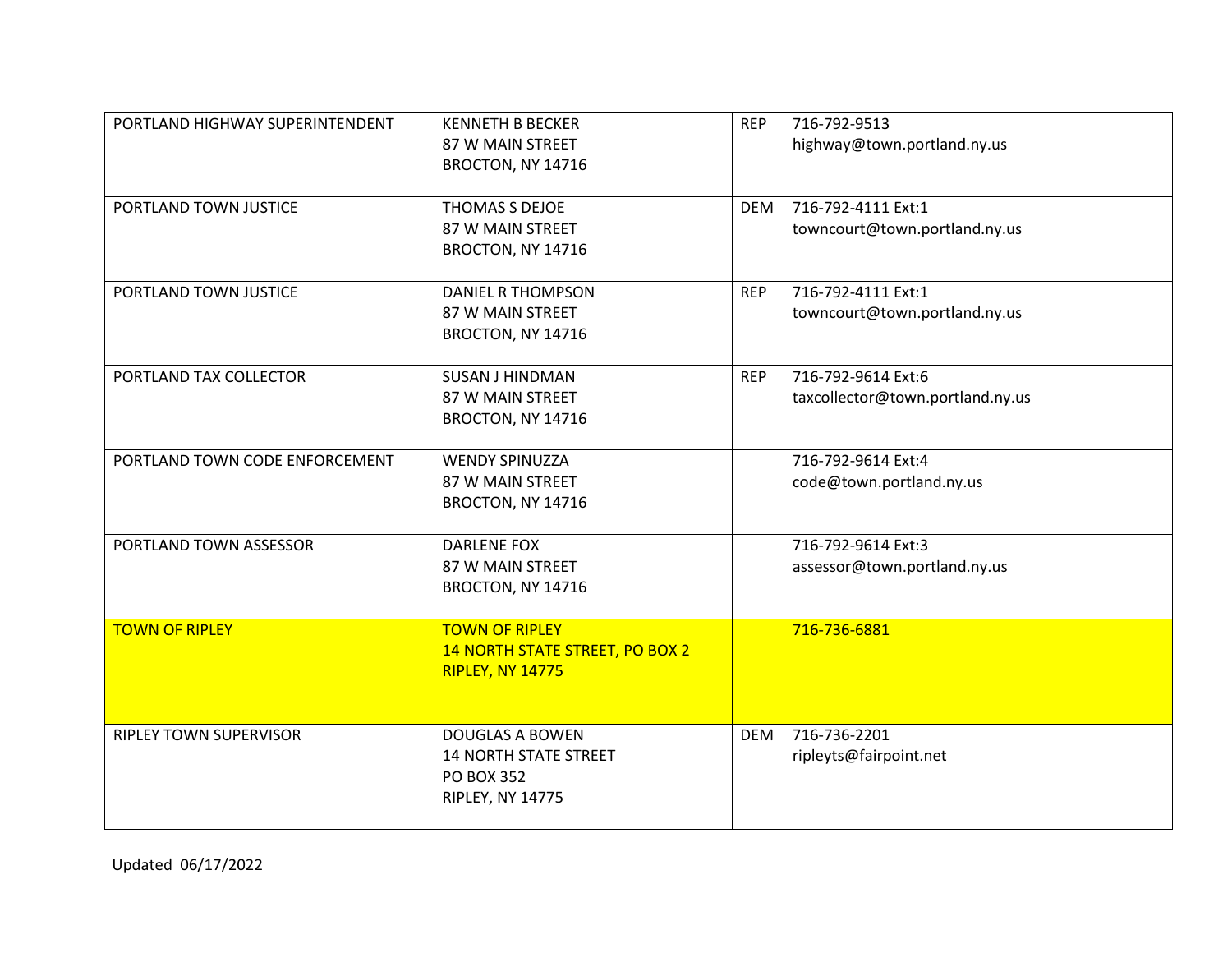| <b>RIPLEY TOWN CLERK</b>      | REBECCA R CARVALLO<br><b>14 NORTH STATE STREET</b><br>PO BOX 2<br><b>RIPLEY, NY 14775</b>             | <b>DEM</b> | 716-736-6881<br>ripleytc@fairpoint.net |
|-------------------------------|-------------------------------------------------------------------------------------------------------|------------|----------------------------------------|
| <b>RIPLEY TOWN COUNCIL</b>    | <b>DONALD W HENRY</b><br><b>14 NORTH STATE STREET</b><br><b>PO BOX 352</b><br><b>RIPLEY, NY 14775</b> | <b>REP</b> | 716-736-2201                           |
| <b>RIPLEY TOWN COUNCIL</b>    | <b>VACANCY</b><br><b>14 NORTH STATE STREET</b><br><b>PO BOX 352</b><br><b>RIPLEY, NY 14775</b>        |            | 716-736-2201                           |
| <b>RIPLEY TOWN COUNCIL</b>    | MICHAEL J ROWE<br><b>14 NORTH STATE STREET</b><br><b>PO BOX 352</b><br><b>RIPLEY, NY 14775</b>        | <b>DEM</b> | 716-736-2201                           |
| <b>RIPLEY TOWN COUNCIL</b>    | PHILIP A CHIMERA<br><b>14 NORTH STATE STREET</b><br><b>PO BOX 352</b><br><b>RIPLEY, NY 14775</b>      | <b>REP</b> | 716-736-2201                           |
| RIPLEY HIGHWAY SUPERINTENDENT | <b>JAMES W SPACHT</b><br><b>PO BOX 506</b><br><b>RIPLEY, NY 14775</b>                                 | <b>REP</b> | 716-269-4754<br>spacht@fairpoint.net   |
| <b>RIPLEY TOWN JUSTICE</b>    | <b>VERA L HUSTEAD</b><br><b>14 NORTH STATE STREET</b><br><b>PO BOX 573</b><br><b>RIPLEY, NY 14775</b> | <b>DEM</b> | 716-736-7575                           |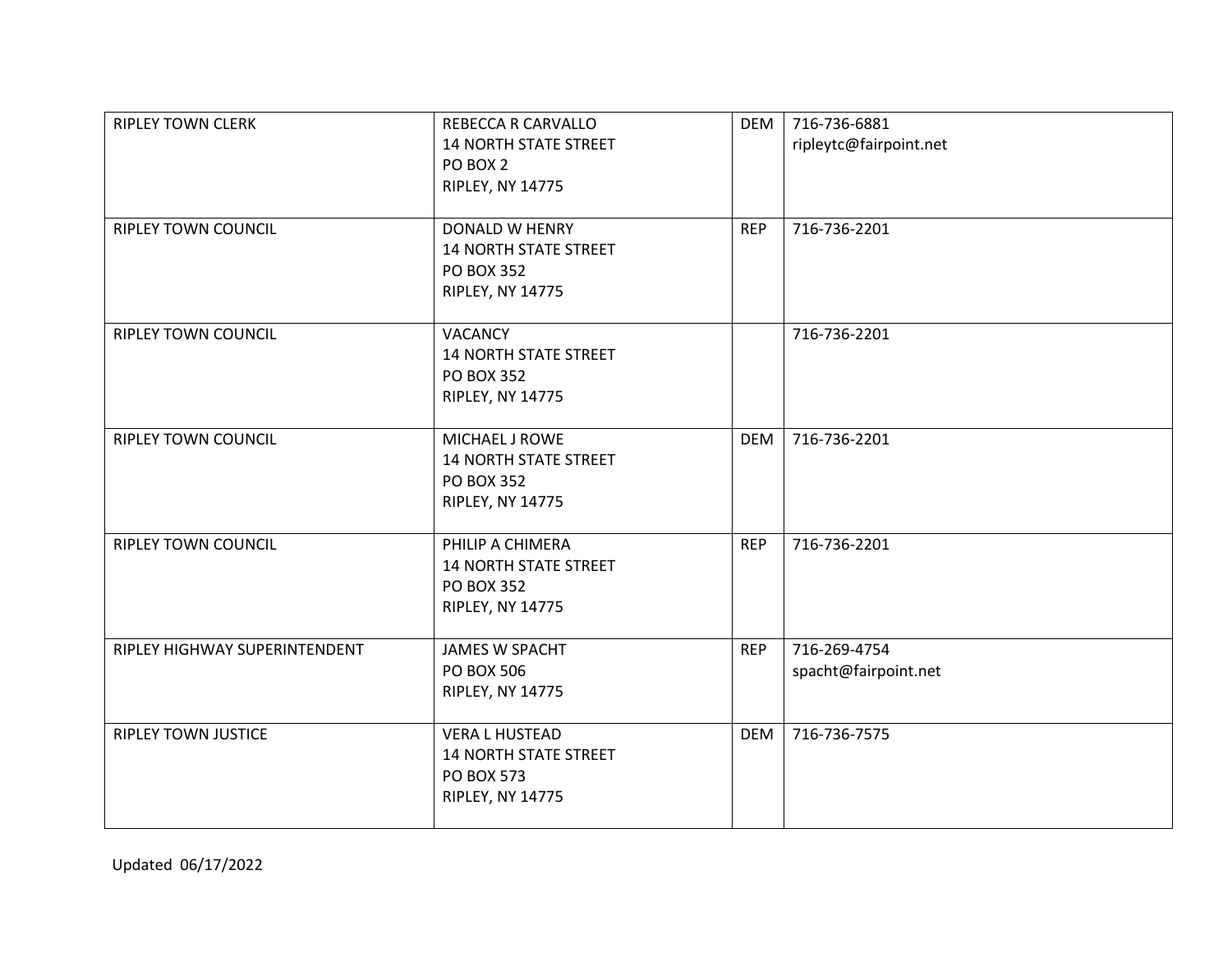| <b>RIPLEY TOWN JUSTICE</b>   | DAVID V HUSTEAD JR<br><b>14 NORTH STATE STREET</b><br><b>PO BOX 573</b><br><b>RIPLEY, NY 14775</b> | <b>DEM</b> | 716-736-7575                                |
|------------------------------|----------------------------------------------------------------------------------------------------|------------|---------------------------------------------|
| RIPLEY TOWN CODE ENFORCEMENT | MELANIE A EDDY<br><b>14 NORTH STATE STREET</b><br>PO BOX 2<br><b>RIPLEY, NY 14775</b>              |            | 716-736-3737<br>rosko3737@gmail.com         |
| RIPLEY TOWN ASSESSOR         | JASON JONES (ACTING)<br><b>14 NORTH STATE STREET</b><br>PO BOX 2<br><b>RIPLEY, NY 14775</b>        |            | 716-736-4050<br>ripleyta@fairpoint.net      |
| <b>TOWN OF SHERIDAN</b>      | <b>TOWN OF SHERIDAN</b><br><b>2773 ROUTE 20</b><br><b>PO BOX 116</b><br>SHERIDAN, NY 14135         |            | 716-672-4174                                |
| SHERIDAN TOWN SUPERVISOR     | <b>JOHN H WALKER II</b><br>2773 ROUTE 20<br>PO BOX 116<br>SHERIDAN, NY 14135                       | <b>REP</b> | 716-672-4174<br>Jhw2sheridan@netsync.net    |
| SHERIDAN TOWN CLERK          | <b>REBECCA SCHAFER</b><br>2773 ROUTE 20<br>PO BOX 116<br>SHERIDAN, NY 14135                        | <b>REP</b> | 716-672-4174<br>sheridantownclerk@gmail.com |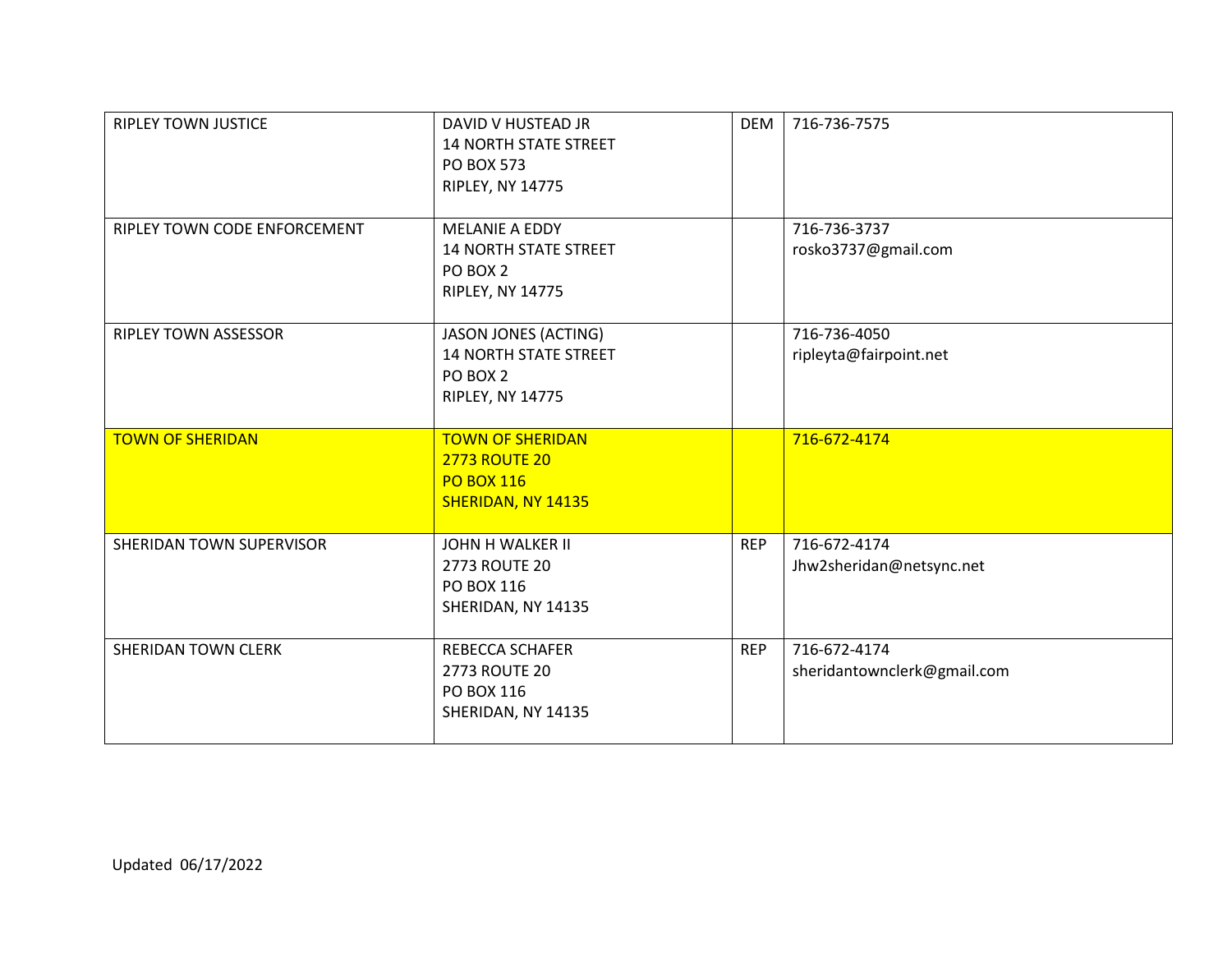| SHERIDAN TOWN COUNCIL           | <b>RICHARD C FEINEN</b><br>2773 ROUTE 20<br>PO BOX 116<br>SHERIDAN, NY 14135         | <b>REP</b> | 716-672-4174 |
|---------------------------------|--------------------------------------------------------------------------------------|------------|--------------|
| SHERIDAN TOWN COUNCIL           | <b>CRAIG M SUTTON JR</b><br>2773 ROUTE 20<br>PO BOX 116<br>SHERIDAN, NY 14135        | <b>REP</b> | 716-672-4174 |
| SHERIDAN TOWN COUNCIL           | THOMAS J WIK<br>2773 ROUTE 20<br>PO BOX 116<br>SHERIDAN, NY 14135                    | <b>REP</b> | 716-672-4174 |
| SHERIDAN TOWN COUNCIL           | <b>COLLEEN M YERICO</b><br>2773 ROUTE 20<br>PO BOX 116<br>SHERIDAN, NY 14135         | <b>REP</b> | 716-672-4174 |
| SHERIDAN HIGHWAY SUPERINTENDENT | <b>JEFFREY A FEINEN</b><br><b>2773 ROUTE 20</b><br>PO BOX 116<br>SHERIDAN, NY 14135  | <b>REP</b> | 716-680-5461 |
| SHERIDAN TOWN JUSTICE           | <b>LYDIA ROMER</b><br><b>2775 ROUTE 20</b><br><b>PO BOX 72</b><br>SHERIDAN, NY 14135 | <b>REP</b> | 716-672-2600 |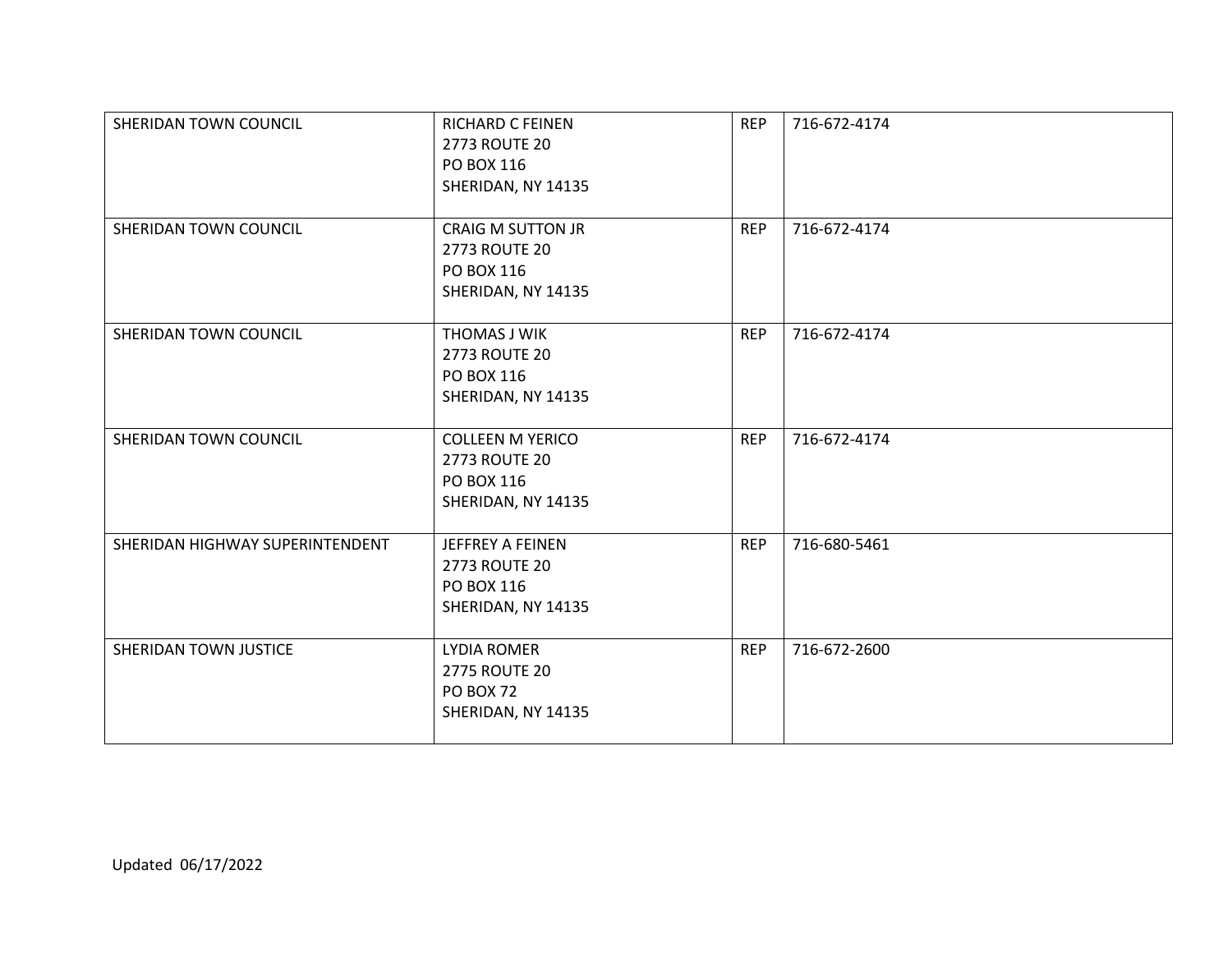| SHERIDAN TOWN JUSTICE          | JONATHAN R SZUMIGALA<br>2775 ROUTE 20<br><b>PO BOX 72</b><br>SHERIDAN, NY 14135             | <b>REP</b> | 716-672-2600                                     |
|--------------------------------|---------------------------------------------------------------------------------------------|------------|--------------------------------------------------|
| SHERIDAN TOWN CODE ENFORCEMENT | <b>JAMES E CROWELL</b><br>2773 ROUTE 20<br>PO BOX 116<br>SHERIDAN, NY 14135                 |            | 716-672-7200<br>jcrowell@netsync.net             |
| SHERIDAN TOWN ASSESSOR         | THOMAS F MLECZKO<br>2773 ROUTE 20<br>PO BOX 116<br>SHERIDAN, NY 14135                       |            | 716-679-9880<br>townofsheridanassessor@gmail.com |
| <b>TOWN OF SHERMAN</b>         | <b>TOWN OF SHERMAN</b><br><b>111A MILL STREET</b><br><b>PO BOX 568</b><br>SHERMAN, NY 14781 |            | 716-761-6770                                     |
| SHERMAN TOWN SUPERVISOR        | <b>MARK D PERSONS</b><br>111A MILL STREET<br><b>PO BOX 568</b><br>SHERMAN, NY 14781         | <b>REP</b> | 716-761-6474<br>markperson17@gmail.com           |
| <b>SHERMAN TOWN CLERK</b>      | <b>TAMERA M WEISE</b><br>111A MILL STREET<br><b>PO BOX 568</b><br>SHERMAN, NY 14781         | <b>REP</b> | 716-761-6770<br>townsherman@gmail.com            |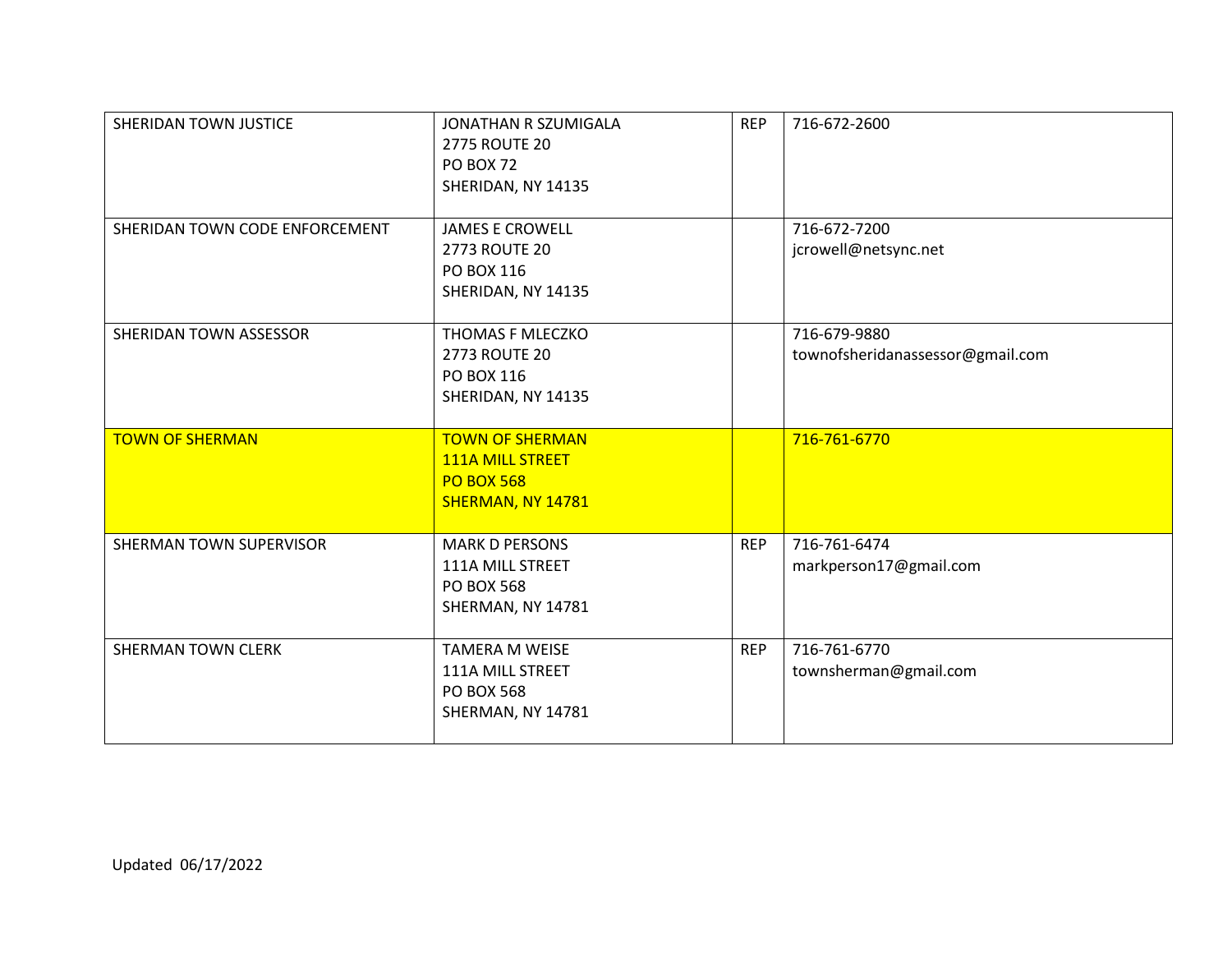| SHERMAN TOWN COUNCIL                                     | <b>HOWARD E CRUMP</b><br>111A MILL STREET<br><b>PO BOX 568</b><br>SHERMAN, NY 14781       | <b>REP</b> | 716-761-6770                             |
|----------------------------------------------------------|-------------------------------------------------------------------------------------------|------------|------------------------------------------|
| SHERMAN TOWN COUNCIL                                     | <b>BENJAMIN C NICKERSON</b><br>111A MILL STREET<br><b>PO BOX 568</b><br>SHERMAN, NY 14781 | <b>REP</b> | 716-761-6770<br>bennickerson88@gmail.com |
| SHERMAN TOWN COUNCIL                                     | <b>JAMES L HIGGINBOTHAM</b><br>111A MILL STREET<br><b>PO BOX 568</b><br>SHERMAN, NY 14781 | <b>REP</b> | 716-761-6770<br>jldhiggy@hotmail.com     |
| SHERMAN TOWN COUNCIL                                     | <b>BRANT D HENNING</b><br>111A MILL STREET<br><b>PO BOX 568</b><br>SHERMAN, NY 14781      | <b>NOP</b> | 716-761-6770                             |
| SHERMAN TOWN HIGHWAY<br>SUPERINTENDENT                   | <b>DENNIS R SWEATMAN</b><br>111A MILL STREET<br><b>PO BOX 568</b><br>SHERMAN, NY 14781    | <b>REP</b> | 716-761-6487                             |
| SHERMAN/MINA/ FRENCH CREEK/CLYMER<br><b>TOWN JUSTICE</b> | <b>DENIS COOPER</b><br><b>PO BOX 542</b><br>SHERMAN, NY 14781                             | <b>REP</b> | 716-761-6770                             |
| SHERMAN TOWN CODE ENFORCEMENT                            | <b>GREGORY A OSMAN</b><br>1856 WINCH ROAD<br>LAKEWOOD, NY 14750                           |            | 716-763-3204<br>winkybo@yahoo.com        |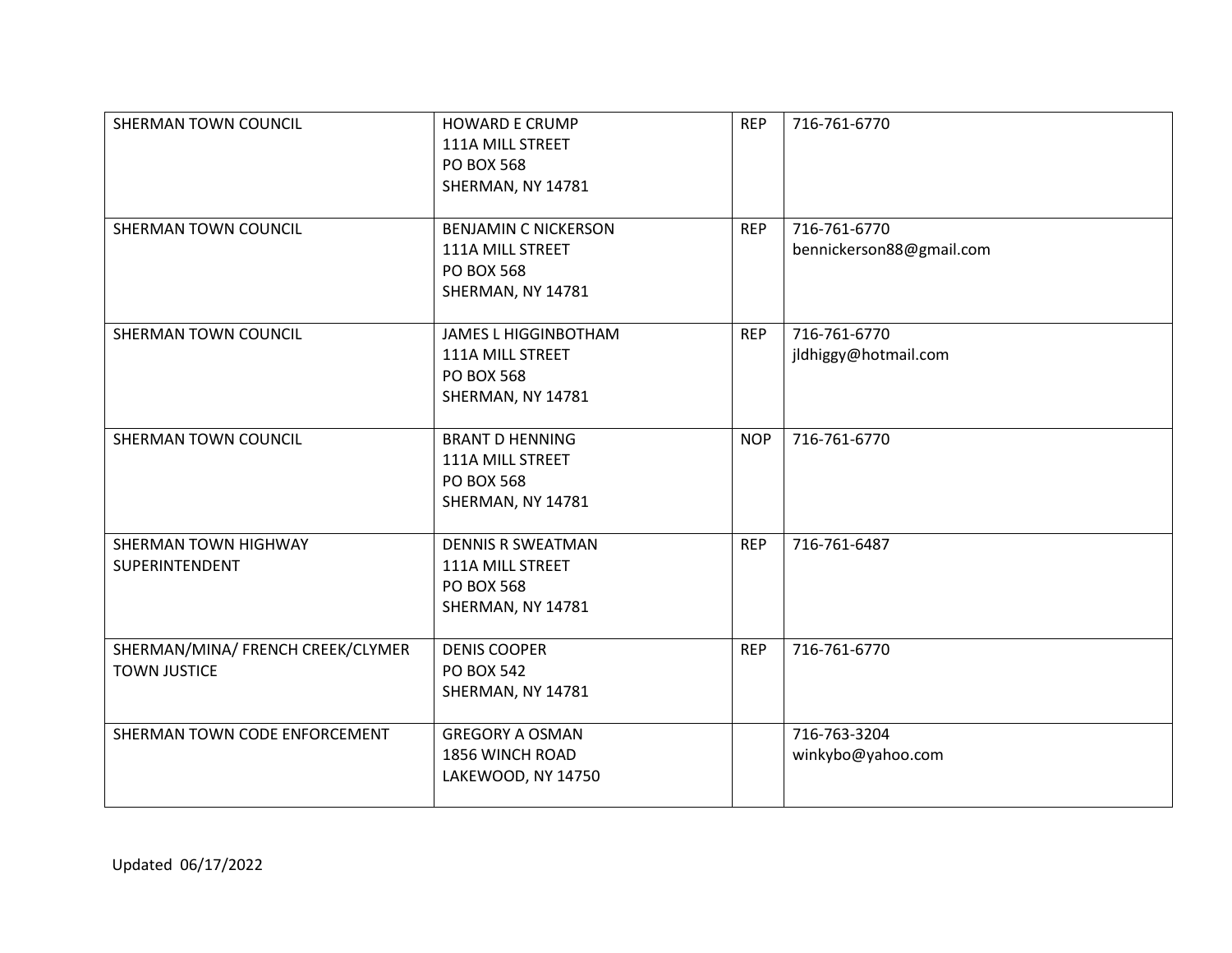| SHERMAN TOWN ASSESSOR           | <b>HEATHER Y YOUNG-DEYELL</b><br>2883 NORTH ROAD<br><b>PO BOX 86</b><br>FINDLEY LAKE, NY 14736 |            | 716-769-7125<br>assessorheather@gmail.com |
|---------------------------------|------------------------------------------------------------------------------------------------|------------|-------------------------------------------|
| <b>TOWN OF STOCKTON</b>         | <b>TOWN OF STOCKTON</b><br><b>7344 ROUTE 380</b><br>STOCKTON, NY 14784                         |            | 716-595-3192                              |
| <b>STOCKTON TOWN SUPERVISOR</b> | DAVID J WILSON<br>7344 ROUTE 380<br>PO BOX 129<br>STOCKTON, NY 14784                           | <b>REP</b> | 716-595-3192<br>willsm@netsync.net        |
| <b>STOCKTON TOWN CLERK</b>      | <b>KATHRYN M PALMER</b><br>7344 ROUTE 380<br>PO BOX 129<br>STOCKTON, NY 14784                  | <b>REP</b> | 716-595-3192<br>willsm@netsync.net        |
| STOCKTON TOWN COUNCIL           | <b>HANNAH V ABRAM</b><br>7344 ROUTE 380<br>PO BOX 129<br>STOCKTON, NY 14784                    | <b>REP</b> | 716-595-3192                              |
| <b>STOCKTON TOWN COUNCIL</b>    | <b>STANLEY P ZEMBRYSKI</b><br>7344 ROUTE 380<br>PO BOX 129<br>STOCKTON, NY 14784               | <b>DEM</b> | 716-595-3192                              |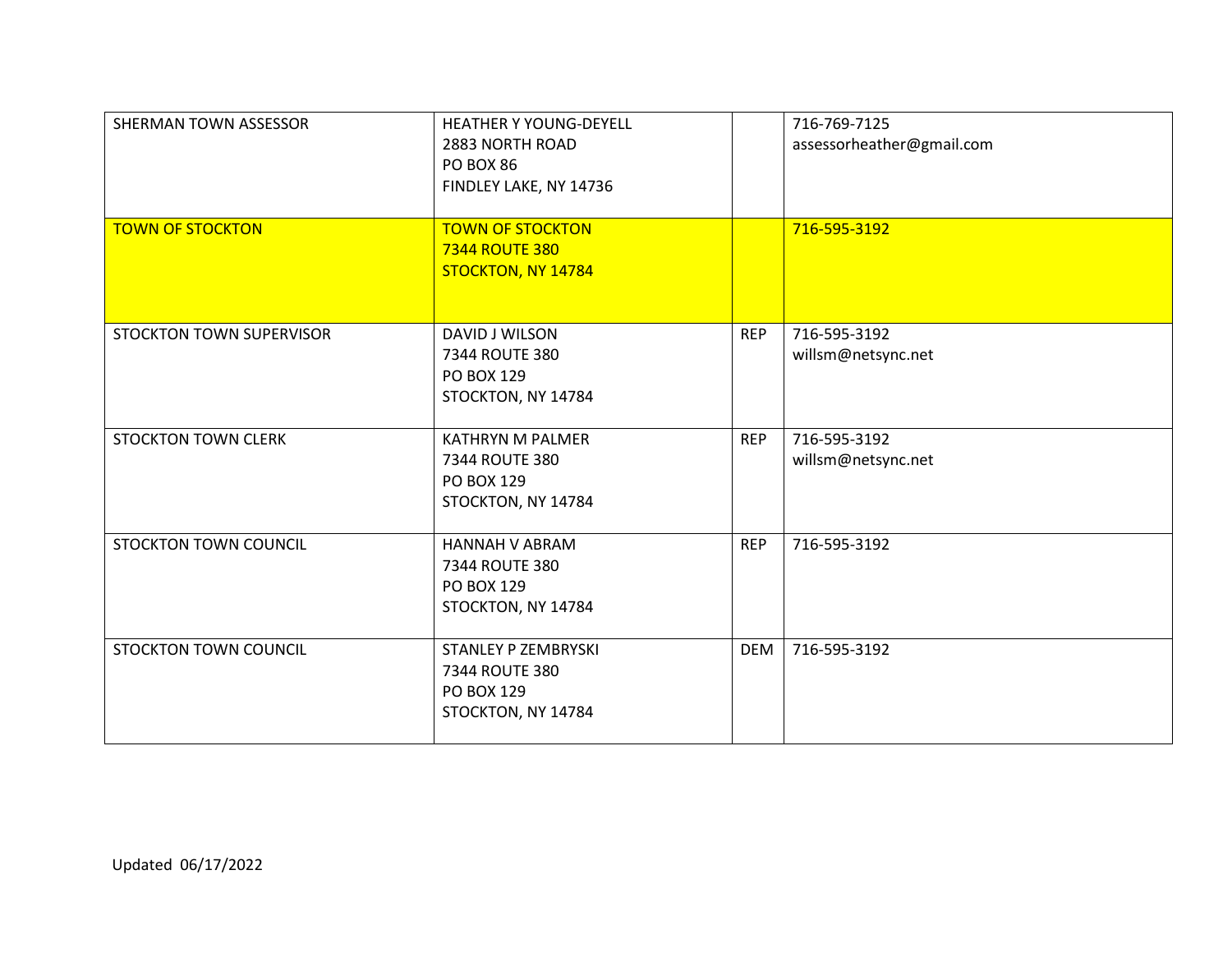| STOCKTON TOWN COUNCIL           | <b>BRYAN J MEDER</b><br>7344 ROUTE 380<br>PO BOX 129<br>STOCKTON, NY 14784    | <b>REP</b> | 716-595-3192 |
|---------------------------------|-------------------------------------------------------------------------------|------------|--------------|
| STOCKTON TOWN COUNCIL           | <b>JOHN J BEICHNER</b><br>7344 ROUTE 380<br>PO BOX 129<br>STOCKTON, NY 14784  | <b>REP</b> | 716-595-3192 |
| STOCKTON HIGHWAY SUPERINTENDENT | <b>AARON BURNETT</b><br>7344 ROUTE 380<br>PO BOX 129<br>STOCKTON, NY 14784    | <b>REP</b> | 716-595-3565 |
| <b>STOCKTON TOWN JUSTICE</b>    | <b>JEREMY R BEICHNER</b><br>7344 ROUTE 380<br>PO BOX 43<br>STOCKTON, NY 14784 | <b>REP</b> | 716-595-3192 |
| STOCKTON TOWN CODE ENFORCEMENT  | <b>GREG OSMAN</b><br>1856 WINCH ROAD<br>LAKEWOOD, NY 14750                    |            | 716-450-4482 |
| STOCKTON TOWN ZONING OFFICER    | JAMES J DEJOE<br>9300 FREDONIA STOCKTON ROAD<br>FREDONIA, NY 14063            |            | 716-672-2616 |
| STOCKTON TOWN ASSESSOR          | <b>DEA A WHEELER</b><br><b>PO BOX 54</b><br>STOCKTON, NY 14784                |            | 716-595-3192 |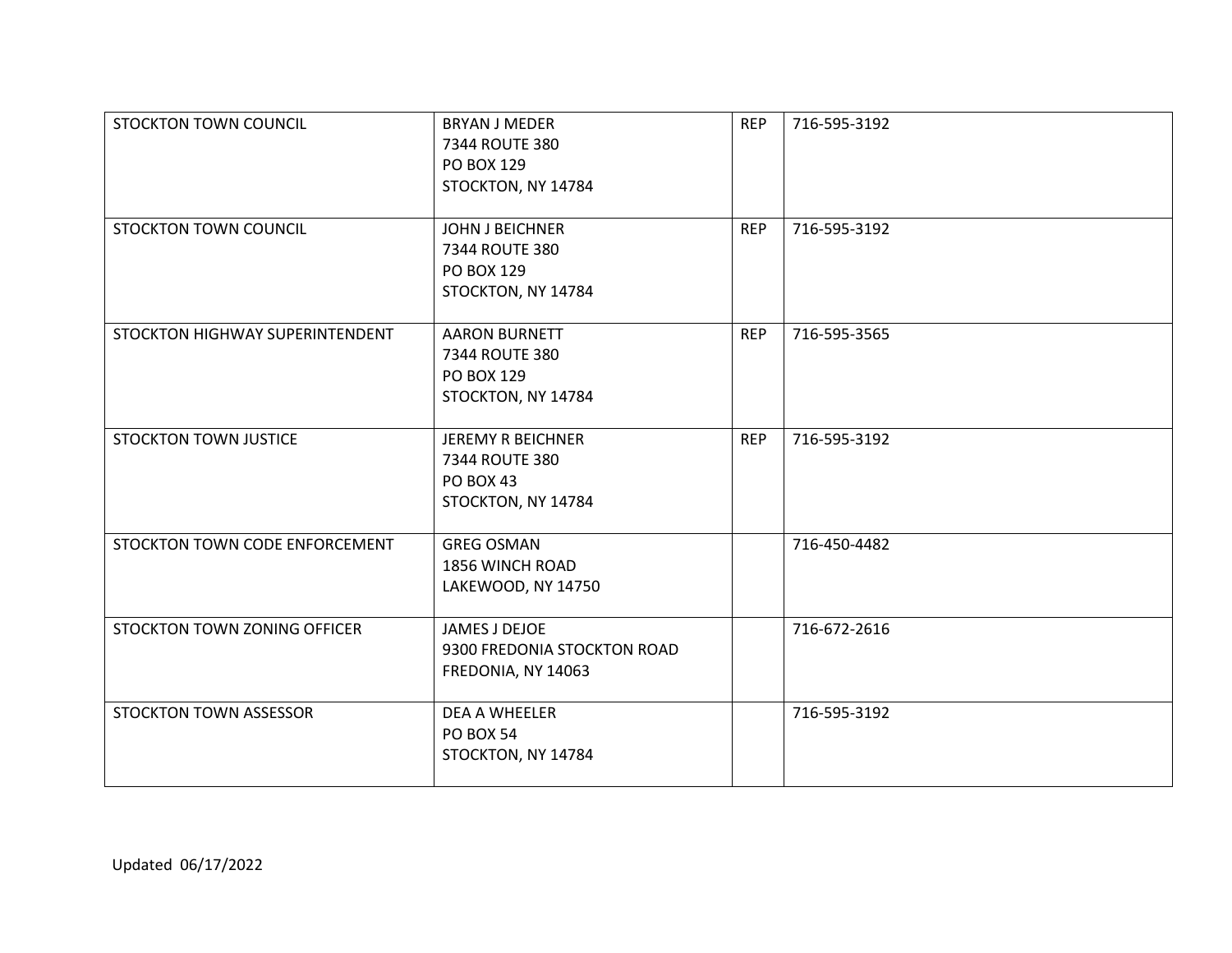| <b>TOWN OF VILLENOVA</b>         | <b>TOWN OF VILLENOVA</b><br>www.villenovany.org<br><b>1094 BUTCHER ROAD</b><br><b>SOUTH DAYTON, NY 14138</b> |            | 716-988-3476                             |
|----------------------------------|--------------------------------------------------------------------------------------------------------------|------------|------------------------------------------|
| <b>VILLENOVA TOWN SUPERVISOR</b> | YVONNE M PARK<br>1094 BUTCHER ROAD<br>SOUTH DAYTON, NY 14138                                                 | <b>REP</b> | 716-988-3476<br>ympark4444@gmail.com     |
| <b>VILLENOVA TOWN CLERK</b>      | <b>JULIE G GOODWAY</b><br>1094 BUTCHER ROAD<br>SOUTH DAYTON, NY 14138                                        | <b>REP</b> | 716-988-3476<br>villenova14138@gmail.com |
| VILLENOVA TOWN COUNCIL           | <b>NATHAN A PALMER</b><br>1094 BUTCHER ROAD<br>SOUTH DAYTON, NY 14138                                        | <b>REP</b> | 716-988-3476                             |
| <b>VILLENOVA TOWN COUNCIL</b>    | <b>DANIEL M DISTASIO</b><br>1094 BUTCHER ROAD<br>SOUTH DAYTON, NY 14138                                      | <b>DEM</b> | 716-988-3476                             |
| <b>VILLENOVA TOWN COUNCIL</b>    | <b>KEITH L BUTCHER</b><br>1094 BUTCHER ROAD<br>SOUTH DAYTON, NY 14138                                        | <b>DEM</b> | 716-988-3476                             |
| VILLENOVA TOWN COUNCIL           | SARAH M LOMANTO<br>1094 BUTCHER ROAD<br>SOUTH DAYTON, NY 14138                                               | <b>DEM</b> | 716-988-3476                             |
| VILLENOVA HIGHWAY SUPERINTENDENT | <b>VACANCY</b><br>1094 BUTCHER ROAD<br>SOUTH DAYTON, NY 14138                                                |            | 716-988-3678                             |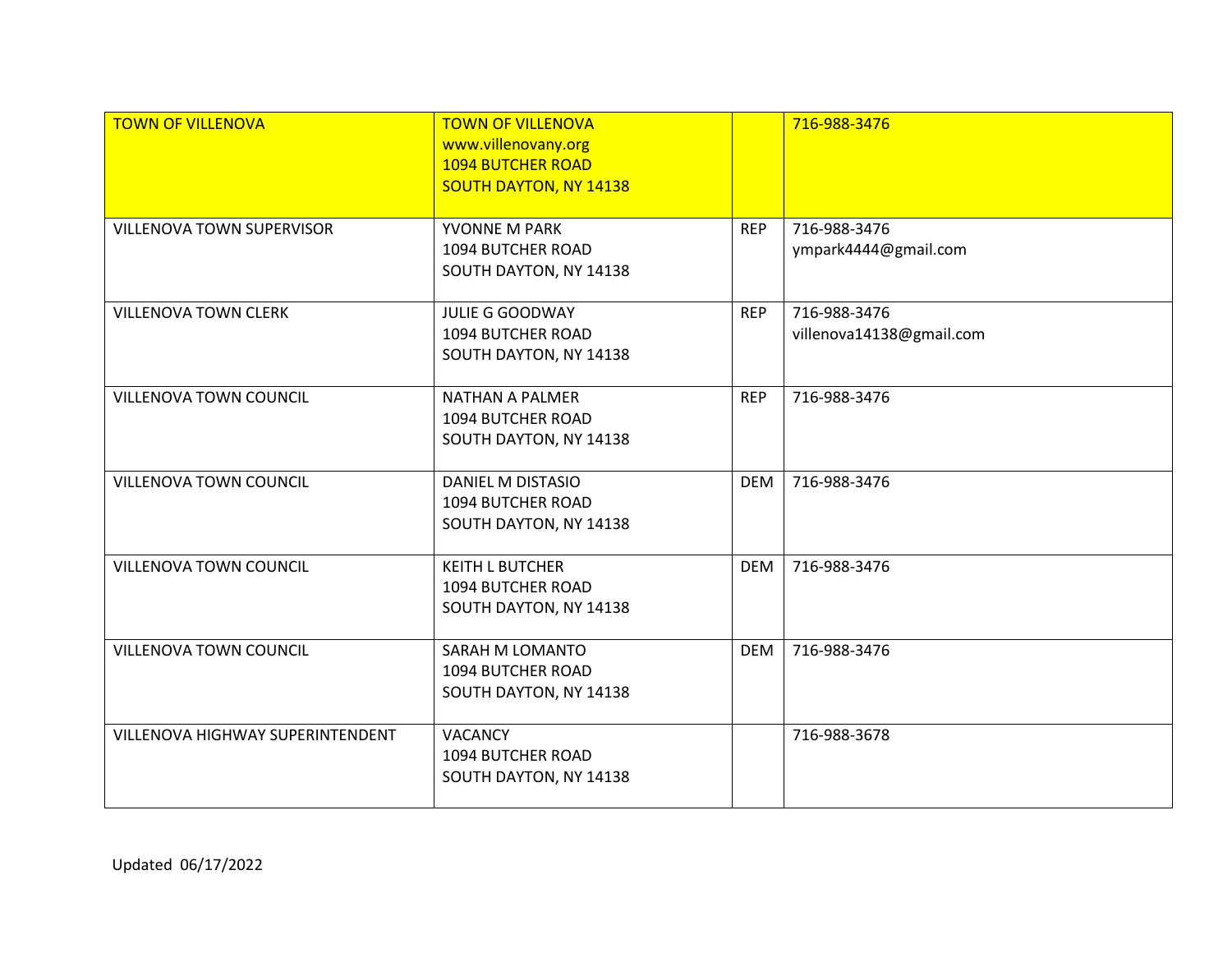| VILLENOVA TOWN JUSTICE           | RONALD G LUCAS<br>1094 BUTCHER ROAD<br>SOUTH DAYTON, NY 14138                               | <b>REP</b> | 716-988-3476                                    |
|----------------------------------|---------------------------------------------------------------------------------------------|------------|-------------------------------------------------|
| VILLENOVA TOWN CODE ENFORCEMENT  | <b>DAVID H CROSSLEY</b><br>1094 BUTCHER ROAD<br>SOUTH DAYTON, NY 14138                      |            | 716-640-3093                                    |
| <b>VILLENOVA TOWN ASSESSOR</b>   | <b>JEANNE EBERSOLE</b><br>1094 BUTCHER ROAD<br>SOUTH DAYTON, NY 14138                       |            | 716-988-3476                                    |
| <b>TOWN OF WESTFIELD</b>         | <b>TOWN OF WESTFIELD</b><br>www.townofwestfield.org<br>23 ELM STREET<br>WESTFIELD, NY 14787 |            | 716-326-3211                                    |
| <b>WESTFIELD TOWN SUPERVISOR</b> | <b>MARTHA R BILLS</b><br>23 ELM STREET<br>WESTFIELD, NY 14787                               | <b>REP</b> | 716-326-3211<br>marthabills@townofwestfield.org |
| <b>WESTFIELD TOWN CLERK</b>      | ANDREA L BABCOCK<br>23 ELM STREET<br>WESTFIELD, NY 14787                                    | <b>REP</b> | 716-326-3211<br>clerk@townofwestfield.org       |
| <b>WESTFIELD TOWN COUNCIL</b>    | DAVID A SPANN<br>23 ELM STREET<br>WESTFIELD, NY 14787                                       | <b>REP</b> | 716-326-3211                                    |
| <b>WESTFIELD TOWN COUNCIL</b>    | <b>WILLIAM O NORTHROP</b><br>23 ELM STREET<br>WESTFIELD, NY 14787                           | <b>REP</b> | 716-326-3211                                    |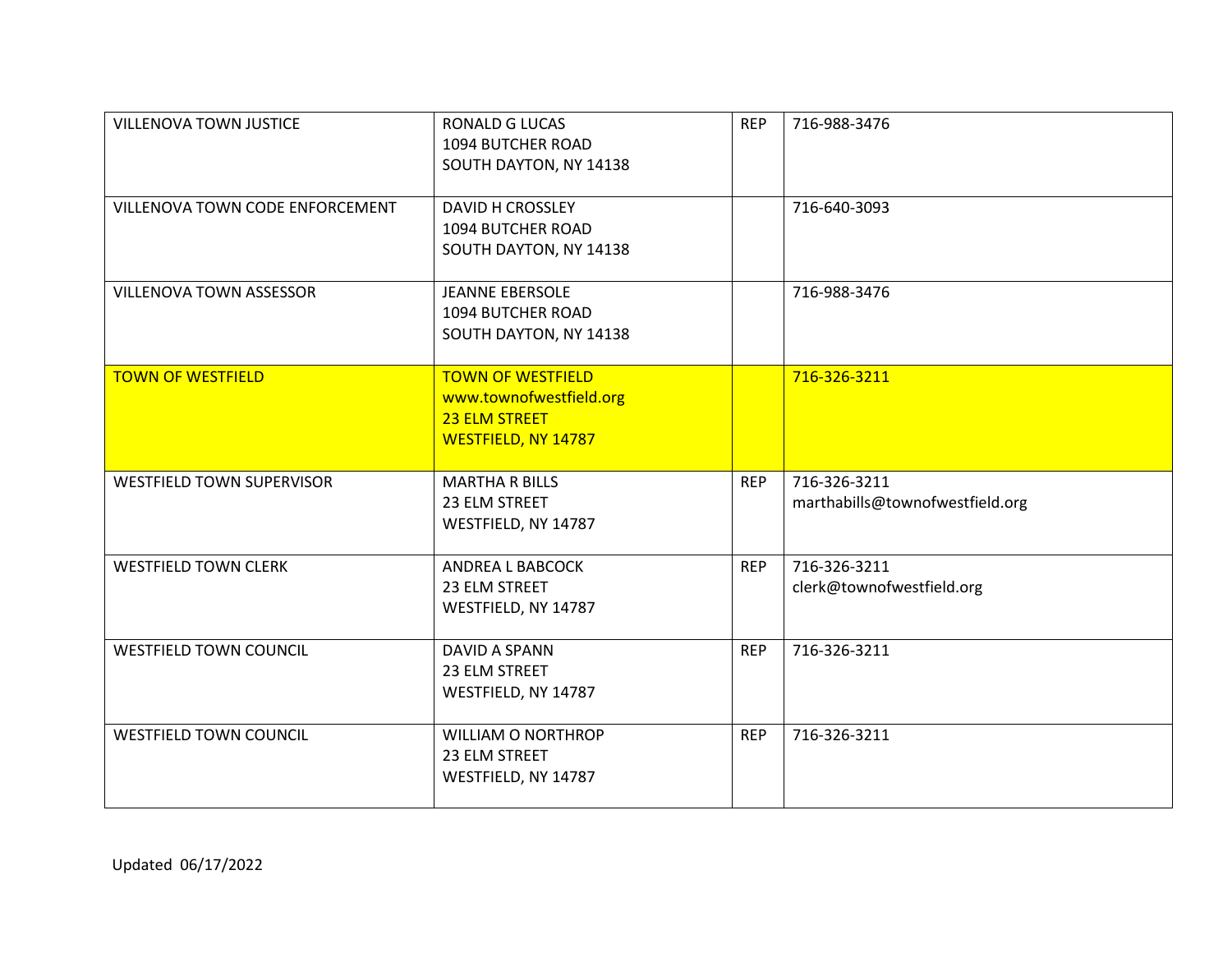| <b>WESTFIELD TOWN COUNCIL</b>    | <b>DAVID S BROWN</b><br>23 ELM STREET<br>WESTFIELD, NY 14787                                                     | <b>REP</b> | 716-326-3211                                 |
|----------------------------------|------------------------------------------------------------------------------------------------------------------|------------|----------------------------------------------|
| <b>WESTFIELD TOWN COUNCIL</b>    | <b>JAMES R HERBERT SR</b><br>23 ELM STREET<br>WESTFIELD, NY 14787                                                | <b>REP</b> | 716-326-3211                                 |
| WESTFIELD HIGHWAY SUPERINTENDENT | <b>DAVID G BABCOCK</b><br><b>118 CHESTNUT STREET</b><br>WESTFIELD, NY 14787                                      | <b>REP</b> | 716-326-3014<br>dbabcock@townofwestfield.org |
| <b>WESTFIELD TOWN JUSTICE</b>    | <b>JERRY A LAPORTE</b><br>23 ELM STREET<br>WESTFIELD, NY 14787                                                   | <b>REP</b> | 716-326-6255                                 |
| <b>WESTFIELD TOWN JUSTICE</b>    | <b>JAMES J SPANN</b><br>23 ELM STREET<br>WESTFIELD, NY 14787                                                     | <b>DEM</b> | 716-326-6255                                 |
| WESTFIELD TOWN CODE ENFORCEMENT  | <b>BONNIE RAE STRICKLAND</b><br>23 ELM STREET<br>WESTFIELD, NY 14787                                             |            | 716-326-4401<br>assessor@townofwestfield.org |
| <b>WESTFIELD TOWN ASSESSOR</b>   | <b>BONNIE RAE STRICKLAND</b><br>23 ELM STREET<br>WESTFIELD, NY 14787                                             |            | 716-326-4401<br>assessor@townofwestfield.org |
| <b>VILLAGE OF BEMUS POINT</b>    | <b>VILLAGE OF BEMUS POINT</b><br>www.bemuspointny.org<br>13 ALBURTUS AVENUE, PO BOX 450<br>BEMUS POINT, NY 14712 |            | 716-386-4398                                 |

Updated 06/17/2022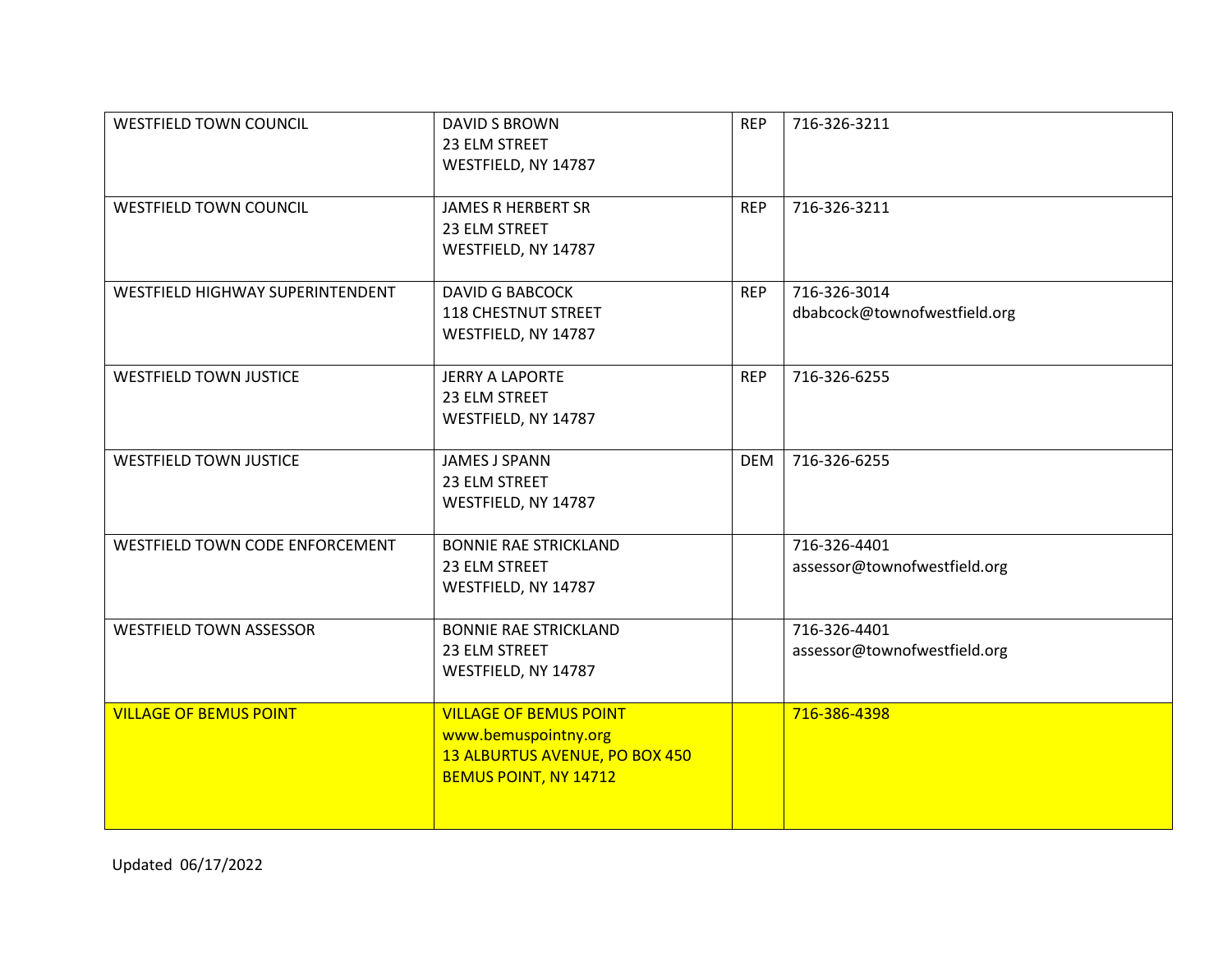| <b>BEMUS POINT VILLAGE MAYOR</b>   | <b>BRYAN P DAHLBERG</b><br><b>13 ALBURTUS AVENUE</b><br><b>PO BOX 450</b><br>BEMUS POINT, NY 14712      | <b>REP</b> | 716-386-4398<br>villageofbemuspoint@gmail.com |
|------------------------------------|---------------------------------------------------------------------------------------------------------|------------|-----------------------------------------------|
| <b>BEMUS POINT VILLAGE CLERK</b>   | <b>BRENDA KNIPE</b><br><b>13 ALBURTUS AVENUE</b><br><b>PO BOX 450</b><br>BEMUS POINT, NY 14712          |            | 716-386-4398<br>villageofbemuspoint@gmail.com |
| BEMUS POINT VILLAGE TRUSTEE        | <b>MARGARET R RICHARDSON</b><br><b>13 ALBURTUS AVENUE</b><br><b>PO BOX 450</b><br>BEMUS POINT, NY 14712 | <b>REP</b> | 716-386-4398<br>villageofbemuspoint@gmail.com |
| BEMUS POINT VILLAGE TRUSTEE        | DAVID I LIPSEY<br><b>13 ALBURTUS AVENUE</b><br><b>PO BOX 450</b><br>BEMUS POINT, NY 14712               | <b>REP</b> | 716-386-4398<br>villageofbemuspoint@gmail.com |
| BEMUS POINT VILLAGE TRUSTEE        | THEODORE W FARNHAM<br><b>13 ALBURTUS AVENUE</b><br><b>PO BOX 450</b><br>BEMUS POINT, NY 14712           | <b>REP</b> | 716-386-4398<br>villageofbemuspoint@gmail.com |
| <b>BEMUS POINT VILLAGE TRUSTEE</b> | MICHELE S NOVOTNY<br><b>13 ALBURTUS AVENUE</b><br><b>PO BOX 450</b><br>BEMUS POINT, NY 14712            | <b>DEM</b> | 716-386-4398<br>villageofbemuspoint@gmail.com |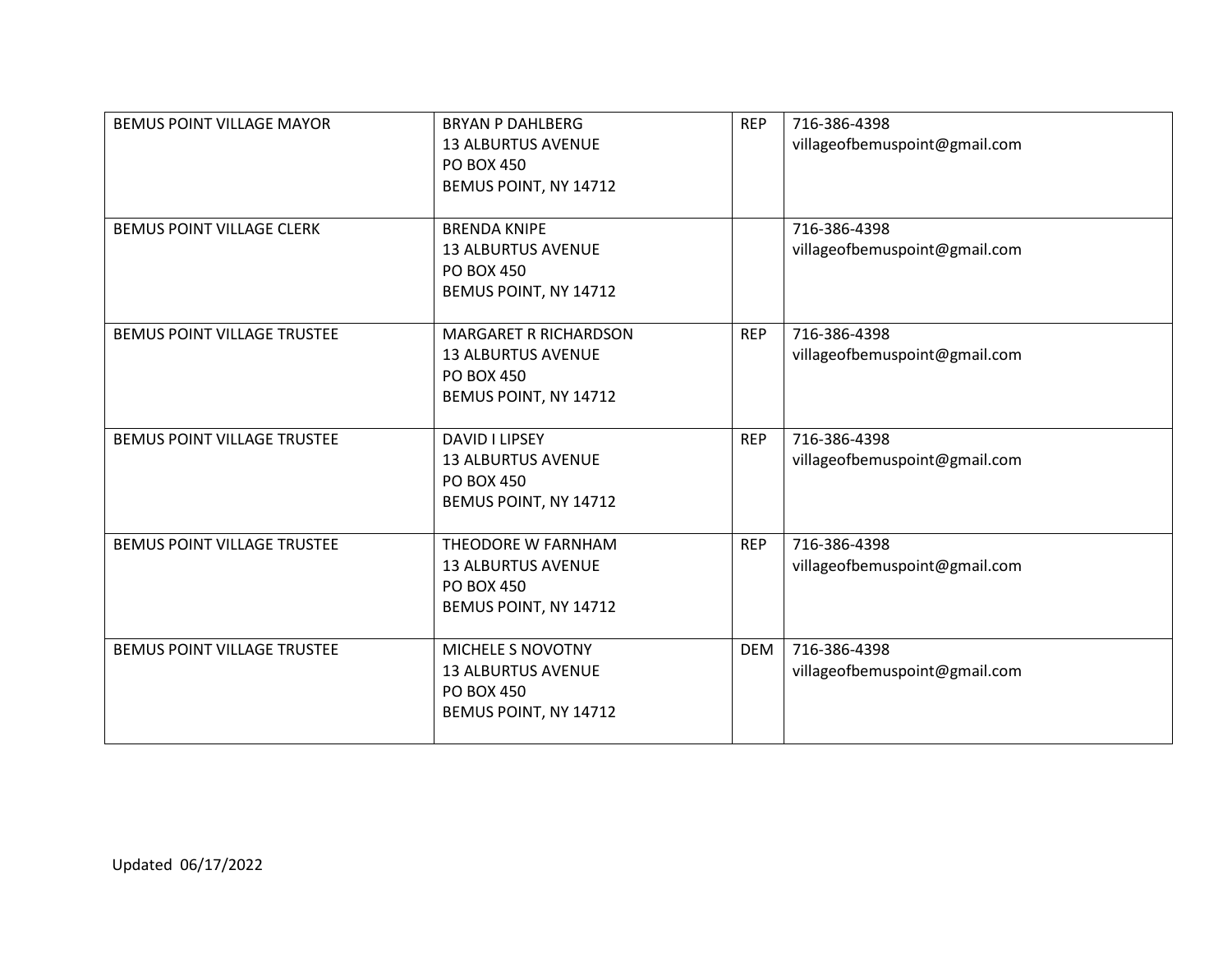| BEMUS POINT VILLAGE STREET SUPERVISOR | H SCOTT KNIPE<br><b>13 ALBURTUS AVENUE</b><br><b>PO BOX 450</b><br>BEMUS POINT, NY 14712        |            | 716-338-6441<br>bemuspointdpw@gmail.com   |
|---------------------------------------|-------------------------------------------------------------------------------------------------|------------|-------------------------------------------|
| BEMUS POINT VILLAGE ZONING OFFICER    | <b>ROBERT P SAMUELSON</b><br><b>PO BOX 429</b><br>BEMUS POINT, NY 14712                         |            | 716-386-3465                              |
| <b>VILLAGE OF BROCTON</b>             | <b>VILLAGE OF BROCTON</b><br>www.brocton.org<br>34 W MAIN STREET, PO BOX B<br>BROCTON, NY 14716 |            | 716-792-4160                              |
| <b>BROCTON VILLAGE MAYOR</b>          | <b>VACANCY</b><br>34 W MAIN STREET<br>PO BOX B<br>BROCTON, NY 14716                             |            | 716-792-4160 Ext:3                        |
| <b>BROCTON VILLAGE CLERK</b>          | <b>SCOTT A JAGODA</b><br>34 W MAIN STREET<br>PO BOX B<br>BROCTON, NY 14716                      |            | 716-792-4160 Ext:2<br>brocton@stny.rr.com |
| <b>BROCTON VILLAGE TRUSTEE</b>        | <b>BRYAN C WOLEBEN</b><br>34 W MAIN STREET<br>PO BOX B<br>BROCTON, NY 14716                     | <b>REP</b> | 716-792-4160                              |
| <b>BROCTON VILLAGE TRUSTEE</b>        | <b>CRAIG F MILLER</b><br>34 W MAIN STREET<br>PO BOX B<br>BROCTON, NY 14716                      | <b>NOP</b> | 716-792-4160                              |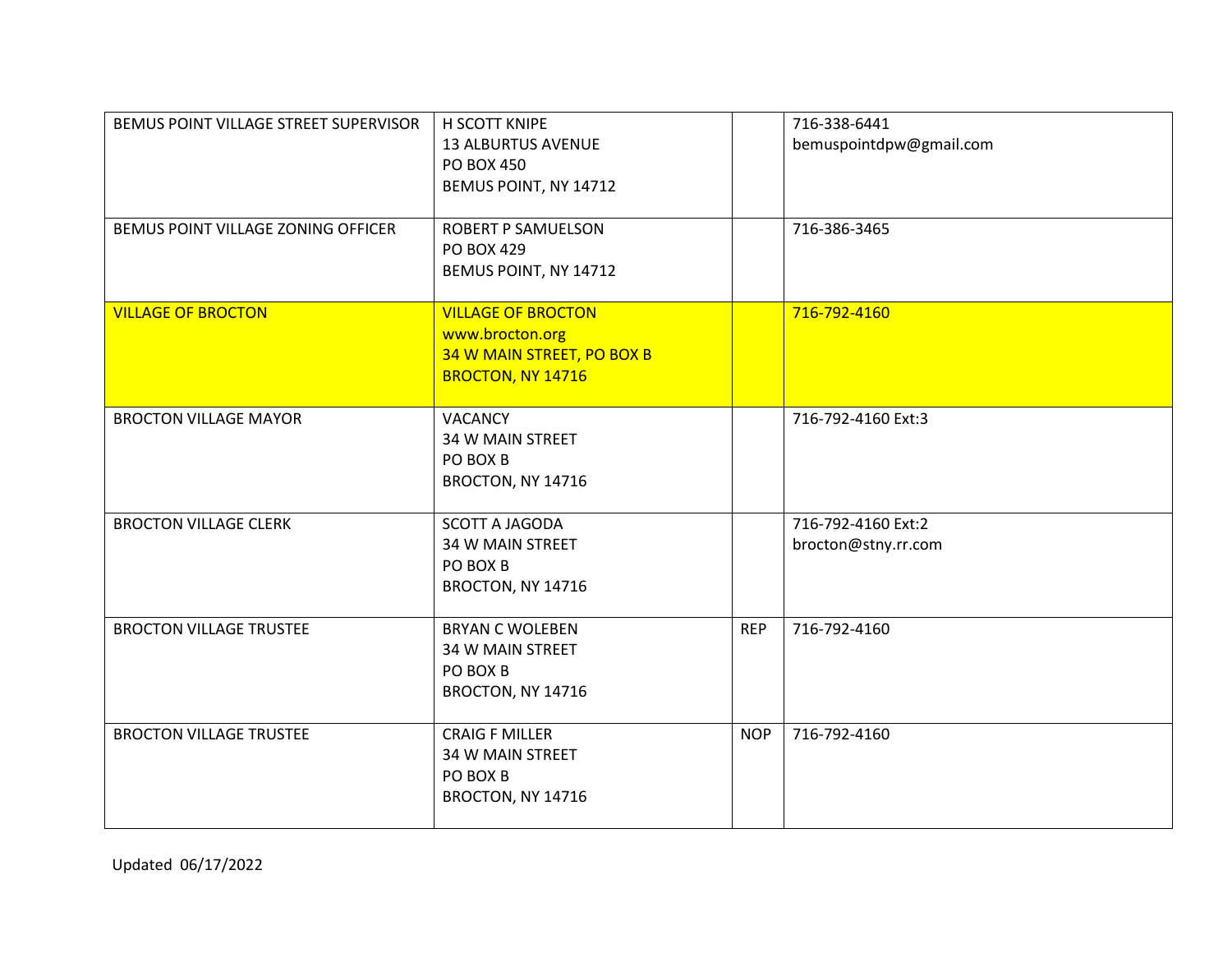| <b>BROCTON VILLAGE TRUSTEE</b>          | <b>KARI A DOINO</b><br>34 W MAIN STREET<br>PO BOX B<br>BROCTON, NY 14716                                     | <b>REP</b> | 716-792-4160                                 |
|-----------------------------------------|--------------------------------------------------------------------------------------------------------------|------------|----------------------------------------------|
| <b>BROCTON VILLAGE TRUSTEE</b>          | <b>MARK A BELCHER</b><br>34 W MAIN STREET<br>PO BOX B<br>BROCTON, NY 14716                                   | <b>REP</b> | 716-792-4160                                 |
| BROCTON VILLAGE STREET SUPERVISOR       | <b>KENNETH B BECKER</b><br><b>108 HIGHLAND AVENUE</b><br>BROCTON, NY 14716                                   | <b>REP</b> | 716-672-9106                                 |
| <b>BROCTON VILLAGE CODE ENFORCEMENT</b> | <b>WENDY A SPINUZZA</b><br>87 W MAIN STREET<br>PO BOX B<br>BROCTON, NY 14716                                 |            | 716-792-9614 Ext:4                           |
| <b>VILLAGE OF CASSADAGA</b>             | <b>VILLAGE OF CASSADAGA</b><br>www.cassadaganewyork.org<br>22 MILL STREET, PO BOX 286<br>CASSADAGA, NY 14718 |            | 716-595-3007                                 |
| CASSADAGA VILLAGE MAYOR                 | WILLIAM M DORMAN<br>22 MILL STREET<br><b>PO BOX 286</b><br>CASSADAGA, NY 14718                               | <b>REP</b> | 716-640-4305<br>bdorman.villcass@netsync.net |
| CASSADAGA VILLAGE CLERK                 | <b>ROXANNE C ASTRY</b><br>22 MILL STREET<br><b>PO BOX 286</b><br>CASSADAGA, NY 14718                         |            | 716-595-3007<br>villcass@netsync.net         |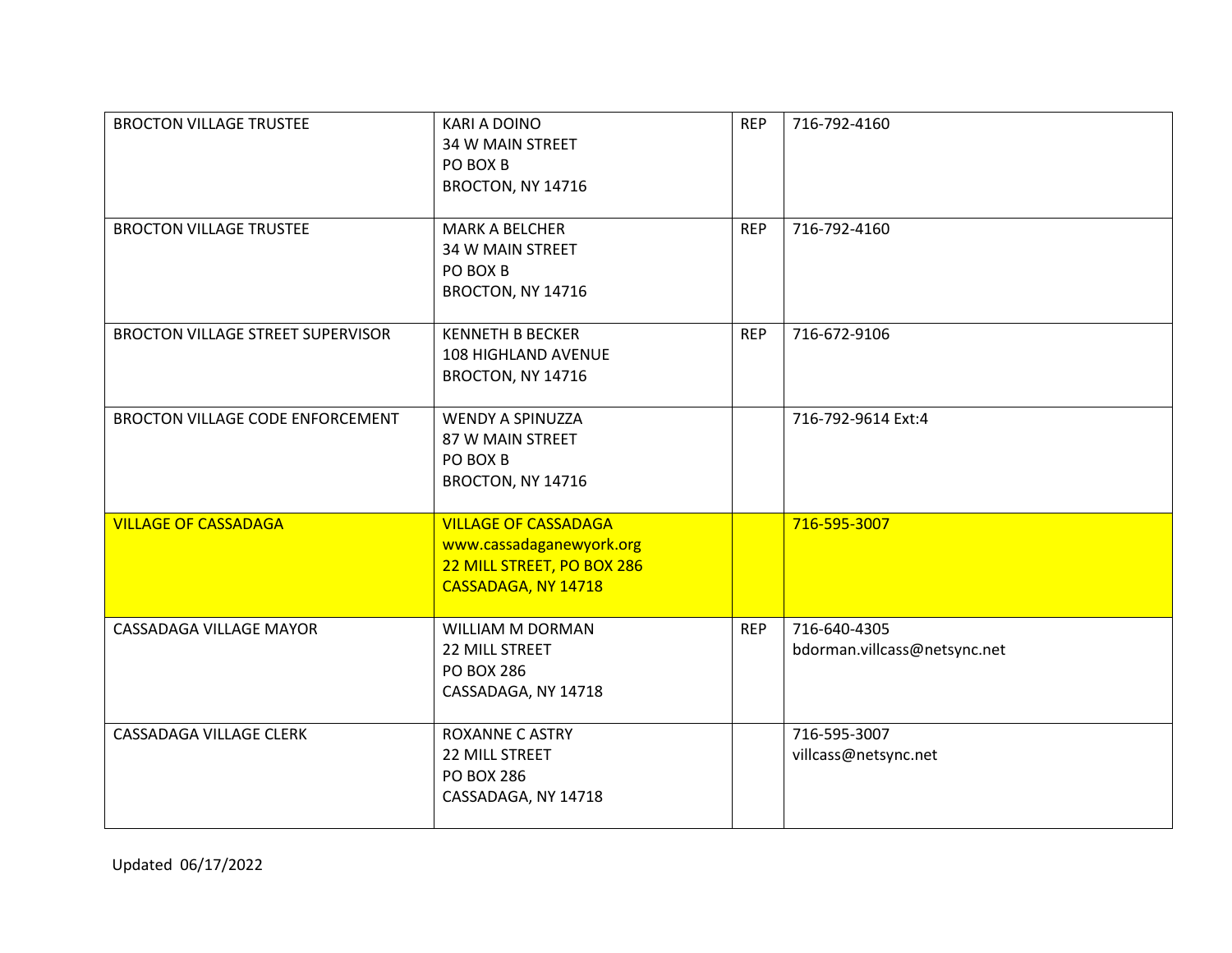| CASSADAGA VILLAGE TRUSTEE           | <b>RACHYL A KRUPA</b><br><b>22 MILL STREET</b><br><b>PO BOX 286</b><br>CASSADAGA, NY 14718     | <b>OTH</b> | 716-680-0991<br>kruparachyl@gmail.com          |
|-------------------------------------|------------------------------------------------------------------------------------------------|------------|------------------------------------------------|
| CASSADAGA VILLAGE TRUSTEE           | <b>CYNTHIA M FLAHERTY</b><br><b>22 MILL STREET</b><br><b>PO BOX 286</b><br>CASSADAGA, NY 14718 | <b>DEM</b> | 716-665-8855<br>cflaherty.villcass@netsync.net |
| <b>CASSADAGA VILLAGE TRUSTEE</b>    | <b>WILLIAM F ASTRY</b><br><b>22 MILL STREET</b><br><b>PO BOX 286</b><br>CASSADAGA, NY 14718    | <b>REP</b> | 716-679-5775<br>bastry.villcass@netsync.net    |
| CASSADAGA VILLAGE TRUSTEE           | <b>MARK H WILSON</b><br><b>22 MILL STREET</b><br><b>PO BOX 286</b><br>CASSADAGA, NY 14718      | <b>OTH</b> | 914-466-9214<br>coachmarkwilson@gmail.com      |
| CASSADAGA VILLAGE STREET SUPERVISOR | <b>SAM ALAIMO</b><br><b>PO BOX 286</b><br>CASSADAGA, NY 14718                                  |            | 716-595-3844<br>toorigpro@yahoo.com            |
| CASSADAGA VILLAGE ZONING OFFICER    | <b>LEONARD ENSALACO</b><br><b>PO BOX 286</b><br>CASSADAGA, NY 14718                            |            | 716-673-1370<br>Smokey@netsync.net             |
| CASSADAGA CODE ENFORCEMENT OFFICER  | <b>WENDY SPINUZZA</b><br><b>PO BOX 286</b><br>CASSADAGA, NY 14718                              |            | 716-785-5744<br>Wspinuzza.villcass@netsync.net |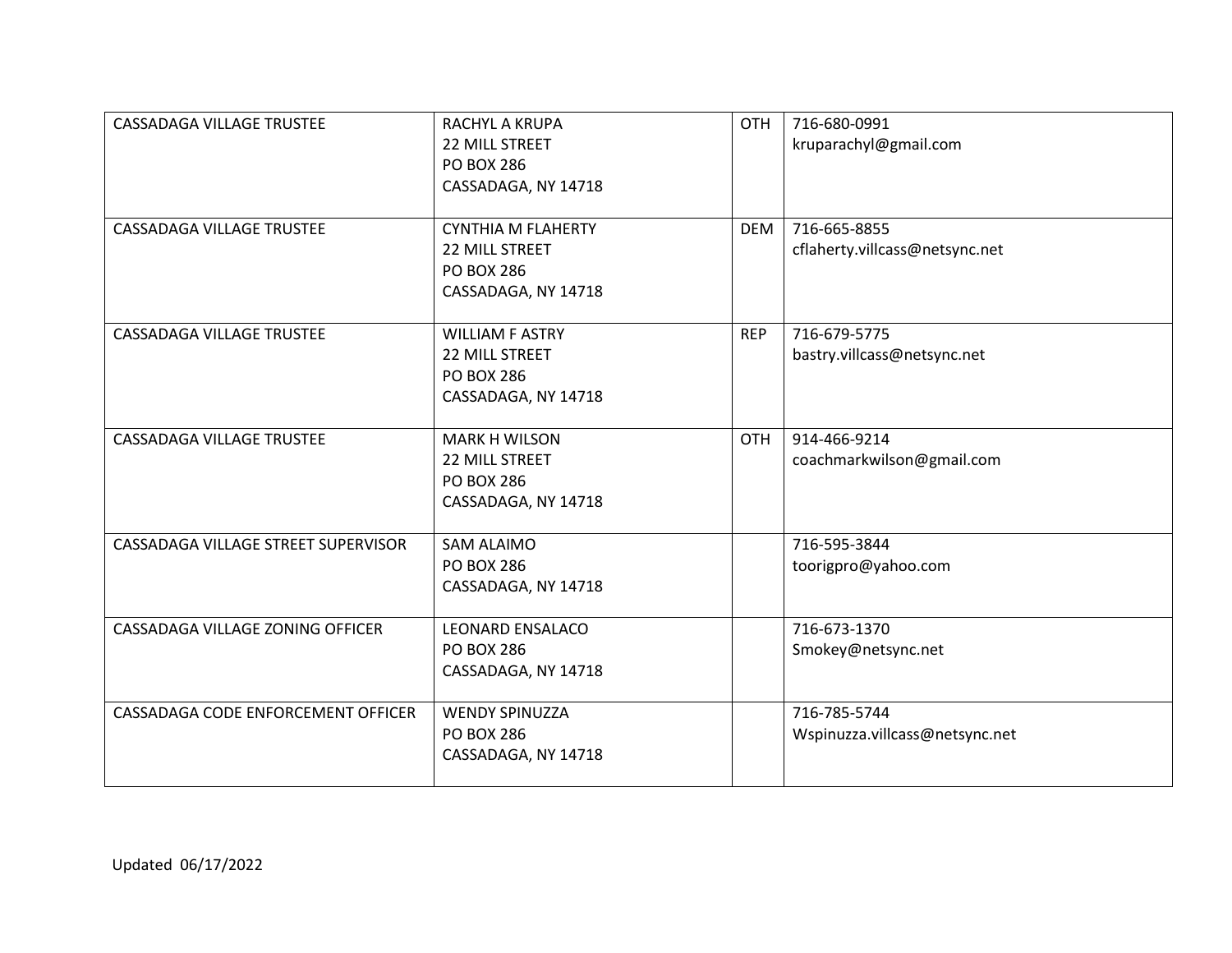| <b>VILLAGE OF CELORON</b>      | <b>VILLAGE OF CELORON</b><br>www.celoronny.org<br>21 BOULEVARD AVENUE, PO BOX 577<br>CELORON, NY 14720 |            | 716-487-4175                        |
|--------------------------------|--------------------------------------------------------------------------------------------------------|------------|-------------------------------------|
| <b>CELORON VILLAGE MAYOR</b>   | <b>SCOTT SCHRECENGOST</b><br>21 BOULEVARD AVENUE<br><b>PO BOX 577</b><br>CELORON, NY 14720             | <b>OTH</b> | 716-487-4175<br>celoron@netsync.net |
| <b>CELORON VILLAGE CLERK</b>   | SHIRLEY A SANFILIPPO<br>21 BOULEVARD AVENUE<br><b>PO BOX 577</b><br>CELORON, NY 14720                  |            | 716-487-4175<br>clerk@celoronny.org |
| <b>CELORON VILLAGE TRUSTEE</b> | <b>KATE E BURNETT</b><br>21 BOULEVARD AVENUE<br><b>PO BOX 577</b><br>CELORON, NY 14720                 | <b>REP</b> | 716-487-4175<br>celoron@netsync.net |
| <b>CELORON VILLAGE TRUSTEE</b> | <b>WILLIAM G BURLEY</b><br>21 BOULEVARD AVENUE<br><b>PO BOX 577</b><br>CELORON, NY 14720               | <b>NOP</b> | 716-487-4175<br>celoron@netsync.net |
| <b>CELORON VILLAGE TRUSTEE</b> | <b>VACANCY</b><br>21 BOULEVARD AVENUE<br><b>PO BOX 577</b><br>CELORON, NY 14720                        |            | 716-487-4175<br>celoron@netsync.net |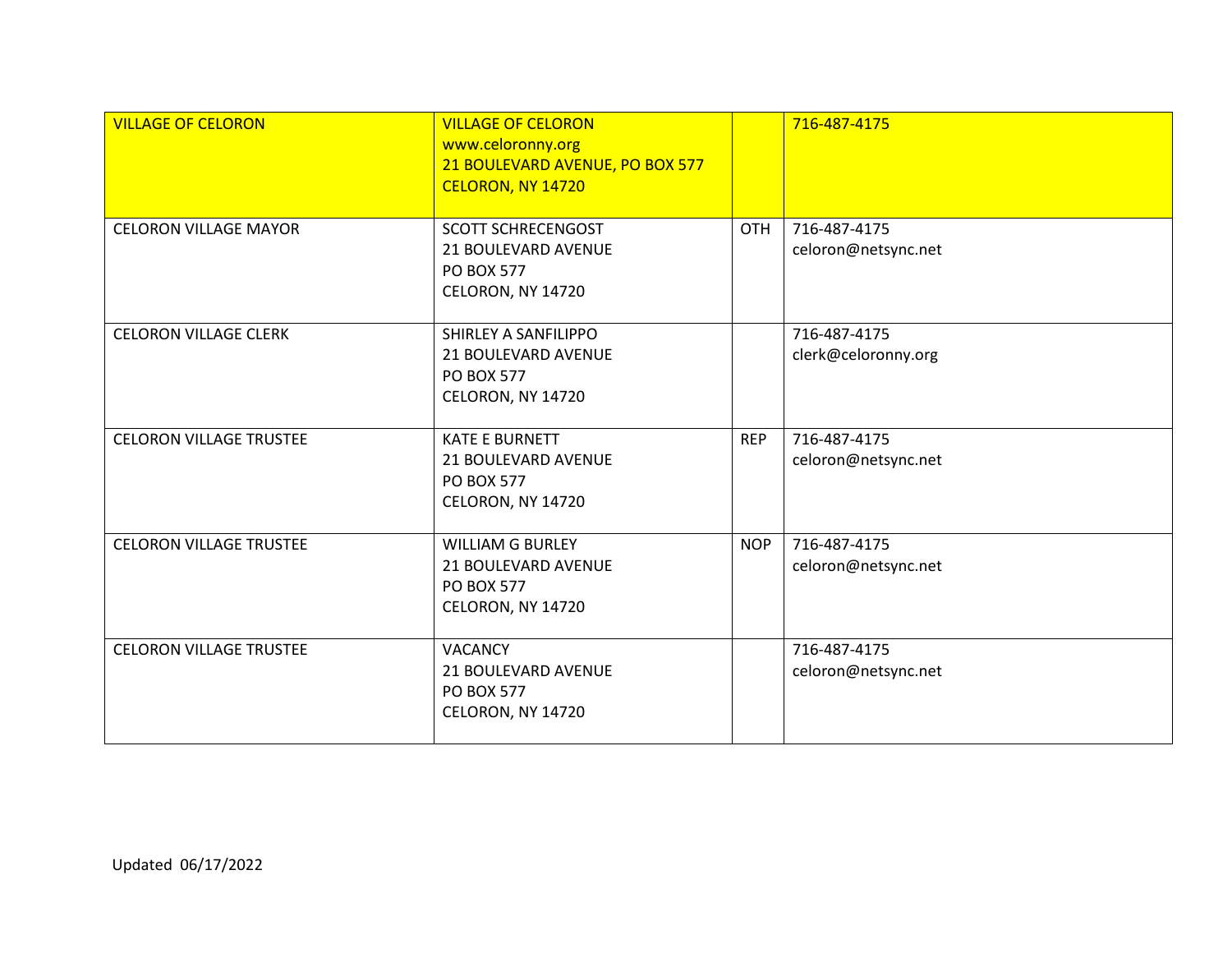| <b>CELORON VILLAGE TRUSTEE</b><br>CELORON VILLAGE STREET SUPERVISOR | MICHAEL P MOSS<br>21 BOULEVARD AVENUE<br>PO BOX 577<br>CELORON, NY 14720<br><b>TERRY W SCHRECENGOST</b> | <b>REP</b> | 716-487-4175<br>celoron@netsync.net<br>716-488-0579 |
|---------------------------------------------------------------------|---------------------------------------------------------------------------------------------------------|------------|-----------------------------------------------------|
|                                                                     | 21 BOULEVARD AVENUE<br><b>PO BOX 577</b><br>CELORON, NY 14720                                           |            | highway@celoronny.org                               |
| CELORON VILLAGE CODE ENFORCEMENT                                    | <b>GREGORY A OSMAN</b><br>21 BOULEVARD AVENUE<br><b>PO BOX 577</b><br>CELORON, NY 14720                 |            | codes@celoronny.org                                 |
| <b>VILLAGE OF FALCONER</b>                                          | <b>VILLAGE OF FALCONER</b><br>www.falconerny.org<br><b>101 W MAIN STREET</b><br>FALCONER, NY 14733      |            | 716-665-4400                                        |
| <b>FALCONER VILLAGE MAYOR</b>                                       | <b>JAMES M JAROSZYNSKI</b><br>101 W MAIN STREET<br>FALCONER, NY 14733                                   | <b>DEM</b> | 716-665-4400<br>jjaroszynski@villageoffalconer.com  |
| <b>FALCONER VILLAGE CLERK</b>                                       | <b>ANNA L FALES</b><br>101 W MAIN STREET<br>FALCONER, NY 14733                                          |            | 716-665-4400<br>afales@villageoffalconer.com        |
| <b>FALCONER VILLAGE TRUSTEE</b>                                     | ALAN P GUSTAFSON JR<br>101 W MAIN STREET<br>FALCONER, NY 14733                                          | <b>DEM</b> | 716-665-4400<br>agustafson@villageoffalconer.com    |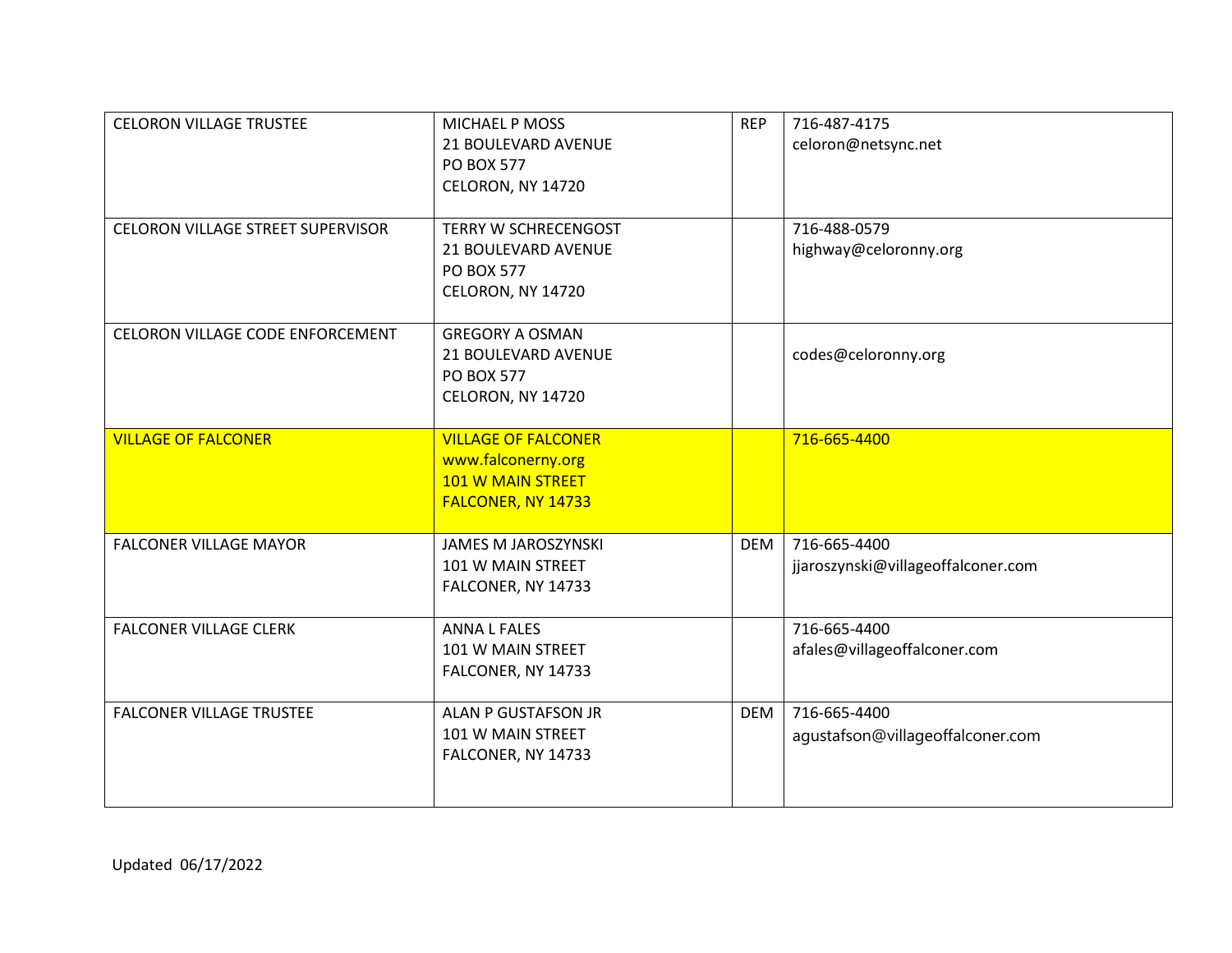| <b>FALCONER VILLAGE TRUSTEE</b>    | <b>TIMOTHY D DUNN</b><br>101 W MAIN STREET<br>FALCONER, NY 14733                                                              | <b>REP</b> | 716-665-4400<br>tdunn@villageoffalconer.com      |
|------------------------------------|-------------------------------------------------------------------------------------------------------------------------------|------------|--------------------------------------------------|
| <b>FALCONER VILLAGE TRUSTEE</b>    | <b>ANTHONY CAVALLARO</b><br>101 W MAIN STREET<br>FALCONER, NY 14733                                                           | <b>DEM</b> | 716-665-4400<br>acavallaro@villageoffalconer.com |
| <b>FALCONER VILLAGE TRUSTEE</b>    | <b>ANNETTE R MILLER</b><br>101 W MAIN STREET<br>FALCONER, NY 14733                                                            | <b>DEM</b> | 716-665-4400<br>amiller@villageoffalconer.com    |
| FALCONER VILLAGE STREET SUPERVISOR | CARL CAPRINO<br>101 W MAIN STREET<br>FALCONER, NY 14733                                                                       |            | 716-665-3000<br>faldpw@netsync.net               |
| FALCONER VILLAGE CODE ENFORCEMENT  | PAUL ANDALORA<br>101 W MAIN STREET<br>FALCONER, NY 14733                                                                      |            | 716-665-4400<br>code@villageoffalconer.com       |
| <b>VILLAGE OF FREDONIA</b>         | <b>VILLAGE OF FREDONIA</b><br>www.villageoffredoniany.com<br><b>9 CHURCH STREET</b><br><b>PO BOX 31</b><br>FREDONIA, NY 14063 |            | 716-679-2302                                     |
| FREDONIA VILLAGE MAYOR             | <b>DOUGLAS P ESSEK</b><br><b>9 CHURCH STREET</b><br><b>PO BOX 31</b><br>FREDONIA, NY 14063                                    | <b>REP</b> | 716-679-2301<br>mayoressek@netsync.net           |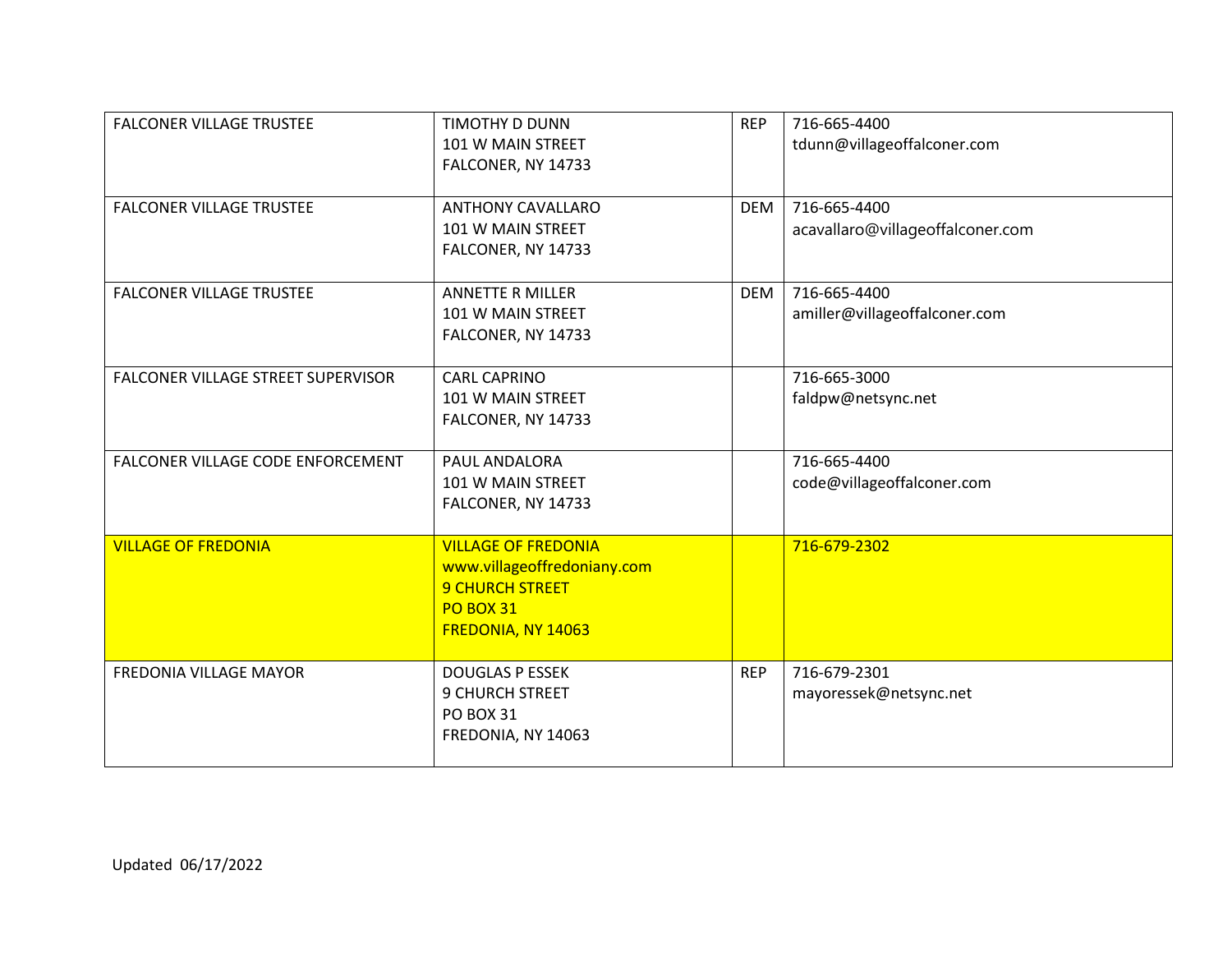| FREDONIA VILLAGE CLERK          | <b>ANNEMARIE JOHNSTON</b><br><b>9 CHURCH STREET</b><br><b>PO BOX 31</b><br>FREDONIA, NY 14063 |            | 716-679-2302<br>fredoniavillageclerk@netsync.net |
|---------------------------------|-----------------------------------------------------------------------------------------------|------------|--------------------------------------------------|
| FREDONIA VILLAGE TRUSTEE        | JON B ESPERSEN<br><b>9 CHURCH STREET</b><br><b>PO BOX 31</b><br>FREDONIA, NY 14063            | <b>REP</b> | 716-679-2302<br>espersenjon@gmail.com            |
| <b>FREDONIA VILLAGE TRUSTEE</b> | <b>DAVID R BIRD</b><br>9 CHURCH STREET<br><b>PO BOX 31</b><br>FREDONIA, NY 14063              | <b>REP</b> | 716-679-2302<br>ncrealtor@hotmail.com            |
| FREDONIA VILLAGE TRUSTEE        | <b>JAMES LYNDEN</b><br><b>9 CHURCH STREET</b><br><b>PO BOX 31</b><br>FREDONIA, NY 14063       | <b>DEM</b> | 716-679-2302<br>fredoniatrusteelynden@gmail.com  |
| FREDONIA VILLAGE TRUSTEE        | NICOLE M SIRACUSE<br><b>9 CHURCH STREET</b><br><b>PO BOX 31</b><br>FREDONIA, NY 14063         | <b>REP</b> | 716-679-2302<br>nmsiracuse@gmail.com             |
| FREDONIA VILLAGE TRUSTEE        | MICHELLE A TWICHELL<br><b>9 CHURCH STREET</b><br><b>PO BOX 31</b><br>FREDONIA, NY 14063       | <b>DEM</b> | 716-679-2302<br>trusteetwitchell@gmail.com       |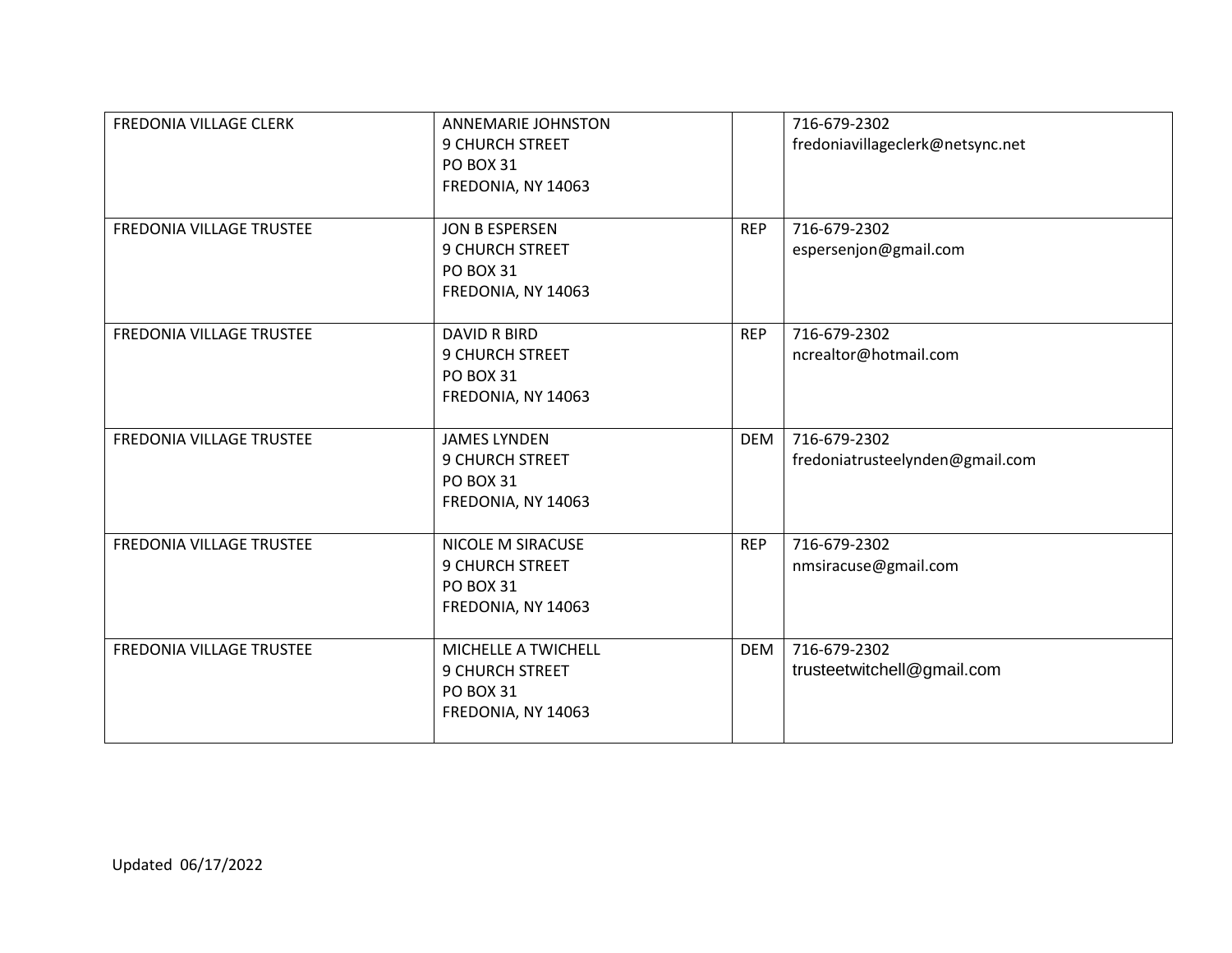| FREDONIA VILLAGE STREET SUPERVISOR | <b>SCOTT MARSH</b><br>176 EAGLE STREET<br>FREDONIA, NY 14063                                        |            | 716-679-2304<br>smarsh@netsync.net               |
|------------------------------------|-----------------------------------------------------------------------------------------------------|------------|--------------------------------------------------|
| FREDONIA VILLAGE JUSTICE           | MICHAEL R CERRIE<br>9 CHURCH STREET<br><b>PO BOX 31</b><br>FREDONIA, NY 14063                       | DEM        | 716-679-2312                                     |
| FREDONIA VILLAGE ASSOCIATE JUSTICE | <b>NANCY DIETZEN</b><br>9 CHURCH STREET<br><b>PO BOX 31</b><br>FREDONIA, NY 14063                   | <b>OTH</b> | 716-679-2312                                     |
| FREDONIA VILLAGE CODE ENFORCEMENT  | <b>CHARLES J LABARBERA</b><br>9 CHURCH STREET<br><b>PO BOX 31</b><br>FREDONIA, NY 14063             |            | 716-679-2313<br>vofbuildinginspector@netsync.net |
| <b>VILLAGE OF LAKEWOOD</b>         | <b>VILLAGE OF LAKEWOOD</b><br>www.lakewoodny.com<br><b>20 W SUMMIT STREET</b><br>LAKEWOOD, NY 14750 |            | 716-763-8557                                     |
| LAKEWOOD VILLAGE MAYOR             | <b>RANDALL G HOLCOMB</b><br>20 W SUMMIT STREET<br>LAKEWOOD, NY 14750                                | <b>REP</b> | 716-763-8557<br>holcomb14750@gmail.com           |
| LAKEWOOD VILLAGE CLERK             | <b>MARY B CURRIE</b><br><b>20 W SUMMIT STREET</b><br>LAKEWOOD, NY 14750                             |            | 716-763-8557<br>currie@lakewoodny.com            |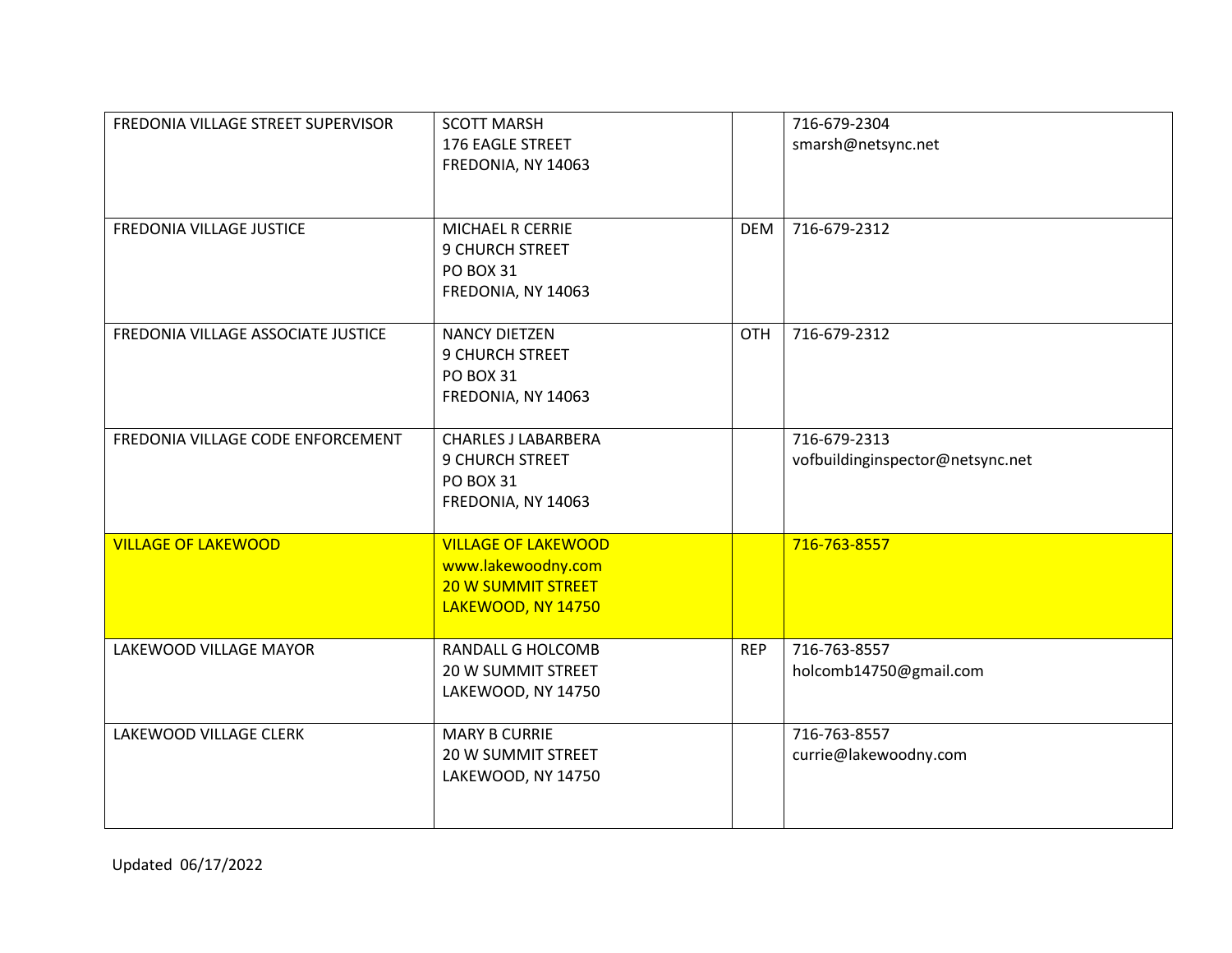| LAKEWOOD VILLAGE TRUSTEE           | <b>ELLEN E BARNES</b><br><b>20 W SUMMIT STREET</b><br>LAKEWOOD, NY 14750                                     | <b>REP</b> | 716-763-8557<br>eebarnes@windstream.net |
|------------------------------------|--------------------------------------------------------------------------------------------------------------|------------|-----------------------------------------|
| LAKEWOOD VILLAGE TRUSTEE           | R RICHARD FISCHER<br><b>20 W SUMMIT STREET</b><br>LAKEWOOD, NY 14750                                         | <b>REP</b> | 716-763-8557                            |
| LAKEWOOD VILLAGE TRUSTEE           | <b>BENJAMIN J TROCHE</b><br><b>20 W SUMMIT STREET</b><br>LAKEWOOD, NY 14750                                  | <b>REP</b> | 716-763-8557                            |
| LAKEWOOD VILLAGE TRUSTEE           | <b>NANCY W JONES</b><br><b>20 W SUMMIT STREET</b><br>LAKEWOOD, NY 14750                                      | <b>REP</b> | 716-763-8557                            |
| LAKEWOOD VILLAGE STREET SUPERVISOR | THOMAS R PILLING<br>20 W SUMMIT STREET<br>LAKEWOOD, NY 14750                                                 |            | 716-763-8557<br>pilling@lakewoodny.com  |
| LAKEWOOD VILLAGE CODE ENFORCEMENT  | <b>JEFFREY A SWANSON</b><br><b>20 W SUMMIT STREET</b><br>LAKEWOOD, NY 14750                                  |            | 716-763-8557<br>blcode@townofbusti.com  |
| <b>VILLAGE OF MAYVILLE</b>         | <b>VILLAGE OF MAYVILLE</b><br>www.villageofmayville.com<br>1 S ERIE STREET, PO BOX 188<br>MAYVILLE, NY 14757 |            | 716-753-2125                            |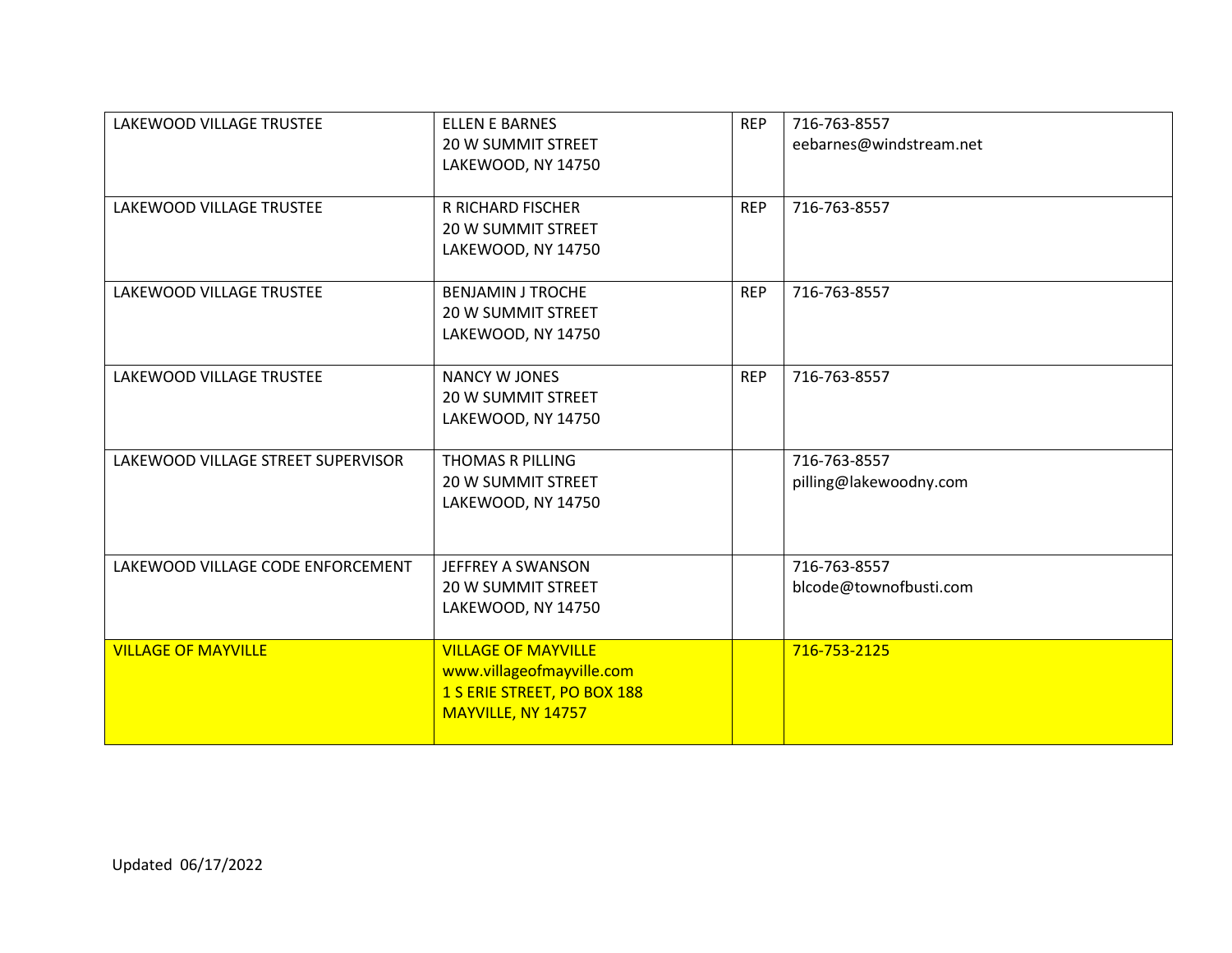| <b>MAYVILLE VILLAGE MAYOR</b> | <b>KENNETH V SHEARER JR</b><br>1 S ERIE STREET<br><b>PO BOX 188</b><br>MAYVILLE, NY 14757    | <b>REP</b> | 716-753-2125<br>kenshearermayor@gmail.com   |
|-------------------------------|----------------------------------------------------------------------------------------------|------------|---------------------------------------------|
| MAYVILLE VILLAGE CLERK        | <b>JOHN G CRANDALL</b><br>1 S ERIE STREET<br><b>PO BOX 188</b><br>MAYVILLE, NY 14757         |            | 716-753-2125<br>mayville5@netsync.net       |
| MAYVILLE VILLAGE TRUSTEE      | <b>JAMES L WARNER JR</b><br>1 S ERIE STREET<br><b>PO BOX 188</b><br>MAYVILLE, NY 14757       | <b>REP</b> | 716-753-2125<br>jlwarner@gmail.com          |
| MAYVILLE VILLAGE TRUSTEE      | <b>EAGLE HARRINGTON</b><br><b>1 S ERIE STREET</b><br><b>PO BOX 188</b><br>MAYVILLE, NY 14757 | <b>REP</b> | 716-753-2125<br>trusteeharrington@gmail.com |
| MAYVILLE VILLAGE TRUSTEE      | <b>RICHARD W SYPER</b><br>1 S ERIE STREET<br><b>PO BOX 188</b><br>MAYVILLE, NY 14757         | <b>REP</b> | 716-753-2125<br>mayvillechaut@gmail.com     |
| MAYVILLE VILLAGE TRUSTEE      | <b>BENJAMIN C WEBB</b><br>1 S ERIE STREET<br><b>PO BOX 188</b><br>MAYVILLE, NY 14757         | <b>REP</b> | 716-753-2125<br>Benwebbtrustee@gmail.com    |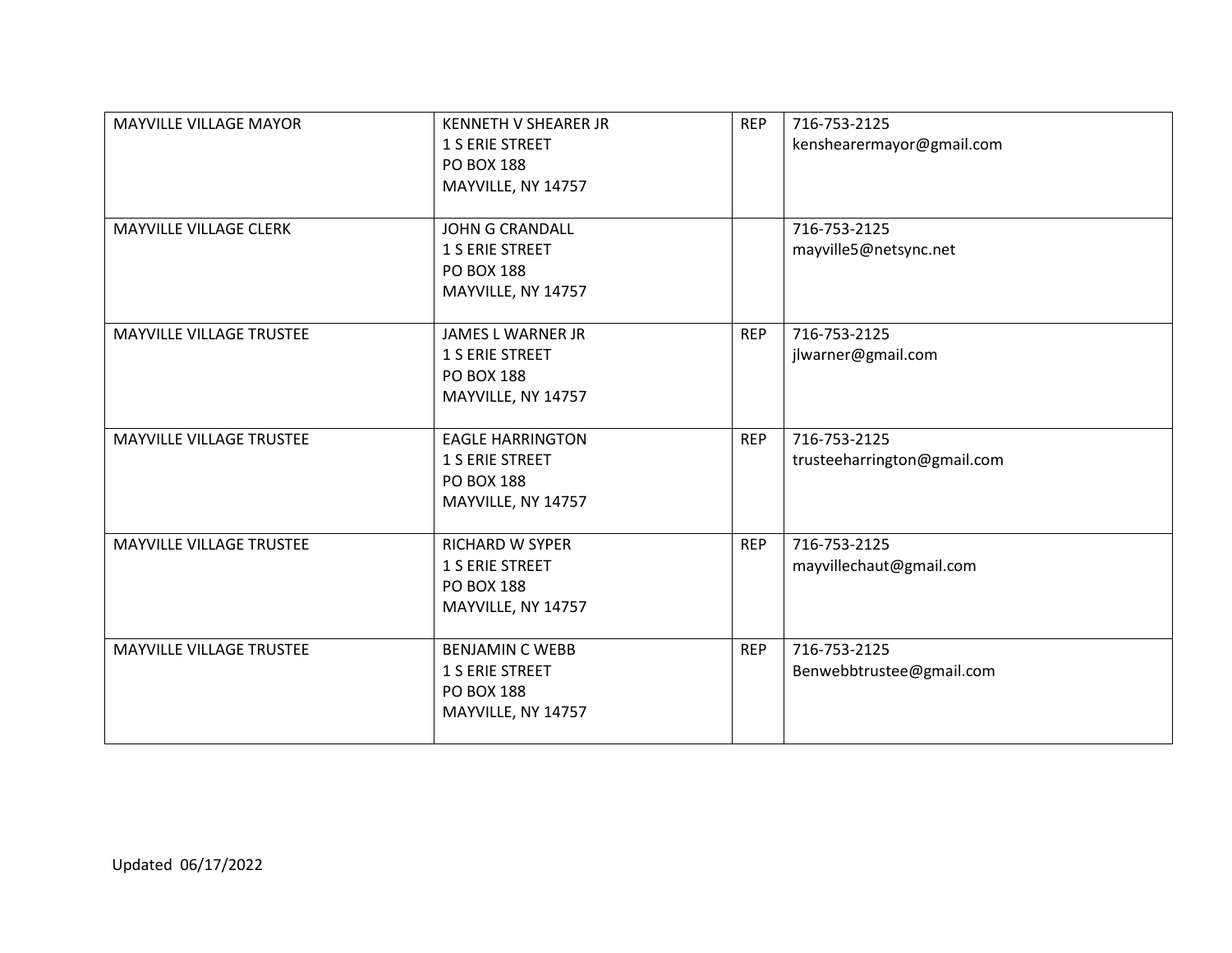| MAYVILLE VILLAGE STREET SUPERVISOR | <b>JOHN D BUXTON</b><br><b>1 S ERIE STREET</b><br><b>PO BOX 188</b><br>MAYVILLE, NY 14757              |            | 716-753-2013<br>mayvilledpw@netsync.net        |
|------------------------------------|--------------------------------------------------------------------------------------------------------|------------|------------------------------------------------|
| <b>VILLAGE OF PANAMA</b>           | <b>VILLAGE OF PANAMA</b><br>www.panamany.org<br>6 W MAIN STREET, PO BOX 118<br><b>PANAMA, NY 14767</b> |            | 716-621-4024                                   |
| PANAMA VILLAGE MAYOR               | <b>WILLIAM F SCHNEIDER</b><br>17 W MAIN STREET<br><b>PO BOX 125</b><br><b>PANAMA, NY 14767</b>         | <b>REP</b> |                                                |
| PANAMA VILLAGE CLERK               | <b>JENNIFER JOHNSON</b><br>17 W MAIN STREET<br>PO BOX 118<br><b>PANAMA, NY 14767</b>                   |            | 716-782-3843<br>Villageofpanama14767@gmail.com |
| PANAMA VILLAGE TRUSTEE             | KIMBERLY M DAVIS<br>17 W MAIN STREET<br>PO BOX 118<br><b>PANAMA, NY 14767</b>                          | <b>DEM</b> | 716-969-2555<br>kimmyd37@yahoo.com             |
| PANAMA VILLAGE TRUSTEE             | <b>TODD E EDDY</b><br>17 W MAIN STREET<br>PO BOX 118<br>PANAMA, NY 14767                               | <b>REP</b> | 716-782-2845                                   |
| PANAMA VILLAGE CODE ENFORCEMENT    | MELANIE A EDDY<br>81 SCHOOL STREET<br><b>PANAMA, NY 14767</b>                                          |            | 716-782-4526                                   |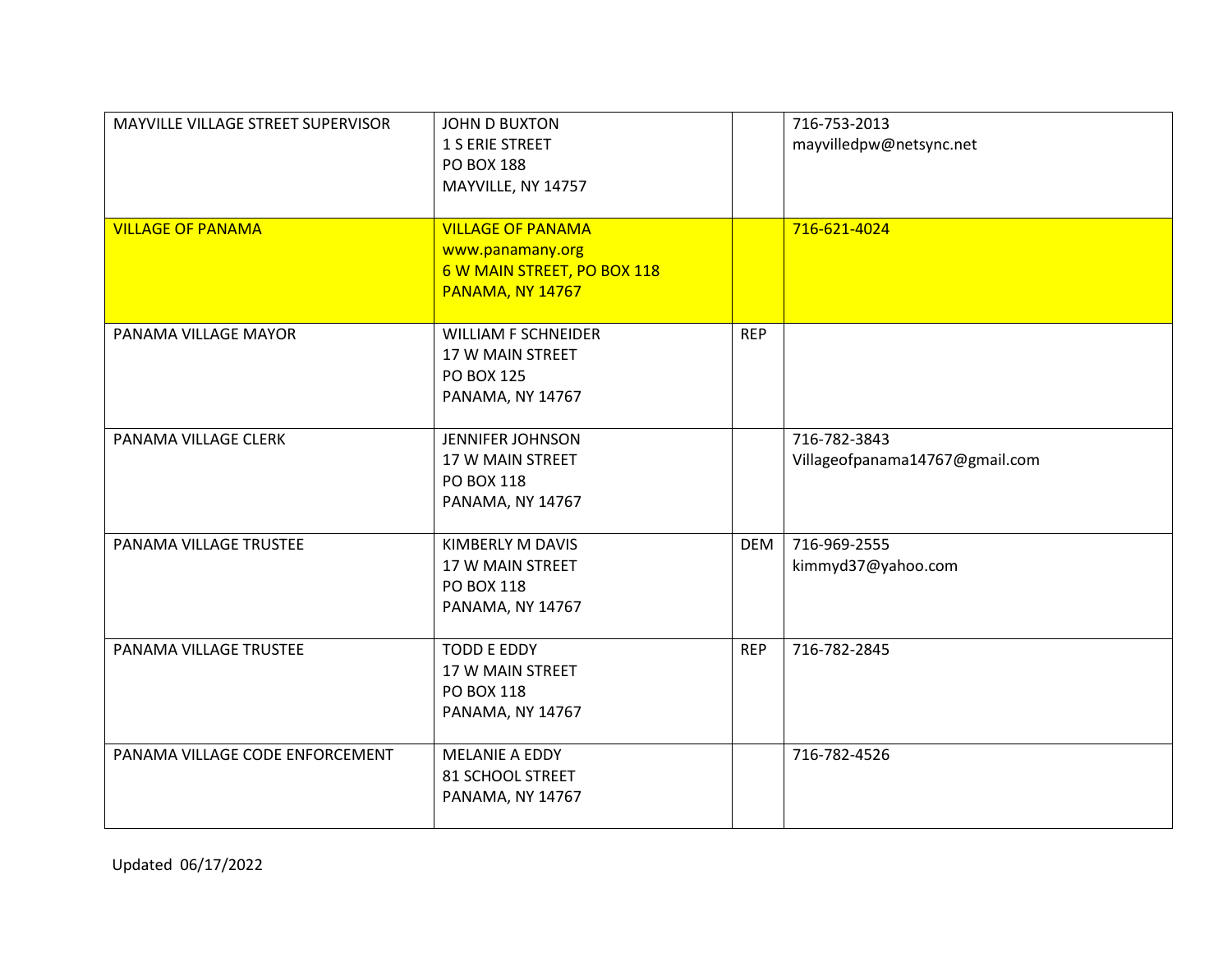| <b>VILLAGE OF SHERMAN</b> | <b>VILLAGE OF SHERMAN</b><br>www.shermanny.org<br>111 MILL STREET, PO BOX 629<br>SHERMAN, NY 14781 |            | 716-761-6781                              |
|---------------------------|----------------------------------------------------------------------------------------------------|------------|-------------------------------------------|
| SHERMAN VILLAGE MAYOR     | <b>COLLEEN M MEEDER</b><br>111 MILL STREET<br>PO BOX 629<br>SHERMAN, NY 14781                      | <b>REP</b> | 716-761-6781<br>Village.sherman@gmail.com |
| SHERMAN VILLAGE CLERK     | JEANETTE RAMM<br>111 MILL STREET<br>PO BOX 629<br>SHERMAN, NY 14781                                |            | 716-761-6781<br>Village.sherman@gmail.com |
| SHERMAN VILLAGE TRUSTEE   | <b>GARY L EMORY</b><br>111 MILL STREET<br>PO BOX 629<br>SHERMAN, NY 14781                          | <b>REP</b> | 716-761-6781                              |
| SHERMAN VILLAGE TRUSTEE   | <b>DENNIS L WATSON</b><br>111 MILL STREET<br>PO BOX 629<br>SHERMAN, NY 14781                       | <b>REP</b> | 716-761-6781                              |
| SHERMAN VILLAGE TRUSTEE   | <b>RYAN SANDERS</b><br>111 MILL STREET<br>PO BOX 629<br>SHERMAN, NY 14781                          | <b>OTH</b> | 716-761-6781                              |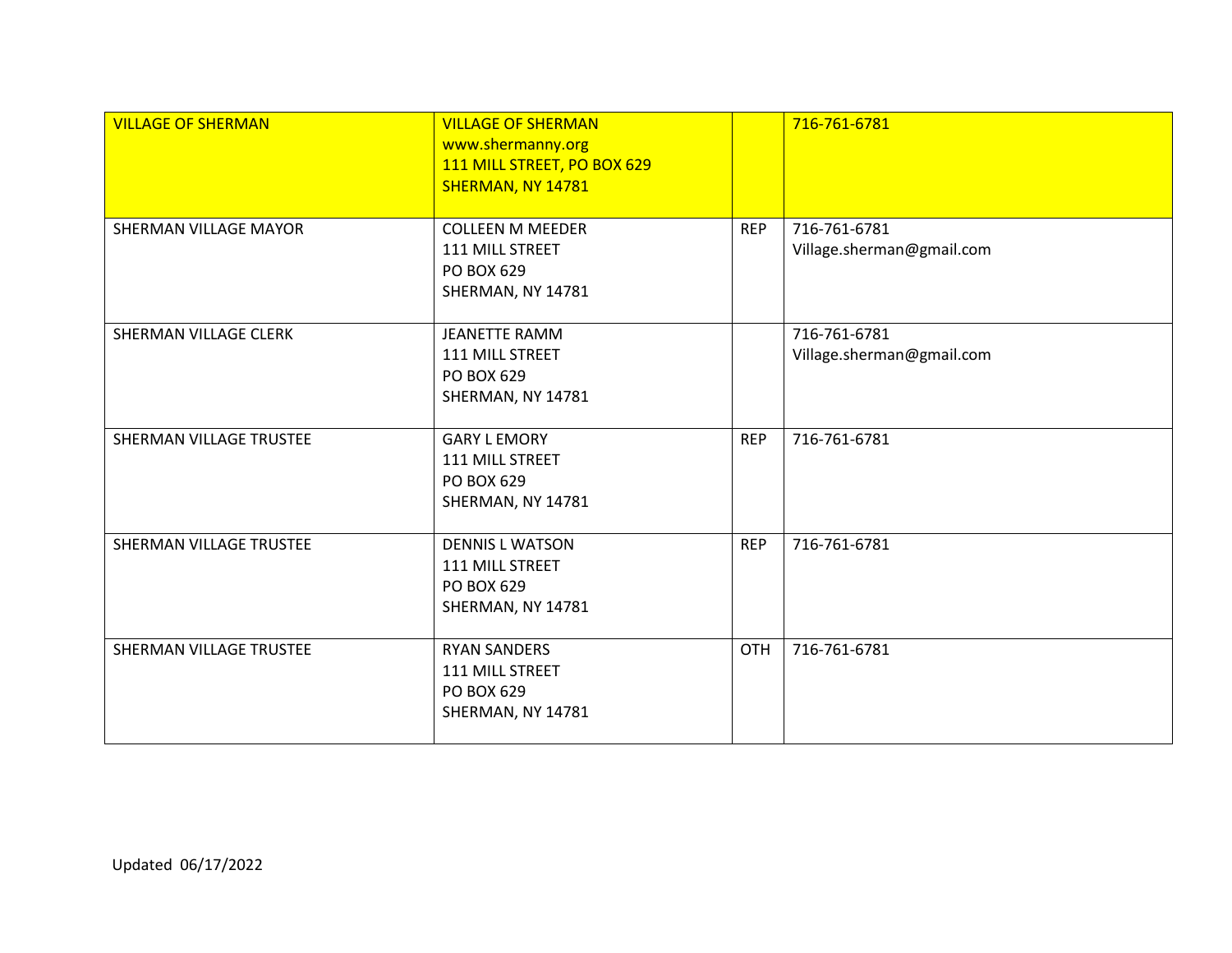| SHERMAN VILLAGE TRUSTEE<br>SHERMAN VILLAGE STREET SUPERVISOR | <b>CHRISTINE G LABUSKES</b><br>111 MILL STREET<br>PO BOX 629<br>SHERMAN, NY 14781<br><b>WILLIAM D CRANE</b>    | <b>DEM</b> | 716-761-6781<br>chrislabuskes@gmail.com<br>716-269-9096 |
|--------------------------------------------------------------|----------------------------------------------------------------------------------------------------------------|------------|---------------------------------------------------------|
|                                                              | PO BOX 629<br>SHERMAN, NY 14781                                                                                |            |                                                         |
| SHERMAN VILLAGE CODE ENFORCEMENT                             | <b>GREG GROMLEY</b><br>111 MILL STREET<br>PO BOX 629<br>SHERMAN, NY 14781                                      |            | 716-640-3195<br>zeogormley@gmail.com                    |
| SHERMAN VILLAGE ASSESSOR                                     | <b>HEATHER Y YOUNG-DEYELL</b><br><b>PO BOX 86</b><br>FINDLEY LAKE, NY 14736                                    |            | 716-769-7125<br>assessorheather@gmail.com               |
| <b>VILLAGE OF SILVER CREEK</b>                               | <b>VILLAGE OF SILVER CREEK</b><br>www.silvercreekny.com<br><b>172 CENTRAL AVENUE</b><br>SILVER CREEK, NY 14136 |            | 716-934-3240                                            |
| SILVER CREEK VILLAGE MAYOR                                   | <b>JEFFREY HORNBURG</b><br><b>172 CENTRAL AVENUE</b><br>SILVER CREEK, NY 14136                                 | <b>REP</b> | 716-934-3240<br>mayorsilvercreek@gmail.com              |
| SILVER CREEK VILLAGE CLERK                                   | THOMAS M POSTLE<br>172 CENTRAL AVENUE<br>SILVER CREEK, NY 14136                                                |            | 716-934-3240<br>silvercreekclerksoffice@gmail.com       |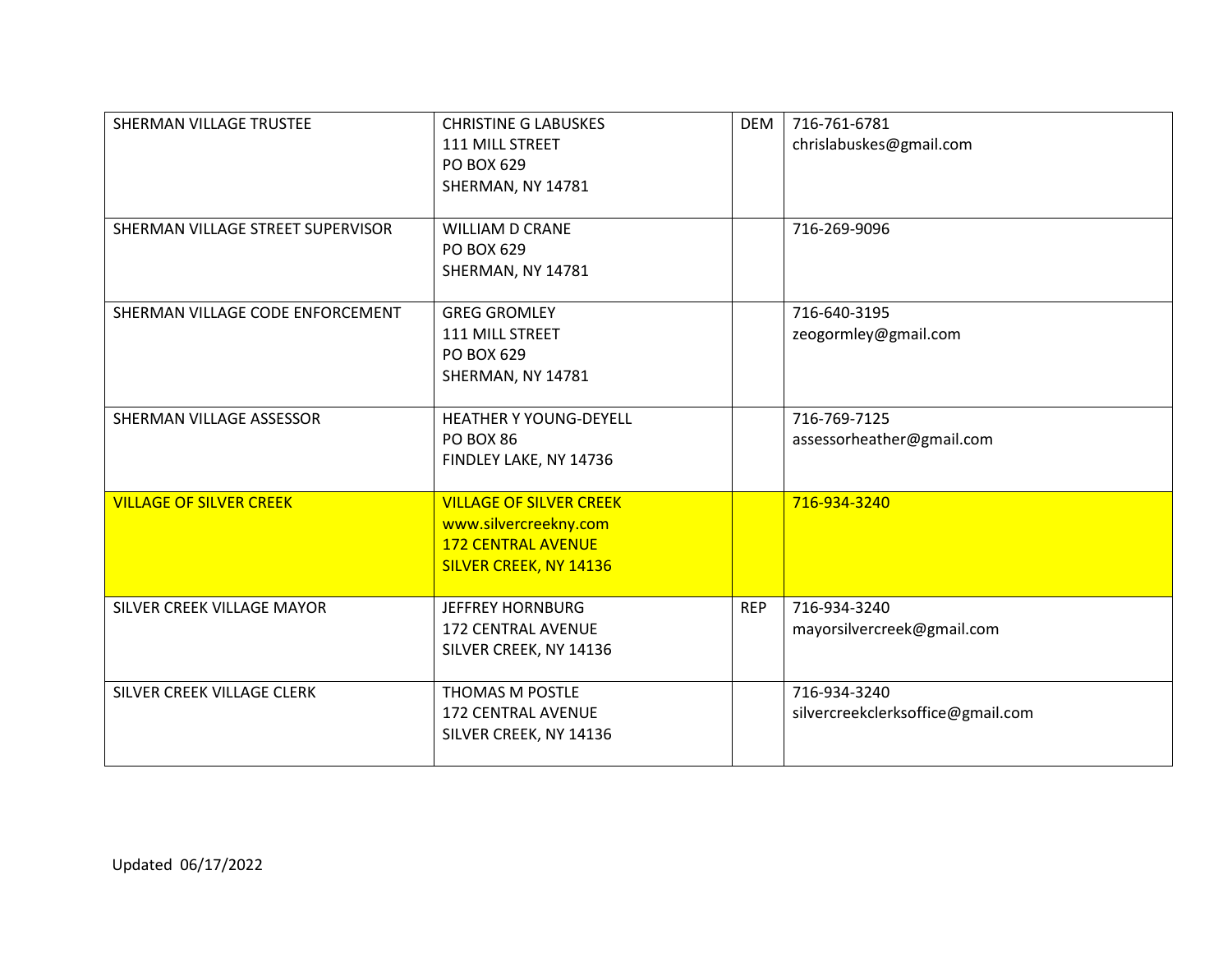| SILVER CREEK VILLAGE TRUSTEE<br>SILVER CREEK VILLAGE TRUSTEE | SANDRA HARRIS LINDSTROM<br><b>172 CENTRAL AVENUE</b><br>SILVER CREEK, NY 14136<br><b>STEPHEN ROMANIK</b>             | <b>REP</b><br><b>REP</b> | 716-934-3240<br>Sandra.harris.lindstrom@gmail.com<br>716-934-3240 |
|--------------------------------------------------------------|----------------------------------------------------------------------------------------------------------------------|--------------------------|-------------------------------------------------------------------|
|                                                              | <b>172 CENTRAL AVENUE</b><br>SILVER CREEK, NY 14136                                                                  |                          | sromanik@verizon.net                                              |
| SILVER CREEK VILLAGE TRUSTEE                                 | <b>WILLIAM J BARNES</b><br><b>172 CENTRAL AVENUE</b><br>SILVER CREEK, NY 14136                                       | <b>CON</b>               | 716-934-3240                                                      |
| SILVER CREEK VILLAGE TRUSTEE                                 | <b>MARV CUMMINGS</b><br><b>172 CENTRAL AVENUE</b><br>SILVER CREEK, NY 14136                                          | <b>REP</b>               | 716-934-3240<br>cummings@sheriff.us                               |
| SILVER CREEK VILLAGE STREET<br>SUPERINTENDENT                | <b>ROBERT BANKOSK</b><br><b>172 CENTRAL AVENUE</b><br>SILVER CREEK, NY 14136                                         |                          | 716-934-2601                                                      |
| SILVER CREEK VILLAGE CODE ENFORCEMENT                        | <b>DAN HOGG</b><br><b>172 CENTRAL AVENUE</b><br>SILVER CREEK, NY 14136                                               |                          | 716-401-2765<br>silvercreekcodeofficer@gmail.com                  |
| SILVER CREEK VILLAGE ZONING OFFICER                          | <b>DWAYNE HASKINS</b><br><b>172 CENTRAL AVENUE</b><br>SILVER CREEK, NY 14136                                         |                          | 716-673-5285<br>zoningofficersilvercreek@gmail.com                |
| <b>VILLAGE OF SINCLAIRVILLE</b>                              | <b>VILLAGE OF SINCLAIRVILLE</b><br>www.sinclairvilleny.org<br>8 LESTER STREET, PO BOX 469<br>SINCLAIRVILLE, NY 14782 |                          | 716-962-9455                                                      |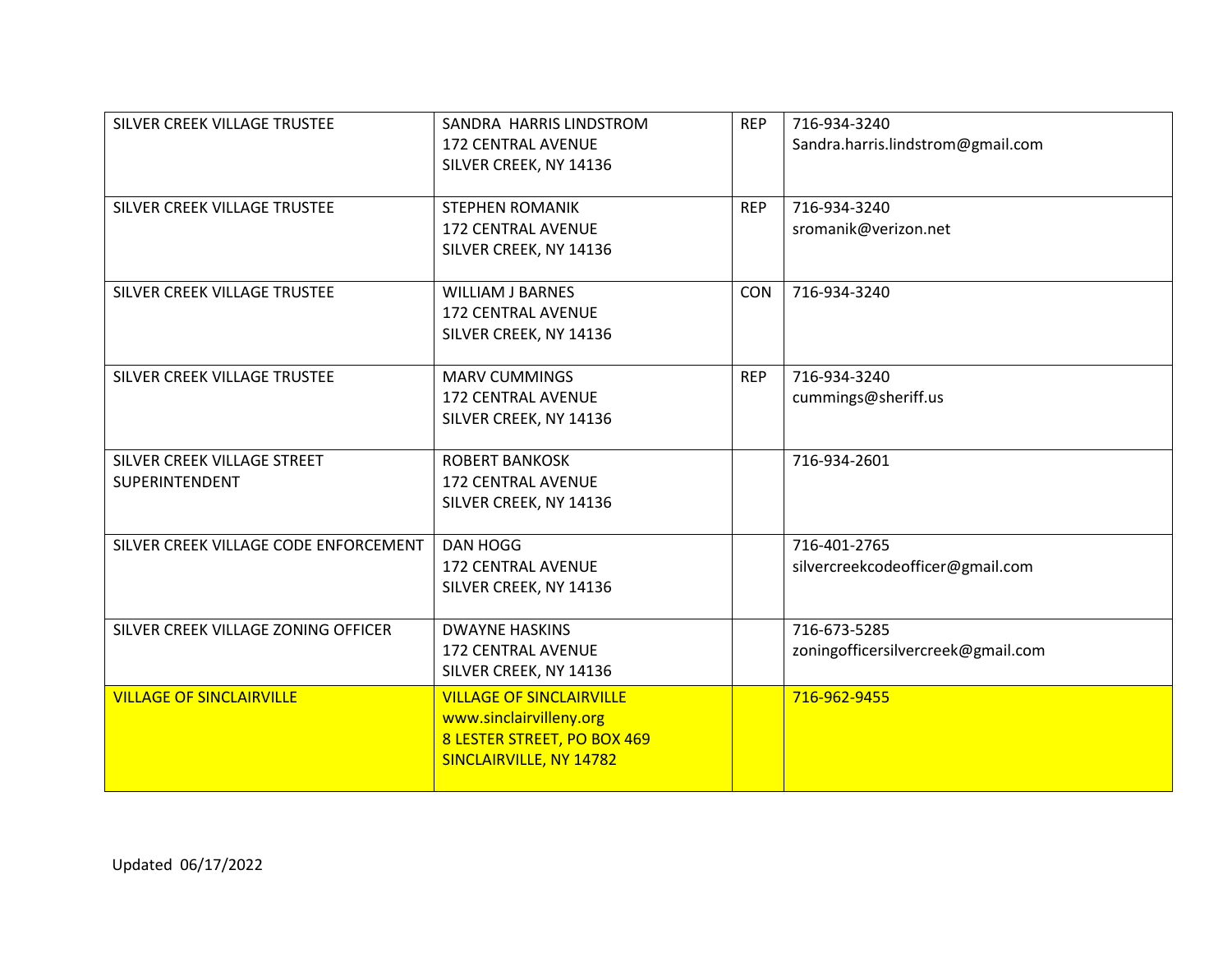| SINCLAIRVILLE VILLAGE MAYOR   | <b>JAMES E KIANOS JR</b><br><b>8 LESTER STREET</b><br>PO BOX 469<br>SINCLAIRVILLE, NY 14782    | <b>DEM</b> | 716-962-9455                           |
|-------------------------------|------------------------------------------------------------------------------------------------|------------|----------------------------------------|
| SINCLAIRVILLE VILLAGE CLERK   | <b>DARLA J FROST KIANOS</b><br><b>8 LESTER STREET</b><br>PO BOX 469<br>SINCLAIRVILLE, NY 14782 |            | 716-962-9455<br>sinclairville@juno.com |
| SINCLAIRVILLE VILLAGE TRUSTEE | <b>WILLIAM D FRANCE</b><br><b>8 LESTER STREET</b><br>PO BOX 469<br>SINCLAIRVILLE, NY 14782     | <b>NOP</b> | 716-962-9455                           |
| SINCLAIRVILLE VILLAGE TRUSTEE | <b>JAMES D BAILEY</b><br><b>8 LESTER STREET</b><br>PO BOX 469<br>SINCLAIRVILLE, NY 14782       | <b>REP</b> | 716-962-9455                           |
| SINCLAIRVILLE VILLAGE TRUSTEE | <b>DEAN A HOUSER</b><br><b>8 LESTER STREET</b><br>PO BOX 469<br>SINCLAIRVILLE, NY 14782        | <b>REP</b> | 716-962-9455                           |
| SINCLAIRVILLE VILLAGE TRUSTEE | JON A DESNERCK<br><b>8 LESTER STREET</b><br>PO BOX 469<br>SINCLAIRVILLE, NY 14782              | <b>REP</b> | 716-962-9455                           |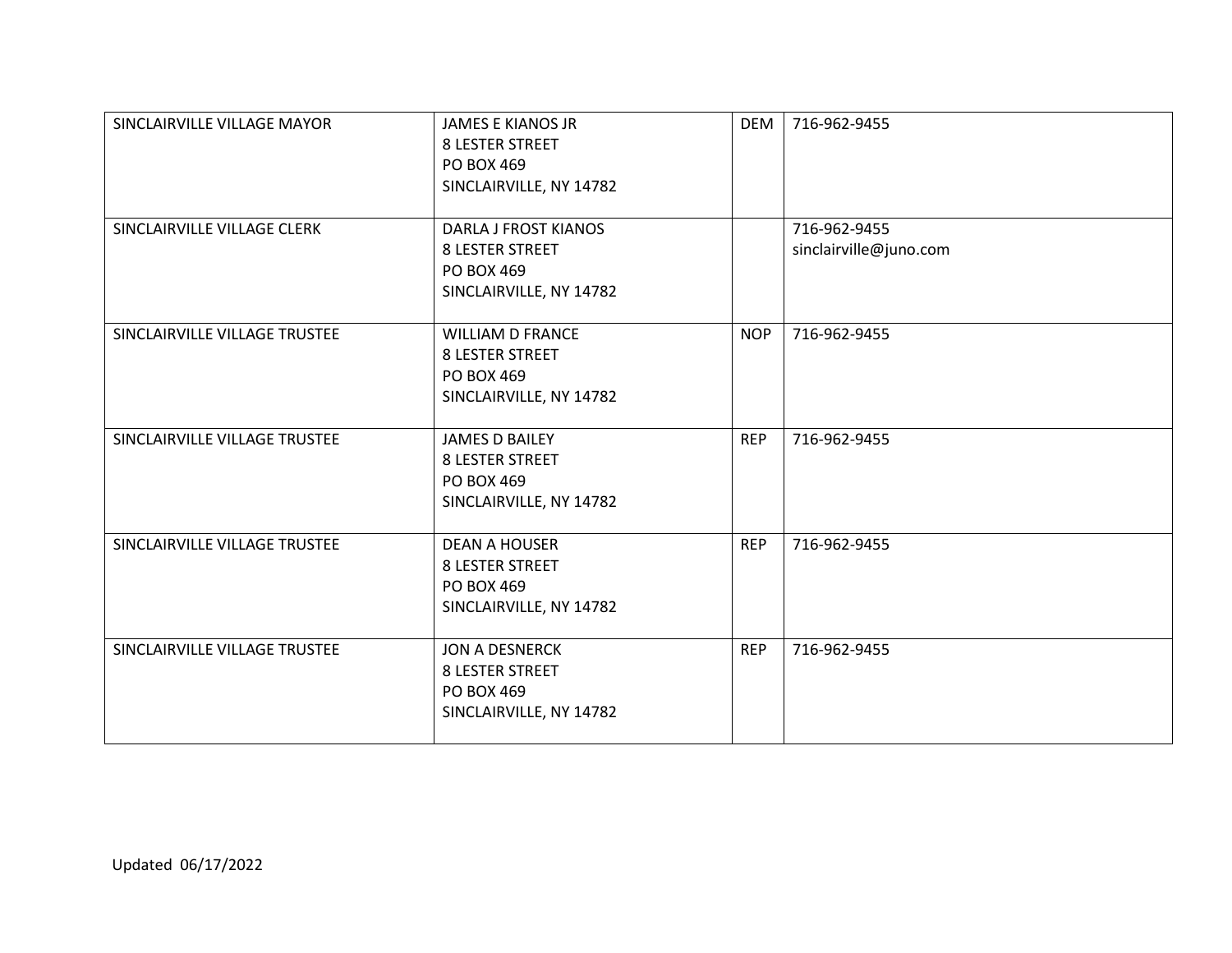| SINCLAIRVILLE VILLAGE STREET SUPERVISOR | <b>RYAN G EDSON</b><br><b>8 LESTER STREET</b><br>PO BOX 469<br>SINCLAIRVILLE, NY 14782  |            | 716-962-8343                                     |
|-----------------------------------------|-----------------------------------------------------------------------------------------|------------|--------------------------------------------------|
| SINCLAIRVILLE VILLAGE ZONING OFFICER    | <b>DAVID HECKMAN</b><br><b>8 LESTER STREET</b><br>PO BOX 469<br>SINCLAIRVILLE, NY 14782 |            | 716-484-3173<br>sinclairvilleZB@gmail.com        |
| <b>VILLAGE OF WESTFIELD</b>             | <b>VILLAGE OF WESTFIELD</b><br>Westfieldny.com<br>23 ELM STREET<br>WESTFIELD, NY 14787  |            | 716-326-4961                                     |
| <b>WESTFIELD VILLAGE MAYOR</b>          | <b>MIKE VANDEVELDE</b><br>23 ELM STREET<br>WESTFIELD, NY 14787                          | <b>NOP</b> | 716-326-2502<br>mayormike@villageofwestfield.org |
| <b>WESTFIELD VILLAGE CLERK</b>          | <b>VINCENT E LUCE</b><br>23 ELM STREET<br>WESTFIELD, NY 14787                           |            | 716-326-4961<br>vince@villageofwestfield.org     |
| <b>WESTFIELD VILLAGE TRUSTEE</b>        | <b>BLAKE M MARAS</b><br>23 ELM STREET<br>WESTFIELD, NY 14787                            | <b>REP</b> | 716-326-4961<br>trustees@villageofwestfield.org  |
| <b>WESTFIELD VILLAGE TRUSTEE</b>        | <b>JUDITH S EINACH</b><br>23 ELM STREET<br>WESTFIELD, NY 14787                          | <b>DEM</b> | 716-326-4961<br>trustees@villageofwestfield.org  |